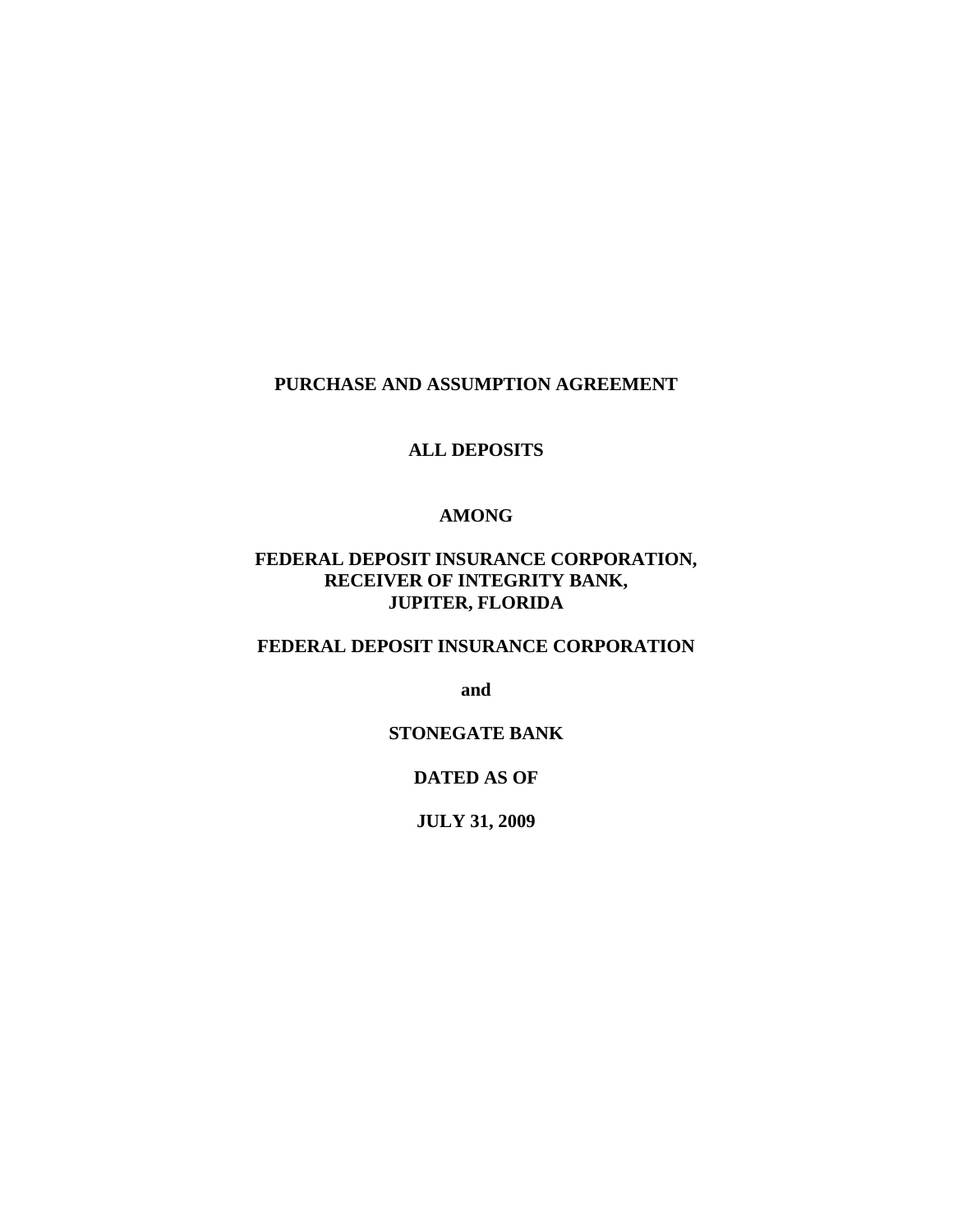# **TABLE OF CONTENTS**

| <b>ARTICLE I</b>   |                                                           |  |
|--------------------|-----------------------------------------------------------|--|
| <b>ARTICLE II</b>  |                                                           |  |
| 2.1                |                                                           |  |
| 2.2                |                                                           |  |
| 2.3                |                                                           |  |
| 2.4                |                                                           |  |
| <b>ARTICLE III</b> |                                                           |  |
| 3.1                |                                                           |  |
| 3.2                |                                                           |  |
| 3.3                | Manner of Conveyance; Limited Warranty;                   |  |
|                    |                                                           |  |
| 3.4                |                                                           |  |
| 3.5                |                                                           |  |
| 3.6                |                                                           |  |
| <b>ARTICLE IV</b>  | <b>ASSUMPTION OF CERTAIN DUTIES AND OBLIGATIONS 17</b>    |  |
| 4.1                |                                                           |  |
| 4.2                |                                                           |  |
| 4.3                |                                                           |  |
| 4.4                |                                                           |  |
| 4.5                |                                                           |  |
| 4.6                |                                                           |  |
| 4.7                | Agreement with Respect to Leased Data                     |  |
|                    |                                                           |  |
| 4.8                | Agreement with Respect to Certain                         |  |
|                    |                                                           |  |
| 4.9                |                                                           |  |
| 4.10               |                                                           |  |
| 4.11               |                                                           |  |
| 4.12               | Agreement with Respect to Continuation of                 |  |
|                    | Group Health Plan Coverage for                            |  |
|                    |                                                           |  |
| 4.13               |                                                           |  |
| 4.14               | Agreement with Respect to Option to Purchase Loan Pools25 |  |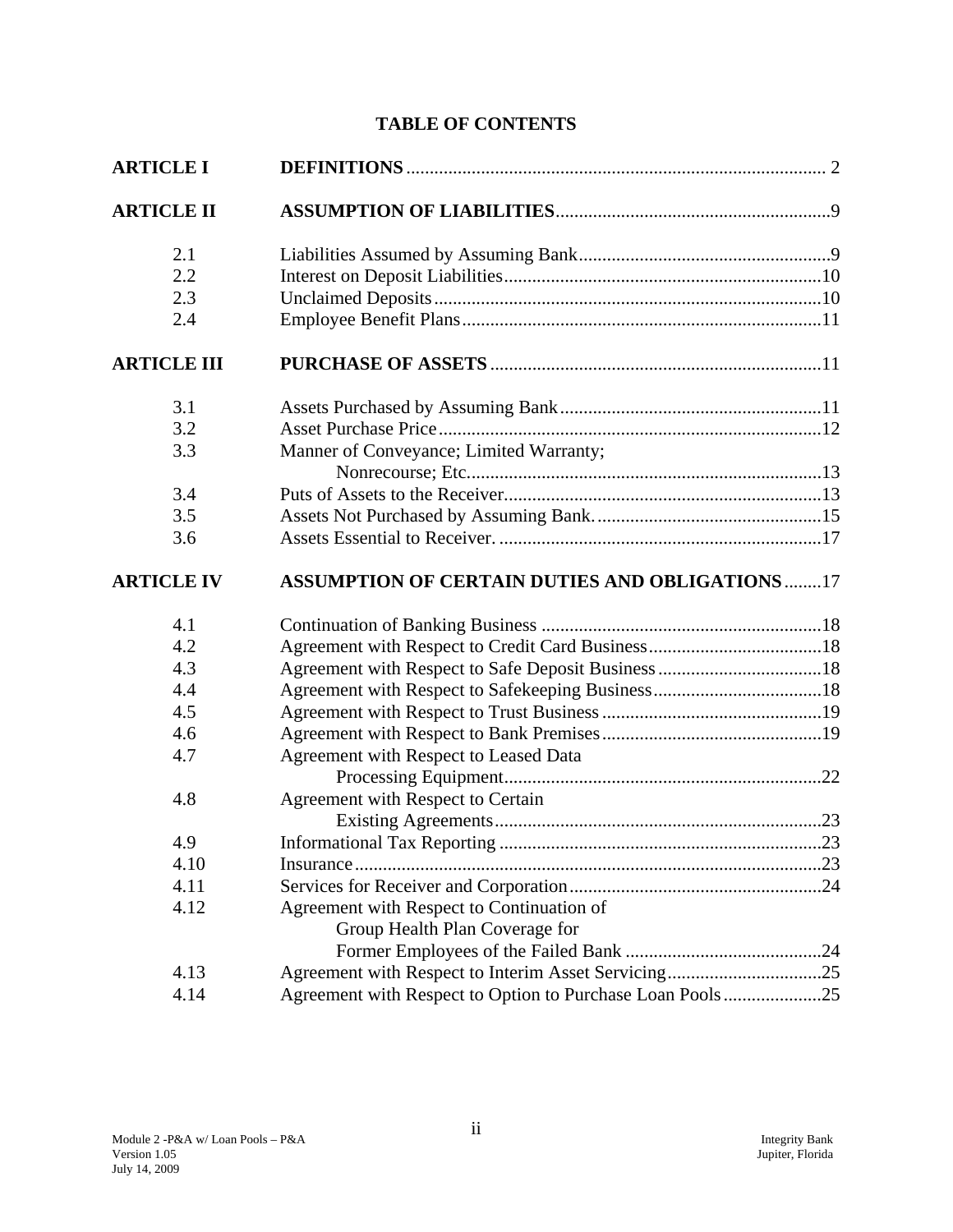| <b>ARTICLE V</b>    | <b>DUTIES WITH RESPECT TO DEPOSITORS</b>              |  |
|---------------------|-------------------------------------------------------|--|
|                     |                                                       |  |
| 5.1                 |                                                       |  |
| 5.2                 |                                                       |  |
| 5.3                 |                                                       |  |
| <b>ARTICLE VI</b>   |                                                       |  |
| 6.1                 |                                                       |  |
| 6.2                 |                                                       |  |
| 6.3                 |                                                       |  |
| 6.4                 |                                                       |  |
| <b>ARTICLE VII</b>  |                                                       |  |
| <b>ARTICLE VIII</b> |                                                       |  |
| 8.1                 |                                                       |  |
| 8.2                 | Correction of Errors and Omissions; Other Liabilities |  |
| 8.3                 |                                                       |  |
| 8.4                 |                                                       |  |
| 8.5                 |                                                       |  |
| <b>ARTICLE IX</b>   |                                                       |  |
| 9.1                 |                                                       |  |
| 9.2                 |                                                       |  |
| 9.3                 |                                                       |  |
| 9.4                 |                                                       |  |
| 9.5                 |                                                       |  |
| 9.6                 | Proceedings with Respect to Certain Assets            |  |
| 9.7                 |                                                       |  |
| <b>ARTICLE X</b>    |                                                       |  |
| <b>ARTICLE XI</b>   | REPRESENTATIONS AND WARRANTIES OF THE                 |  |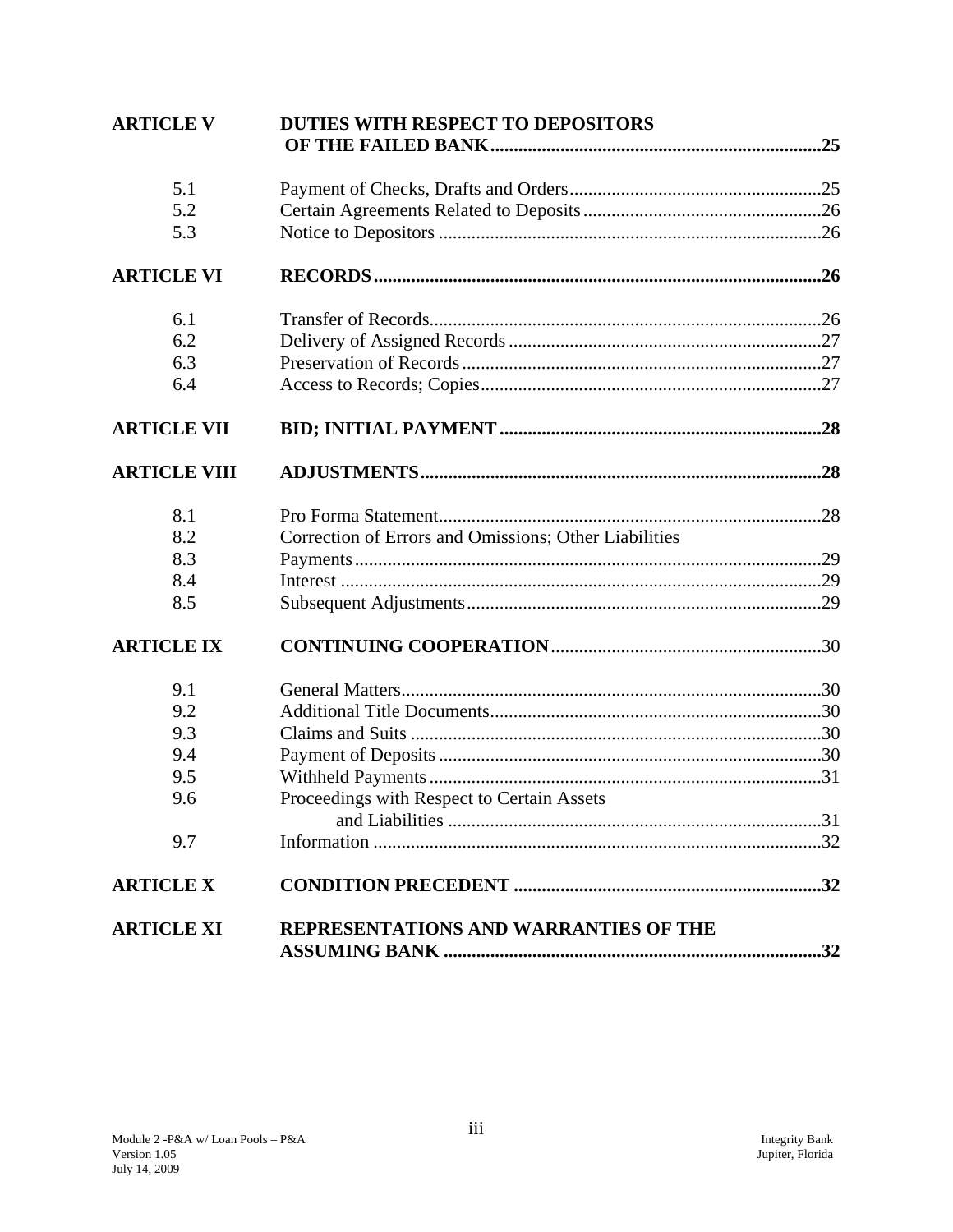| <b>ARTICLE XII</b>  |  |
|---------------------|--|
|                     |  |
| 12.1                |  |
| 12.2                |  |
| 12.3                |  |
| 12.4                |  |
| 12.5                |  |
| 12.6                |  |
| 12.7                |  |
| 12.8                |  |
|                     |  |
| <b>ARTICLE XIII</b> |  |
| 13.1                |  |
|                     |  |
| 13.2                |  |
| 13.3                |  |
| 13.4                |  |
| 13.5                |  |
| 13.6                |  |
| 13.7                |  |
| 13.8                |  |
| 13.9                |  |
| 13.10               |  |
| 13.11               |  |
| 13.12               |  |
| 13.13               |  |
| <b>SCHEDULES</b>    |  |

| 2.1             |  |
|-----------------|--|
| 2.1(a)          |  |
| 3.1             |  |
| 3.1(e)          |  |
| 3.2             |  |
| 3.5(k)          |  |
| $7\overline{ }$ |  |
|                 |  |

## **EXHIBITS**

4.13

|--|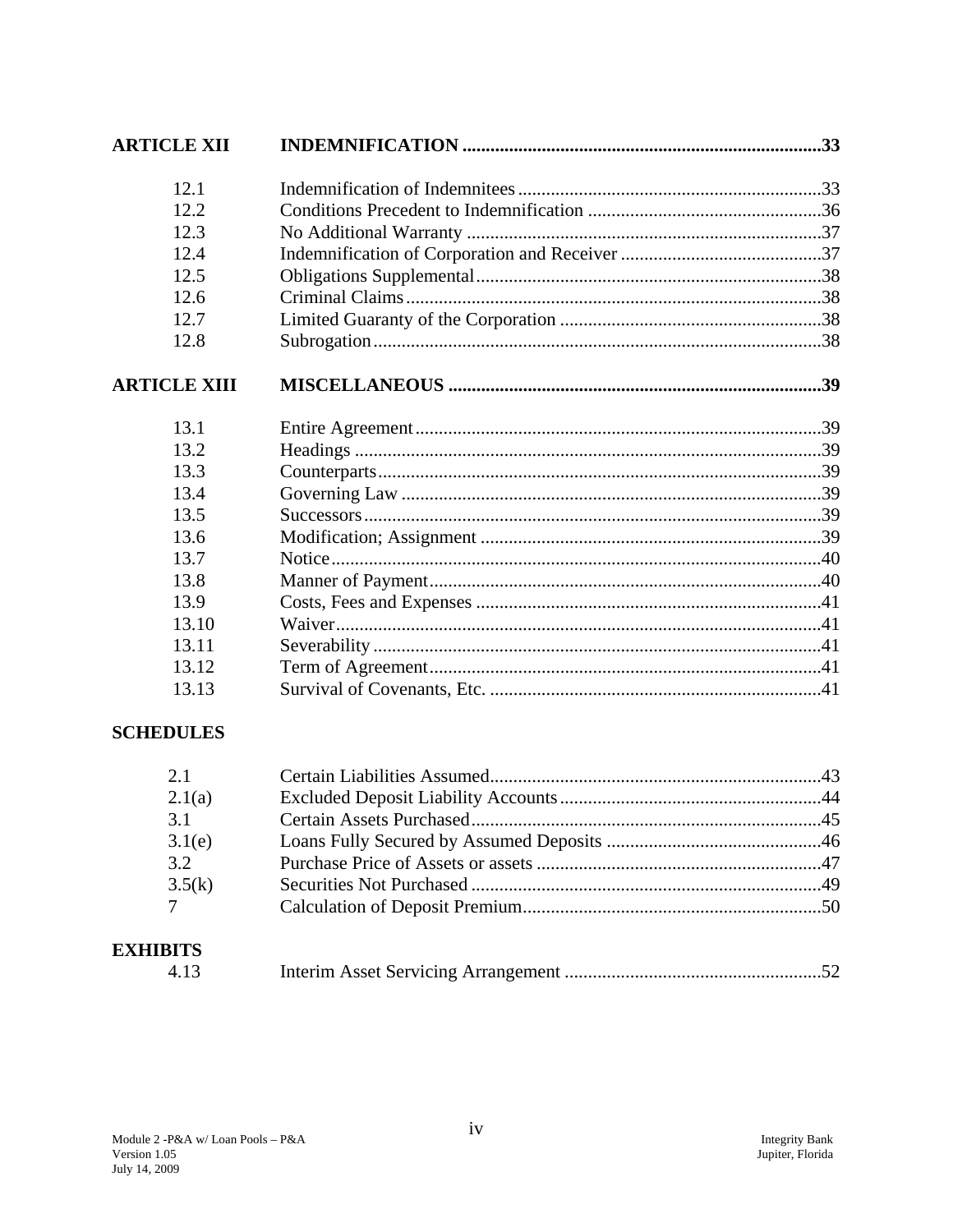### **PURCHASE AND ASSUMPTION AGREEMENT**

## **ALL DEPOSITS**

**THIS AGREEMENT**, made and entered into as of **July 31, 2009**, by and among the **FEDERAL DEPOSIT INSURANCE CORPORATION, RECEIVER of INTEGRITY BANK, JUPITER< FLORIDA** (the "Receiver"), **STONEGATE BANK**, organized under the laws of the State of Florida , and having its principal place of business in Fort Lauderdale, Florida (the "Assuming Bank"), and the **FEDERAL DEPOSIT INSURANCE CORPORATION**, organized under the laws of the United States of America and having its principal office in Washington, D.C., acting in its corporate capacity (the "Corporation").

### **WITNESSETH**:

**WHEREAS**, on Bank Closing, the Chartering Authority closed Integrity Bank (the "Failed Bank") pursuant to applicable law and the Corporation was appointed Receiver thereof; and

**WHEREAS**, the Assuming Bank desires to purchase certain assets and assume certain deposit and other liabilities of the Failed Bank on the terms and conditions set forth in this Agreement; and

**WHEREAS**, pursuant to 12 U.S.C. Section 1823(c)(2)(A), the Corporation may provide assistance to the Assuming Bank to facilitate the transactions contemplated by this Agreement, which assistance may include indemnification pursuant to Article XII; and

**WHEREAS**, the Board of Directors of the Corporation (the "Board") has determined to provide assistance to the Assuming Bank on the terms and subject to the conditions set forth in this Agreement; and

**WHEREAS**, the Board has determined pursuant to 12 U.S.C. Section 1823(c)(4)(A) that such assistance is necessary to meet the obligation of the Corporation to provide insurance coverage for the insured deposits in the Failed Bank and is the least costly to the deposit insurance fund of all possible methods for meeting such obligation.

**NOW THEREFORE**, in consideration of the mutual promises herein set forth and other valuable consideration, the parties hereto agree as follows: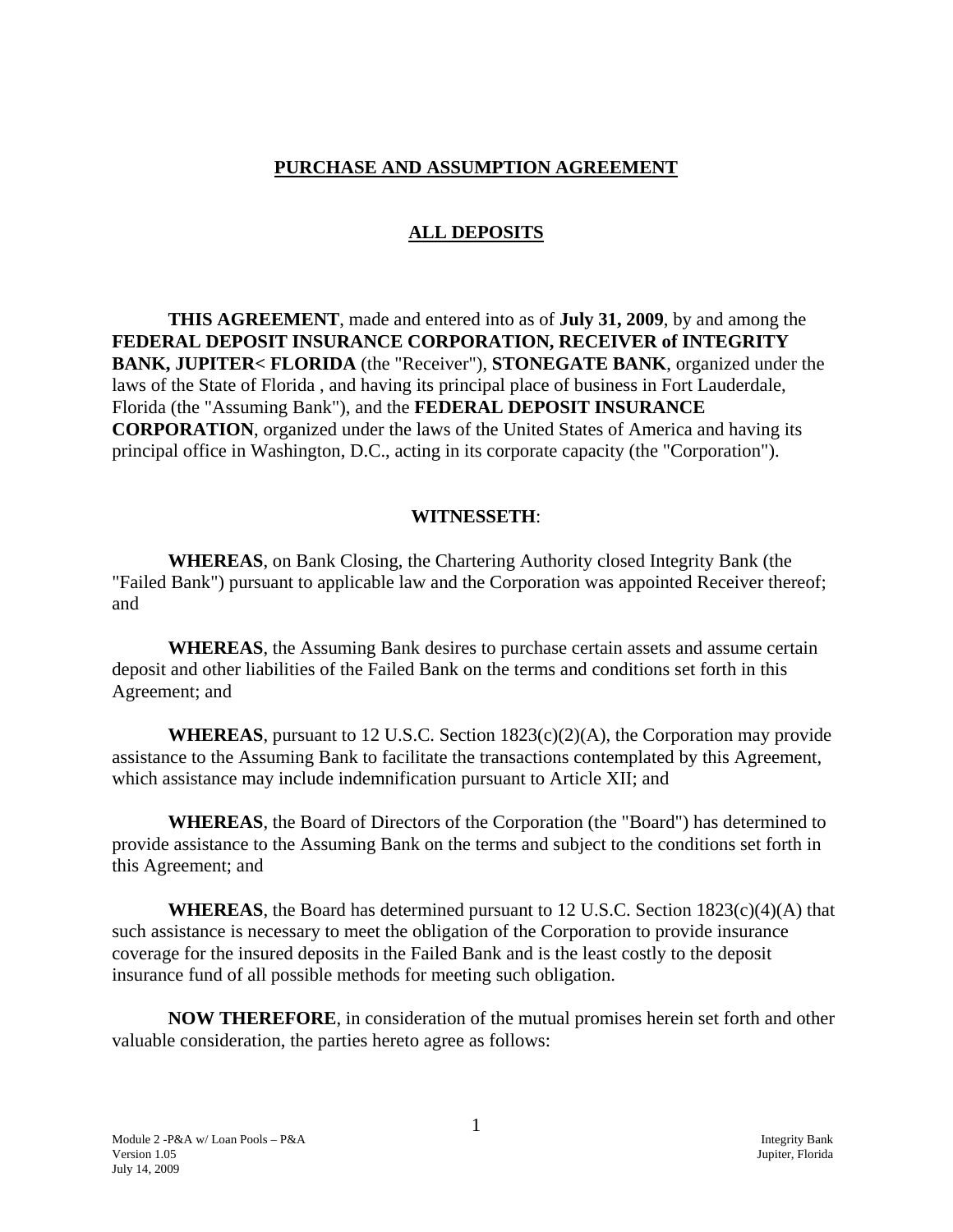## **ARTICLE I DEFINITIONS**

<span id="page-5-1"></span><span id="page-5-0"></span>Capitalized terms used in this Agreement shall have the meanings set forth in this Article I, or elsewhere in this Agreement. As used herein, words imparting the singular include the plural and vice versa.

**"Accounting Records"** means the general ledger and subsidiary ledgers and supporting schedules which support the general ledger balances.

**"Acquired Subsidiaries"** has the meaning provided in Section 3.1.

**"Affiliate"** of any Person means any director, officer, or employee of that Person and any other Person (i) who is directly or indirectly controlling, or controlled by, or under direct or indirect common control with, such Person, or (ii) who is an affiliate of such Person as the term "affiliate" is defined in Section 2 of the Bank Holding Company Act of 1956, as amended, 12 U.S.C. Section 1841.

**"Agreement"** means this Purchase and Assumption Agreement by and among the Assuming Bank, the Corporation and the Receiver, as amended or otherwise modified from time to time.

**"Assets"** means all assets of the Failed Bank purchased pursuant to Section 3.1. Assets owned by Subsidiaries of the Failed Bank are not "Assets" within the meaning of this definition.

**"Assumed Deposits"** means Deposits.

**"Bank Closing"** means the close of business of the Failed Bank on the date on which the Chartering Authority closed such institution.

**"Bank Premises"** means the banking houses, drive-in banking facilities, and teller facilities (staffed or automated) together with appurtenant parking, storage and service facilities and structures connecting remote facilities to banking houses, and land on which the foregoing are located, that are owned or leased by the Failed Bank and that have formerly been utilized, are currently utilized, or are intended to be utilized in the future by the Failed Bank as shown on the Accounting Record of the Failed Bank as of Bank Closing.

**"Bid Amount"** has the meaning provided in Article VII.

**"Book Value"** means, with respect to any Asset and any Liability Assumed, the dollar amount thereof stated on the Accounting Records of the Failed Bank. The Book Value of any item shall be determined as of Bank Closing after adjustments made by the Receiver for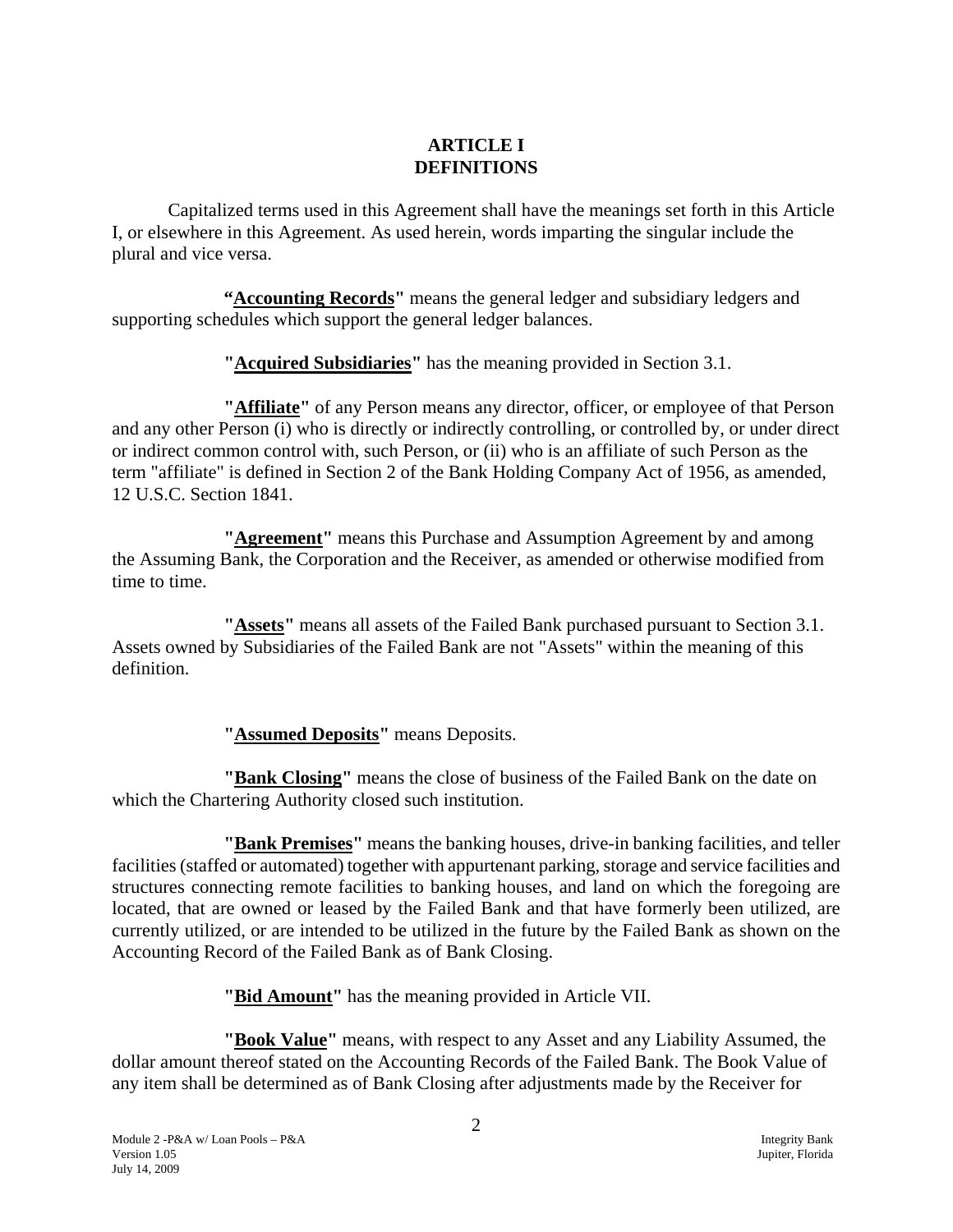differences in accounts, suspense items, unposted debits and credits, and other similar adjustments or corrections and for setoffs, whether voluntary or involuntary. The Book Value of an Acquired Subsidiary shall be determined from the investment in subsidiary and related accounts on the "bank only" (unconsolidated) balance sheet of the Failed Bank based on the equity method of accounting. Without limiting the generality of the foregoing, (i) the Book Value of a Liability Assumed shall include all accrued and unpaid interest thereon as of Bank Closing, and (ii) the Book Value of a Loan shall reflect adjustments for earned interest, or unearned interest (as it relates to the "rule of 78s" or add-on-interest loans, as applicable), if any, as of Bank Closing, adjustments for the portion of earned or unearned loan-related credit life and/or disability insurance premiums, if any, attributable to the Failed Bank as of Bank Closing, and adjustments for Failed Bank Advances, if any, in each case as determined for financial reporting purposes. The Book Value of an Asset shall not include any adjustment for loan premiums, discounts or any related deferred income, fees or expenses, or general or specific reserves on the Accounting Records of the Failed Bank.

**"Business Day"** means a day other than a Saturday, Sunday, Federal legal holiday or legal holiday under the laws of the State where the Failed Bank is located, or a day on which the principal office of the Corporation is closed.

**"Chartering Authority"** means (i) with respect to a national bank, the Office of the Comptroller of the Currency, (ii) with respect to a Federal savings association or savings bank, the Office of Thrift Supervision, (iii) with respect to a bank or savings institution chartered by a State, the agency of such State charged with primary responsibility for regulating and/or closing banks or savings institutions, as the case may be, (iv) the Corporation in accordance with 12 U.S.C. Section 1821(c), with regard to self appointment, or (v) the appropriate Federal banking agency in accordance with 12 U.S.C. 1821(c)(9).

**"Commitment"** means the unfunded portion of a line of credit or other commitment reflected on the books and records of the Failed Bank to make an extension of credit (or additional advances with respect to a Loan) that was legally binding on the Failed Bank as of Bank Closing, other than extensions of credit pursuant to the credit card business and overdraft protection plans of the Failed Bank, if any.

**"Credit Documents"** mean the agreements, instruments, certificates or other documents at any time evidencing or otherwise relating to, governing or executed in connection with or as security for, a Loan, including without limitation notes, bonds, loan agreements, letter of credit applications, lease financing contracts, banker's acceptances, drafts, interest protection agreements, currency exchange agreements, repurchase agreements, reverse repurchase agreements, guarantees, deeds of trust, mortgages, assignments, security agreements, pledges, subordination or priority agreements, lien priority agreements, undertakings, security instruments, certificates, documents, legal opinions, participation agreements and intercreditor agreements, and all amendments, modifications, renewals, extensions, rearrangements, and substitutions with respect to any of the foregoing.

3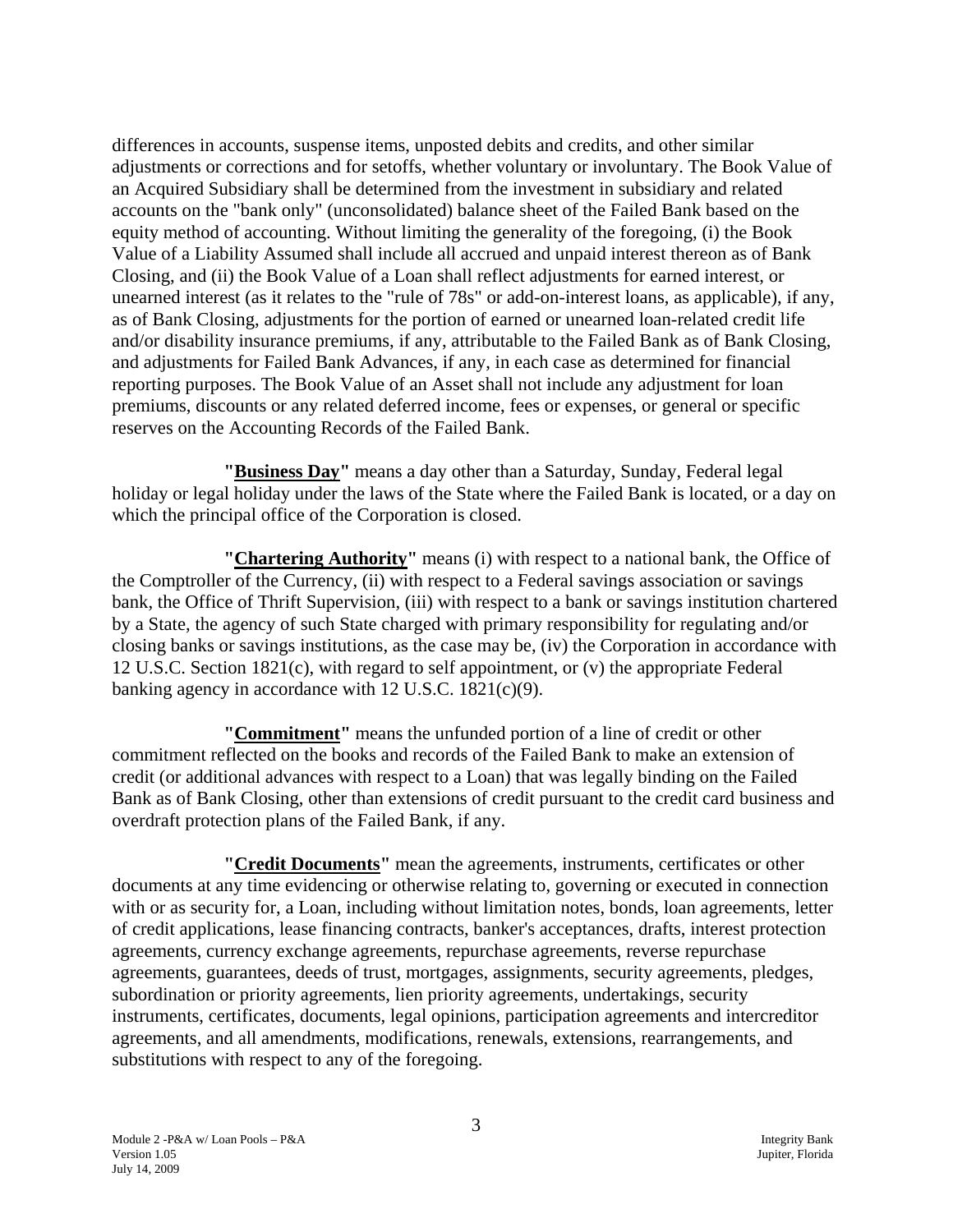**"Credit File"** means all Credit Documents and all other credit, collateral, or insurance documents in the possession or custody of the Assuming Bank, or any of its Subsidiaries or Affiliates, relating to an Asset or a Loan included in a Put Notice, or copies of any thereof.

**"Data Processing Lease"** means any lease or licensing agreement, binding on the Failed Bank as of Bank Closing, the subject of which is data processing equipment or computer hardware or software used in connection with data processing activities. A lease or licensing agreement for computer software used in connection with data processing activities shall constitute a Data Processing Lease regardless of whether such lease or licensing agreement also covers data processing equipment.

**"Deposit"** means a deposit as defined in 12 U.S.C. Section 1813(l), including, without limitation, outstanding cashier's checks and other official checks and all uncollected items included in the depositors' balances and credited on the books and records of the Failed Bank; provided, that the term "Deposit" shall not include all or any portion of those deposit balances which, in the discretion of the Receiver or the Corporation, (i) may be required to satisfy it for any liquidated or contingent liability of any depositor arising from an unauthorized or unlawful transaction, or (ii) may be needed to provide payment of any liability of any depositor to the Failed Bank or the Receiver, including the liability of any depositor as a director or officer of the Failed Bank, whether or not the amount of the liability is or can be determined as of Bank Closing.

**"Failed Bank Advances"** means the total sums paid by the Failed Bank to (i) protect its lien position, (ii) pay ad valorem taxes and hazard insurance, and (iii) pay credit life insurance, accident and health insurance, and vendor's single interest insurance.

**"Fair Market Value"** means (i)(a) "Market Value" as defined in the regulation prescribing the standards for real estate appraisals used in federally related transactions, 12 C.F.R. § 323.2(g), and accordingly shall mean the most probable price which a property should bring in a competitive and open market under all conditions requisite to a fair sale, the buyer and seller each acting prudently and knowledgeably, and assuming the price is not affected by undue stimulus. Implicit in this definition is the consummation of a sale as of a specified date and the passing of title from seller to buyer under conditions whereby:

(1) Buyer and seller are typically motivated;

(2) Both parties are well informed or well advised, and acting in what they consider their own best interests;

(3) A reasonable time is allowed for exposure in the open market;

(4) Payment is made in terms of cash in U.S. dollars or in terms of financial arrangements comparable thereto; and

(5) The price represents the normal consideration for the property sold unaffected by special or creative financing or sales concessions granted by anyone associated with the sale;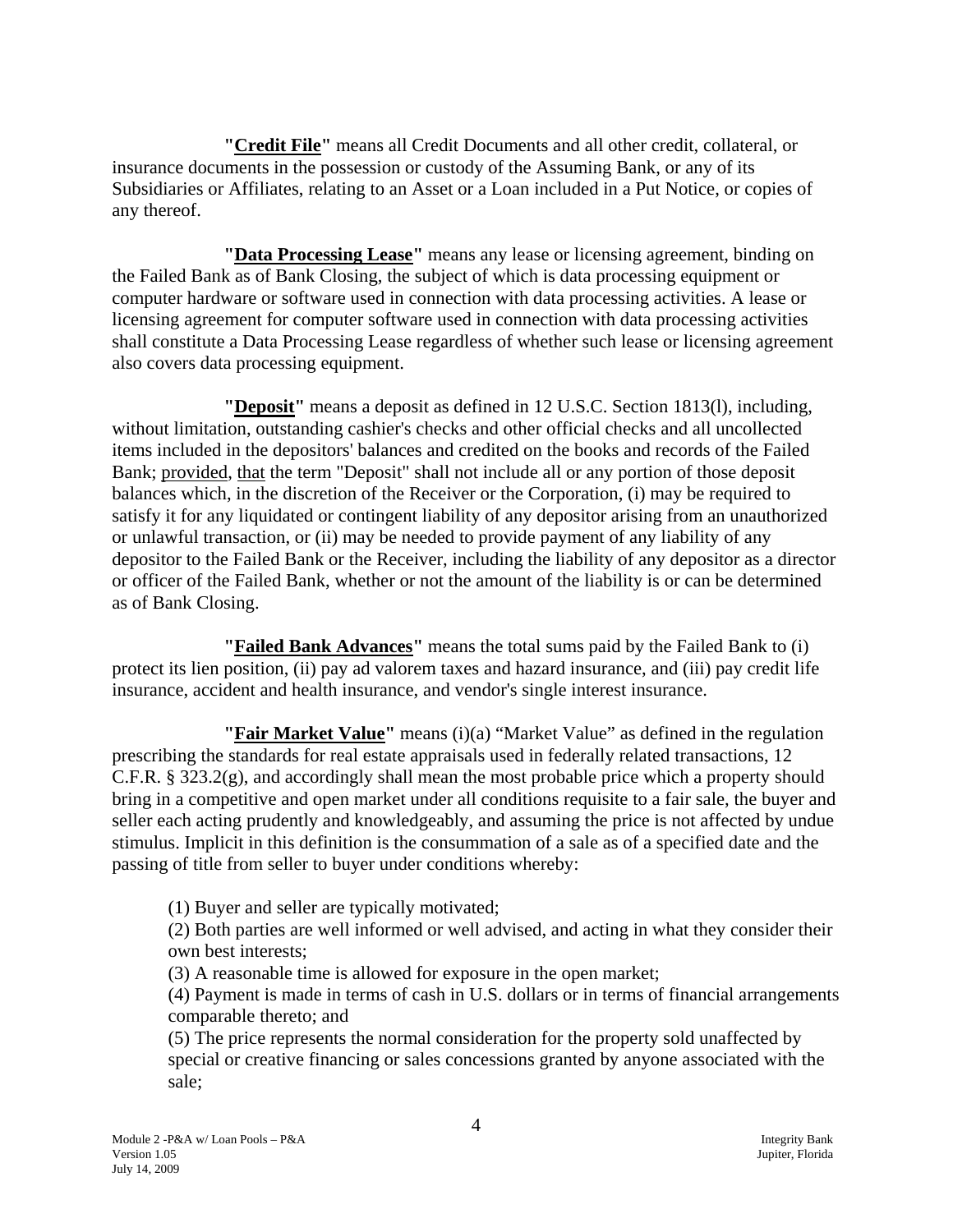as determined as of Bank Closing by an appraiser mutually acceptable to the Receiver and the Assuming Bank; any costs and fees associated with such determination shall be shared equally by the Receiver and the Assuming Bank, and (b) which, with respect to Bank Premises (to the extent, if any, that Bank Premises are purchased utilizing this valuation method), shall be determined not later than sixty (60) days after Bank Closing by an appraiser selected by the Receiver and the Assuming Bank within seven (7) days after Bank Closing; or (ii) with respect to property other than Bank Premises purchased utilizing this valuation method, the price therefor as established by the Receiver and agreed to by the Assuming Bank, or in the absence of such agreement, as determined in accordance with clause (i)(a) above.

"**Fixtures**" means those leasehold improvements, additions, alterations and installations constituting all or a part of Bank Premises and which were acquired, added, built, installed or purchased at the expense of the Failed Bank, regardless of the holder of legal title thereto as of Bank Closing.

**"Furniture and Equipment"** means the furniture and equipment (other than Safe Deposit Boxes, motor vehicles and leased data processing equipment, including hardware and software), leased or owned by the Failed Bank and reflected on the books of the Failed Bank as of Bank Closing, including without limitation automated teller machines, carpeting, furniture, office machinery (including personal computers), shelving, office supplies, telephone, surveillance and security systems, and artwork.

**"Indemnitees"** means, except as provided in paragraph (11) of Section 12.1(b), (i) the Assuming Bank, (ii) the Subsidiaries and Affiliates of the Assuming Bank other than any Subsidiaries or Affiliates of the Failed Bank that are or become Subsidiaries or Affiliates of the Assuming Bank, and (iii) the directors, officers, employees and agents of the Assuming Bank and its Subsidiaries and Affiliates who are not also present or former directors, officers, employees or agents of the Failed Bank or of any Subsidiary or Affiliate of the Failed Bank.

**"Information Package"** means the most recent compilation of financial and other data with respect to the Failed Bank, including any amendments or supplements thereto, provided to the Assuming Bank by the Corporation on the web site used by the Corporation to market the Failed Bank to potential acquirers.

**"Initial Payment"** means the payment made pursuant to Article VII (based on the best information available as of Bank Closing), the amount of which shall be either (i) if the Bid Amount is positive, the aggregate Book Value of the Liabilities Assumed minus the sum of the aggregate purchase price of the Assets and assets purchased and the positive Bid Amount, or (ii) if the Bid Amount is negative, the sum of the aggregate Book Value of the Liabilities Assumed and the negative Bid Amount minus the aggregate purchase price of the Assets and assets purchased. The Initial Payment shall be payable by the Corporation to the Assuming Bank if (i) the Liabilities Assumed are greater than the sum of the positive Bid Amount and the Assets and assets purchased, or if (ii) the sum of the Liabilities Assumed and the negative Bid Amount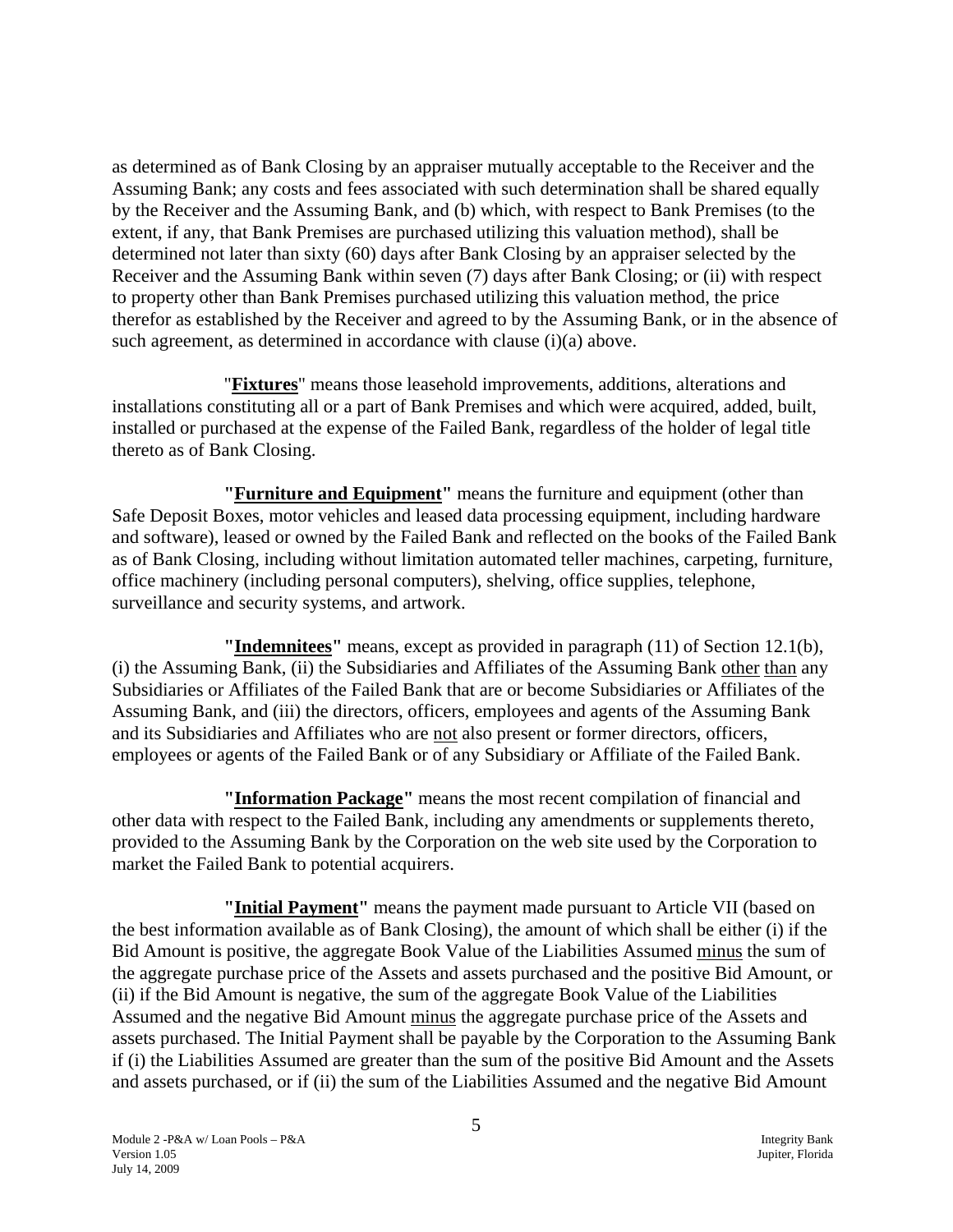are greater than the Assets and assets purchased. The Initial Payment shall be payable by the Assuming Bank to the Corporation if (i) the Liabilities Assumed are less than the sum of the positive Bid Amount and the Assets and assets purchased, or if (ii) the sum of the Liabilities Assumed and the negative Bid Amount is less than the Assets and assets purchased. Such Initial Payment shall be subject to adjustment as provided in Article VIII.

**"Legal Balance"** means the amount of indebtedness legally owed by an Obligor with respect to a Loan, including principal and accrued and unpaid interest, late fees, attorneys' fees and expenses, taxes, insurance premiums, and similar charges, if any.

**"Liabilities Assumed"** has the meaning provided in Section 2.1.

**"Lien"** means any mortgage, lien, pledge, charge, assignment for security purposes, security interest, or encumbrance of any kind with respect to an Asset, including any conditional sale agreement or capital lease or other title retention agreement relating to such Asset.

**"Loans"** means all of the following owed to or held by the Failed Bank as of Bank Closing:

(i) loans, participation agreements, interests in participations, overdrafts of customers (including but not limited to overdrafts made pursuant to an overdraft protection plan or similar extensions of credit in connection with a deposit account), revolving commercial lines of credit, home equity lines of credit, United States and/or State-guaranteed student loans, and lease financing contracts;

(ii) all Liens, rights (including rights of set-off), remedies, powers, privileges, demands, claims, priorities, equities and benefits owned or held by, or accruing or to accrue to or for the benefit of, the holder of the obligations or instruments referred to in clause (i) above, including but not limited to those arising under or based upon Credit Documents, casualty insurance policies and binders, standby letters of credit, mortgagee title insurance policies and binders, payment bonds and performance bonds at any time and from time to time existing with respect to any of the obligations or instruments referred to in clause (i) above; and

(iii) all amendments, modifications, renewals, extensions, refinancings, and refundings of or for any of the foregoing;

provided, that there shall be excluded from the definition of Loans (a) any portion of the foregoing which the Failed Bank or the Assuming Bank (or any of their respective Subsidiaries) holds not for its own account but solely as agent or fiduciary for, or otherwise as representative of, any other Person, (b) any loans which have been charged off the Accounting Records of the Failed Bank in whole or in part prior to the date of the most recent pertinent data made available to the Assuming Bank as part of the Information Package, (c) Commitments [and (d) amounts owing under Qualified Financial Contracts].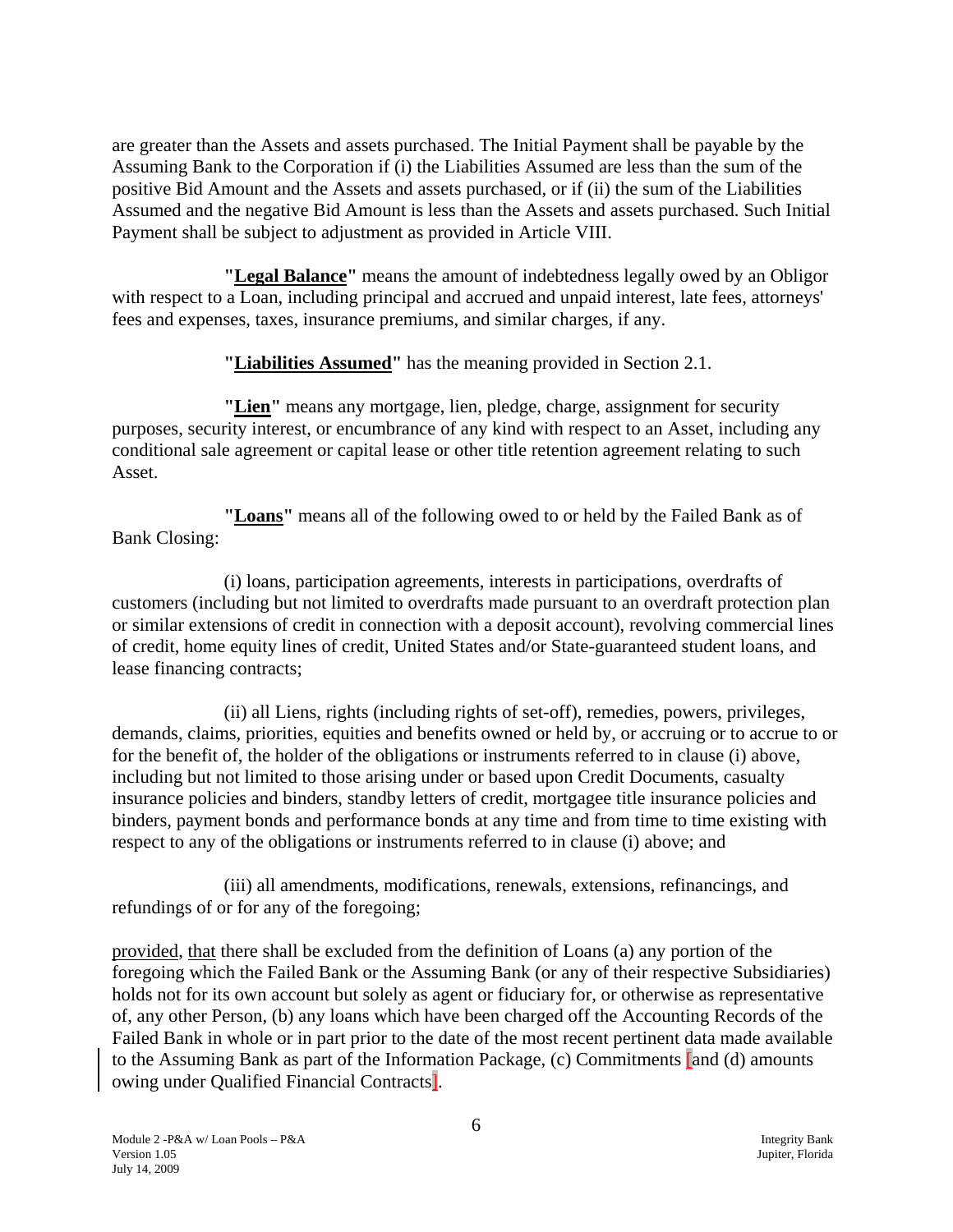**"Obligor"** means each Person liable for the full or partial payment or performance of any Loan, whether such Person is obligated directly, indirectly, primarily, secondarily, jointly, or severally.

**"Payment Date"** means the first Business Day after Bank Closing.

**"Person"** means any individual, corporation, partnership, joint venture, association, joint-stock company, trust, unincorporated organization, or government or any agency or political subdivision thereof, excluding the Corporation.

**"Primary Indemnitor"** means any Person (other than the Assuming Bank or any of its Affiliates) who is obligated to indemnify or insure, or otherwise make payments (including payments on account of claims made against) to or on behalf of any Person in connection with the claims covered under Article XII, including without limitation any insurer issuing any directors and officers liability policy or any Person issuing a financial institution bond or banker's blanket bond.

**"Put Date"** has the meaning provided in Section 3.4.

**"Put Notice"** has the meaning provided in Section 3.4.

**"Qualified Financial Contract"** means a qualified financial contract as defined in 12 U.S.C. Section 1821(e)(8)(D).

**"Record"** means any document, microfiche, microfilm and computer records (including but not limited to magnetic tape, disc storage, card forms and printed copy) of the Failed Bank generated or maintained by the Failed Bank that is owned by or in the possession of the Receiver at Bank Closing.

**"Related Liability"** with respect to any Asset means any liability existing and reflected on the Accounting Records of the Failed Bank as of Bank Closing for (i) indebtedness secured by mortgages, deeds of trust, chattel mortgages, security interests or other liens on or affecting such Asset, (ii) ad valorem taxes applicable to such Asset, and (iii) any other obligation determined by the Receiver to be directly related to such Asset.

**"Related Liability Amount"** with respect to any Related Liability on the books of the Assuming Bank, means the amount of such Related Liability as stated on the Accounting Records of the Assuming Bank (as maintained in accordance with generally accepted accounting principles) as of the date as of which the Related Liability Amount is being determined. With respect to a liability that relates to more than one asset, the amount of such Related Liability shall be allocated among such assets for the purpose of determining the Related Liability Amount with respect to any one of such assets. Such allocation shall be made by specific allocation, where determinable, and otherwise shall be pro rata based upon the dollar amount of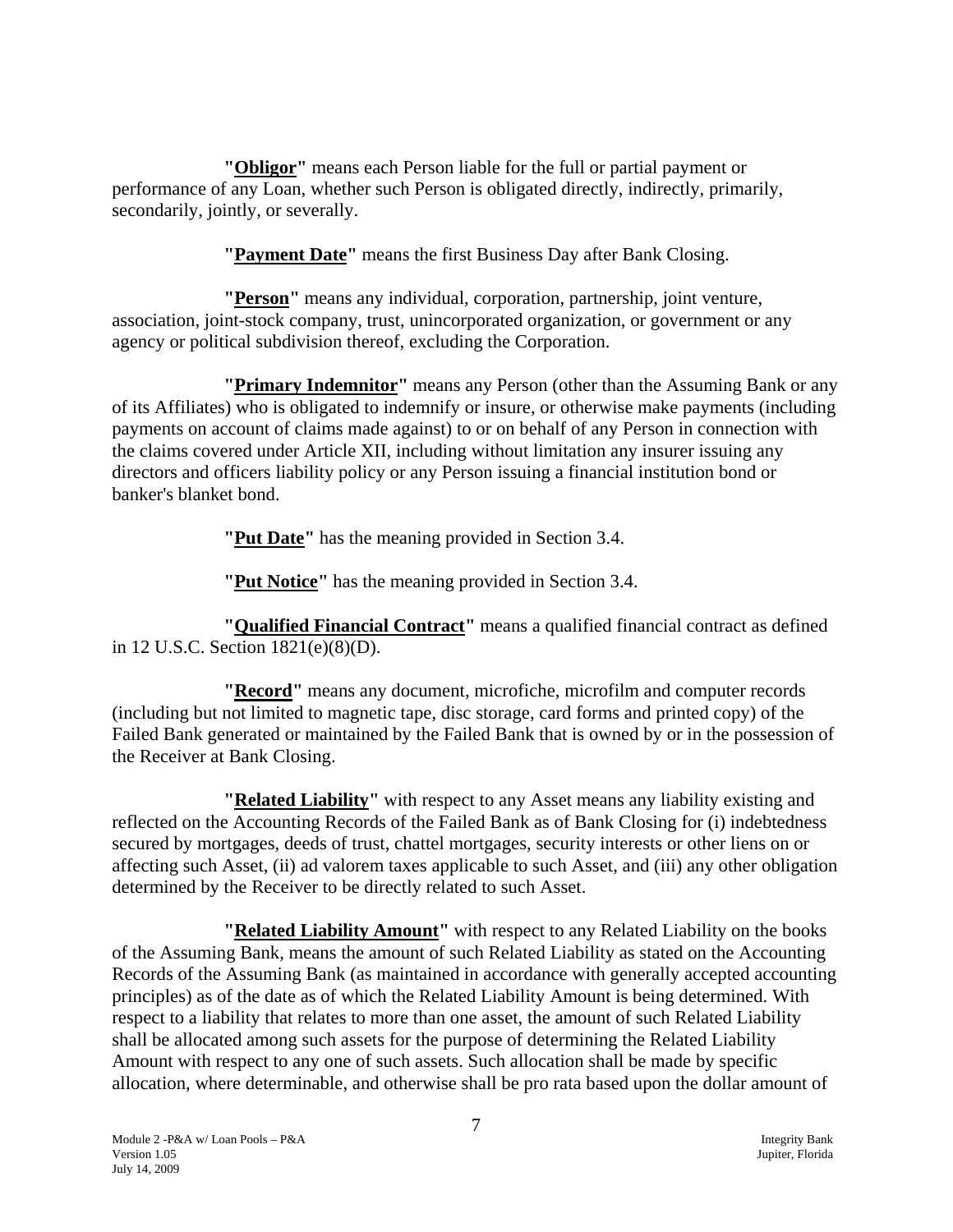such assets stated on the Accounting Records of the entity that owns such asset.

**"Repurchase Price"** means with respect to any Asset or asset, which shall be determined by the Receiver, the lesser of (a) or (b):

(a) the amount paid by the Assuming Bank, decreased by the amount of any money received with respect thereto since Bank Closing and, if the Asset is a Loan or other interest bearing or earning asset, the resulting amount shall then be increased or decreased, as the case may be, by interest or discount (whichever is applicable) accrued from and after Bank Closing at the lower of: (i) the contract rate with respect to such Asset, or (ii) the Settlement Interest Rate; net proceeds received by or due to the Assuming Bank from the sale of collateral, any forgiveness of debt, or otherwise shall be deemed money received by the Assuming Bank; or

(b) the dollar amount thereof stated on the Accounting Records of the Assuming Bank as of the date as of which the Repurchase Price is being determined, as maintained in accordance with generally accepted accounting principles, and, if the asset is a Loan, regardless of the Legal Balance thereof and adjusted in the same manner as the Book Value of a Failed Bank Loan would be adjusted hereunder.

Provided, however, (b), above, shall not be applicable for Loans repurchased pursuant to Section 3.4(a).

If any Asset or asset is purchased as part of a group of Assets or assets for Book Value and/or as a percentage of Book Value, the amount paid by the Assuming Bank, for purposes of (a), above, shall be the Book Value, as of the date of Bank Closing, of the individual Asset or asset being repurchased multiplied, if applicable, by the percentage paid.

**"Safe Deposit Boxes"** means the safe deposit boxes of the Failed Bank, if any, including the removable safe deposit boxes and safe deposit stacks in the Failed Bank's vault(s), all rights and benefits under rental agreements with respect to such safe deposit boxes, and all keys and combinations thereto.

**"Settlement Date"** means the first Business Day immediately prior to the day which is one hundred eighty (180) days after Bank Closing, or such other date prior thereto as may be agreed upon by the Receiver and the Assuming Bank. The Receiver, in its discretion, may extend the Settlement Date.

**"Settlement Interest Rate"** means, for the first calendar quarter or portion thereof during which interest accrues, the rate determined by the Receiver to be equal to the equivalent coupon issue yield on six (6)-month United States Treasury Bills in effect as of Bank Closing as published in The Wall Street Journal; provided, that if no such equivalent coupon issue yield is available as of Bank Closing, the equivalent coupon issue yield for such Treasury Bills most recently published in The Wall Street Journal prior to Bank Closing shall be used. Thereafter, the rate shall be adjusted to the rate determined by the Receiver to be equal to the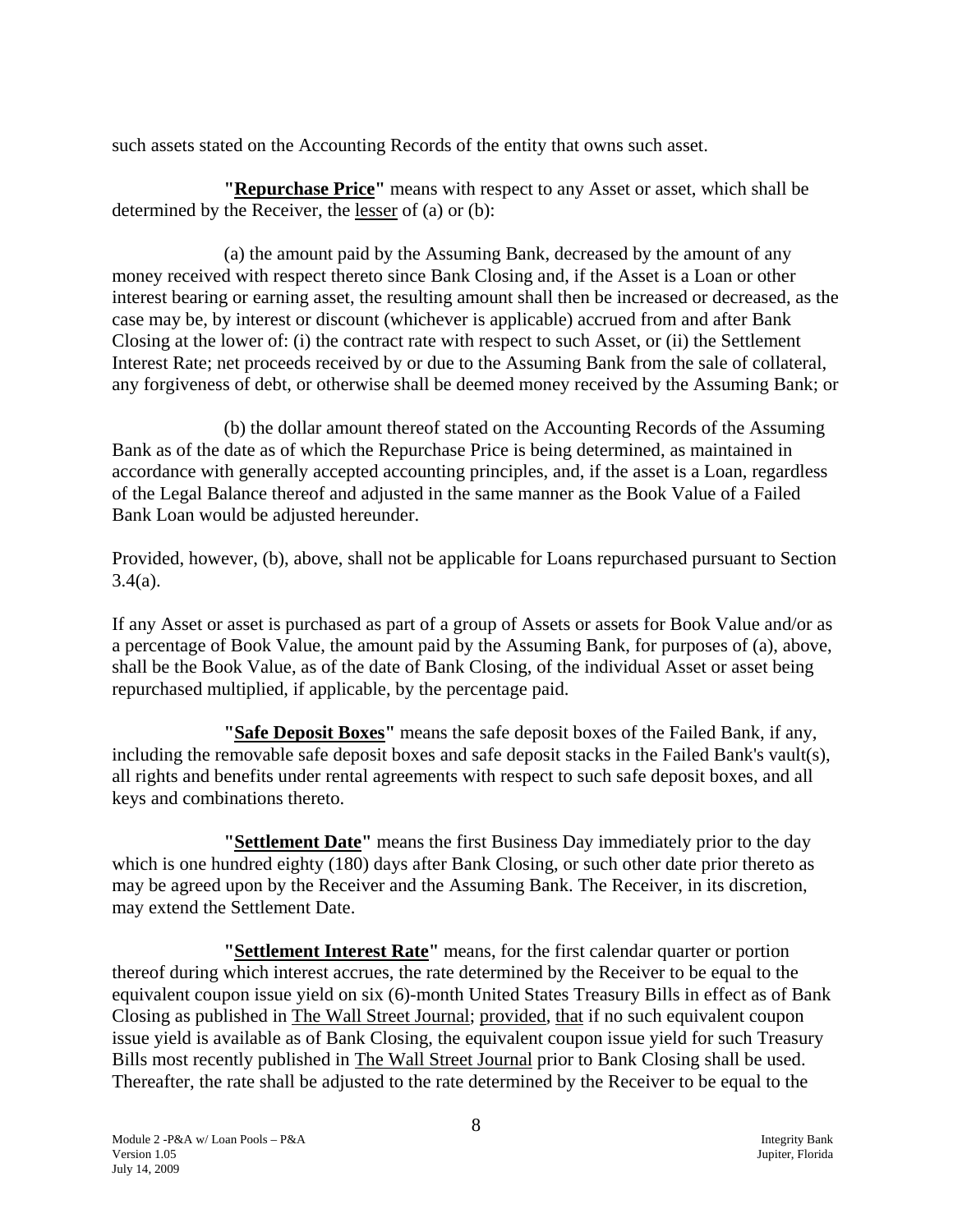<span id="page-12-0"></span>equivalent coupon issue yield on such Treasury Bills in effect as of the first day of each succeeding calendar quarter during which interest accrues as published in The Wall Street Journal.

**"Subsidiary"** has the meaning set forth in Section 3(w)(4) of the Federal Deposit Insurance Act, 12 U.S.C. Section 1813(w)(4), as amended.

### **ARTICLE II ASSUMPTION OF LIABILITIES**

**2.1 Liabilities Assumed by Assuming Bank.** The Assuming Bank expressly assumes at Book Value (subject to adjustment pursuant to Article VIII) and agrees to pay, perform, and discharge all of the following liabilities of the Failed Bank as of Bank Closing, except as otherwise provided in this Agreement (such liabilities referred to as "Liabilities Assumed"):

- (a) Assumed Deposits, except those Deposits specifically listed on Schedule 2.1(a); provided, that as to any Deposits of public money which are Assumed Deposits, the Assuming Bank agrees to properly secure such Deposits with such of the Assets as appropriate which, prior to Bank Closing, were pledged as security therefor by the Failed Bank, or with assets of the Assuming Bank, if such securing Assets, if any, are insufficient to properly secure such Deposits;
- (b) liabilities for indebtedness secured by mortgages, deeds of trust, chattel mortgages, security interests or other liens on or affecting any Assets, if any; provided, that the assumption of any liability pursuant to this paragraph shall be limited to the market value of the Assets securing such liability as determined by the Receiver;
- (c) overdrafts, debit balances, service charges, reclamations, and adjustments to accounts with the Federal Reserve Banks as reflected on the books and records of any such Federal Reserve Bank within ninety (90) days after Bank Closing, if any;
- (d) ad valorem taxes applicable to any Asset, if any; provided, that the assumption of any ad valorem taxes pursuant to this paragraph shall be limited to an amount equal to the market value of the Asset to which such taxes apply as determined by the Receiver;
- (e) liabilities, if any, for federal funds purchased, repurchase agreements and overdrafts in accounts maintained with other depository institutions (including any accrued and unpaid interest thereon computed to and including Bank Closing); provided, that the assumption of any liability pursuant to this paragraph shall be limited to the market value of the Assets securing such liability as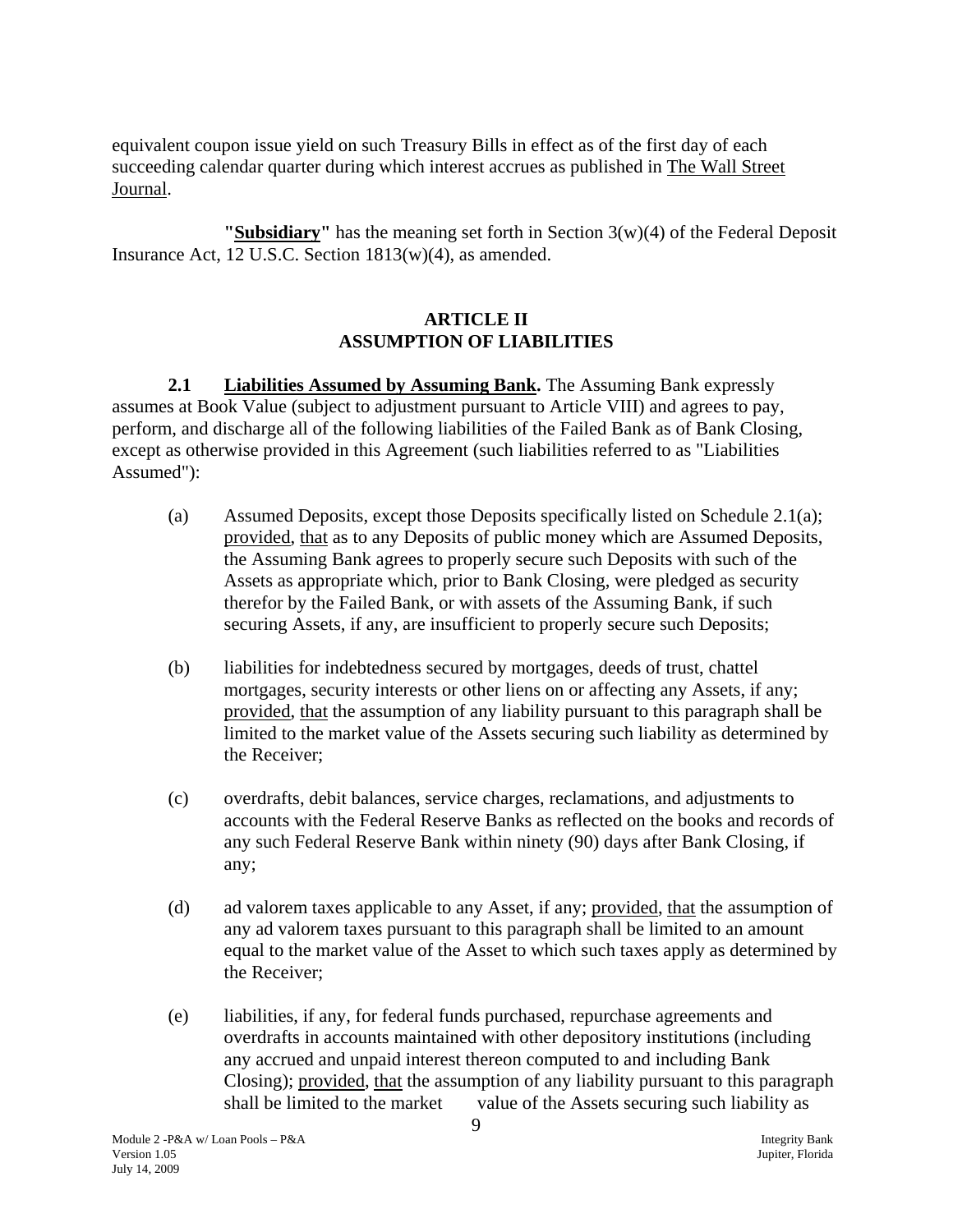determined by the Receiver;

- <span id="page-13-0"></span>(f) United States Treasury tax and loan note option accounts, if any;
- (g) liabilities for any acceptance or commercial letter of credit (other than "standby letters of credit" as defined in 12 C.F.R. Section 337.2(a)); provided, that the assumption of any liability pursuant to this paragraph shall be limited to the market value of the Assets securing such liability as determined by the Receiver;
- (h) duties and obligations assumed pursuant to this Agreement including without limitation those relating to the Failed Bank's credit card business, overdraft protection plans, safe deposit business, safekeeping business or trust business, if any; and
- (i) liabilities, if any, for amounts owed to any Acquired Subsidiary.

Schedule 2.1 attached hereto and incorporated herein sets forth certain categories of Liabilities Assumed and the aggregate Book Value of the Liabilities Assumed in such categories. Such schedule is based upon the best information available to the Receiver and may be adjusted as provided in Article VIII.

**2.2 Interest on Deposit Liabilities.** The Assuming Bank agrees that, from and after Bank Closing, it will accrue and pay interest on Deposit liabilities assumed pursuant to Section 2.1 at a rate(s) it shall determine; provided, that for nontransaction Deposit liabilities such rate(s) shall not be less than the lowest rate offered by the Assuming Bank to its depositors for nontransaction deposit accounts. The Assuming Bank shall permit each depositor to withdraw, without penalty for early withdrawal, all or any portion of such depositor's Deposit, whether or not the Assuming Bank elects to pay interest in accordance with any deposit agreement formerly existing between the Failed Bank and such depositor; and further provided, that if such Deposit has been pledged to secure an obligation of the depositor or other party, any withdrawal thereof shall be subject to the terms of the agreement governing such pledge. The Assuming Bank shall give notice to such depositors as provided in Section 5.3 of the rate(s) of interest which it has determined to pay and of such withdrawal rights.

**2.3 Unclaimed Deposits.** Fifteen (15) months following the Bank Closing Date, the Assuming Bank will provide the Receiver a listing of all deposit accounts, including the type of account, not claimed by the depositor. The Receiver will review the list and authorize the Assuming Bank to act on behalf of the Receiver to send a "Final Legal Notice" to the owner(s) of the unclaimed deposits reminding them of the need to claim or arrange to continue their account(s) with the Assuming Bank. The Assuming Bank will send the "Final Legal Notice" to the depositors within thirty (30) days following notification of the Receiver's authorization. The Assuming Bank will prepare an Affidavit of Mailing and will forward the Affidavit of Mailing to the Receiver after mailing out the "Final Legal Notice" to the owner(s) of unclaimed deposit accounts.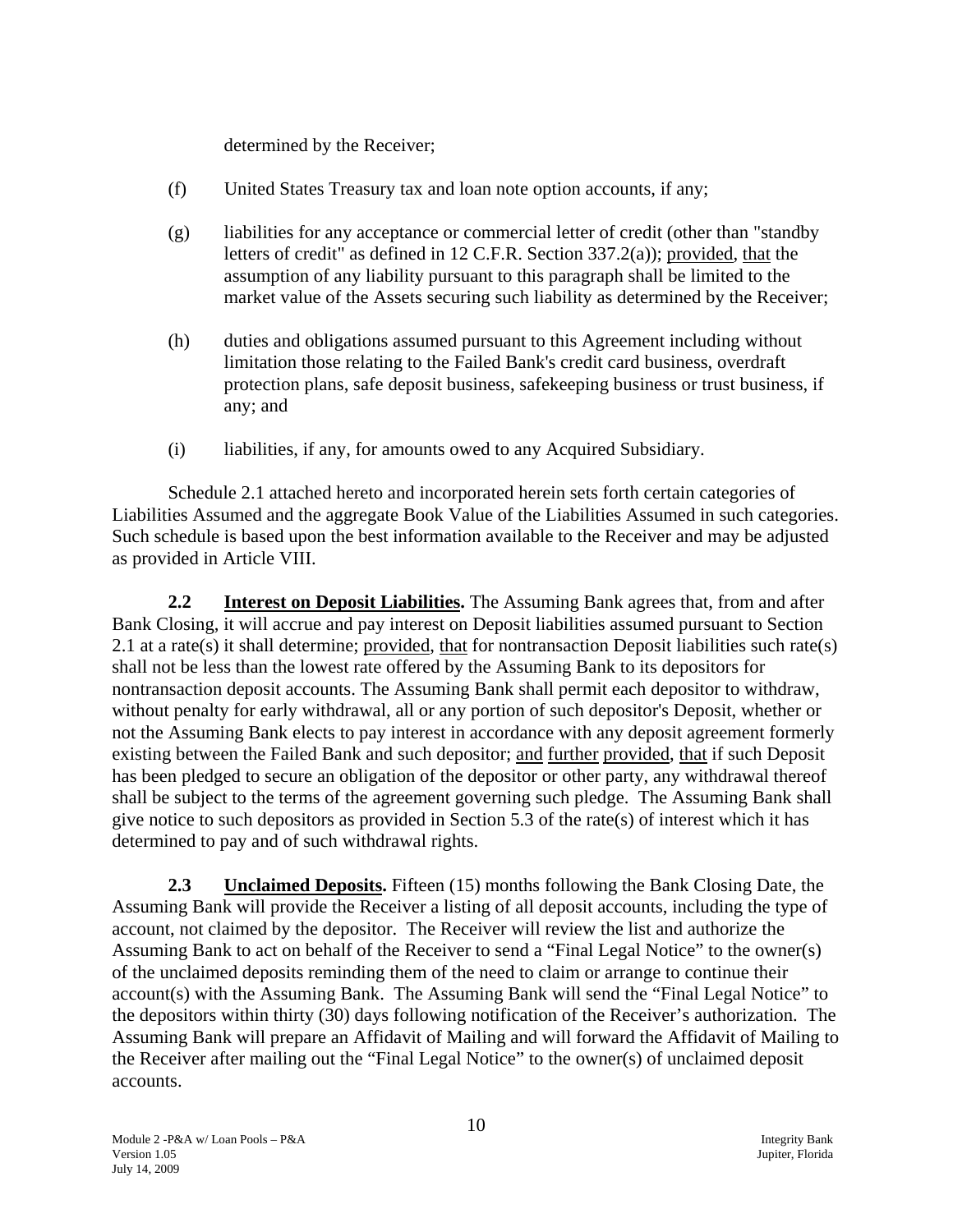<span id="page-14-0"></span>If, within eighteen (18) months after Bank Closing, any depositor of the Failed Bank does not claim or arrange to continue such depositor's Deposit assumed pursuant to Section 2.1 at the Assuming Bank, the Assuming Bank shall, within fifteen (15) Business Days after the end of such eighteen (18) month period, (i) refund to the Receiver the full amount of each such deposit (without reduction for service charges), (ii) provide to the Receiver a schedule of all such refunded Deposits in such form as may be prescribed by the Receiver, and (iii) assign, transfer, convey, and deliver to the Receiver, all right, title, and interest of the Assuming Bank in and to the Records previously transferred to the Assuming Bank and other records generated or maintained by the Assuming Bank pertaining to such Deposits. During such eighteen (18) month period, at the request of the Receiver, the Assuming Bank promptly shall provide to the Receiver schedules of unclaimed deposits in such form as may be prescribed by the Receiver.

**2.4 Employee Benefit Plans**. Except as provided in Section 4.12, the Assuming Bank shall have no liabilities, obligations or responsibilities under the Failed Bank's health care, bonus, vacation, pension, profit sharing or stock purchase plans or similar plans, if any, unless the Receiver and the Assuming Bank agree otherwise subsequent to the date of this Agreement.

#### **ARTICLE III PURCHASE OF ASSETS**

**3.1 Assets Purchased by Assuming Bank**. Subject to Sections 3.5 and 3.6, the Assuming Bank hereby purchases from the Receiver, and the Receiver hereby sells, assigns, transfers, conveys, and delivers to the Assuming Bank, all right, title, and interest of the Receiver in and to all of the following:

- (a) cash and receivables from depository institutions (including Federal Reserve Banks and Federal Home Loan Banks), including cash items in the process of collection, plus any accrued interest thereon computed to and including Bank Closing;
- (b) securities (other than the capital stock of Subsidiaries of the Failed Bank and those securities referred to in Section  $3.5(k)$ , if any), plus any accrued interest thereon computed to and including Bank Closing;
- (c) federal funds sold and repurchase agreements, if any, including any accrued interest thereon computed to and including Bank Closing;
- (d) omitted;
- (e) Loans secured, in whole or in part, by Assumed Deposits or deposits at other depository institutions, but only such of those Loans which also are listed on Schedule 3.1(e), if any (including any such Loan that the Failed Bank charged-off in whole or in part during the period from the date of the most recent pertinent data made available to the Assuming Bank as part of the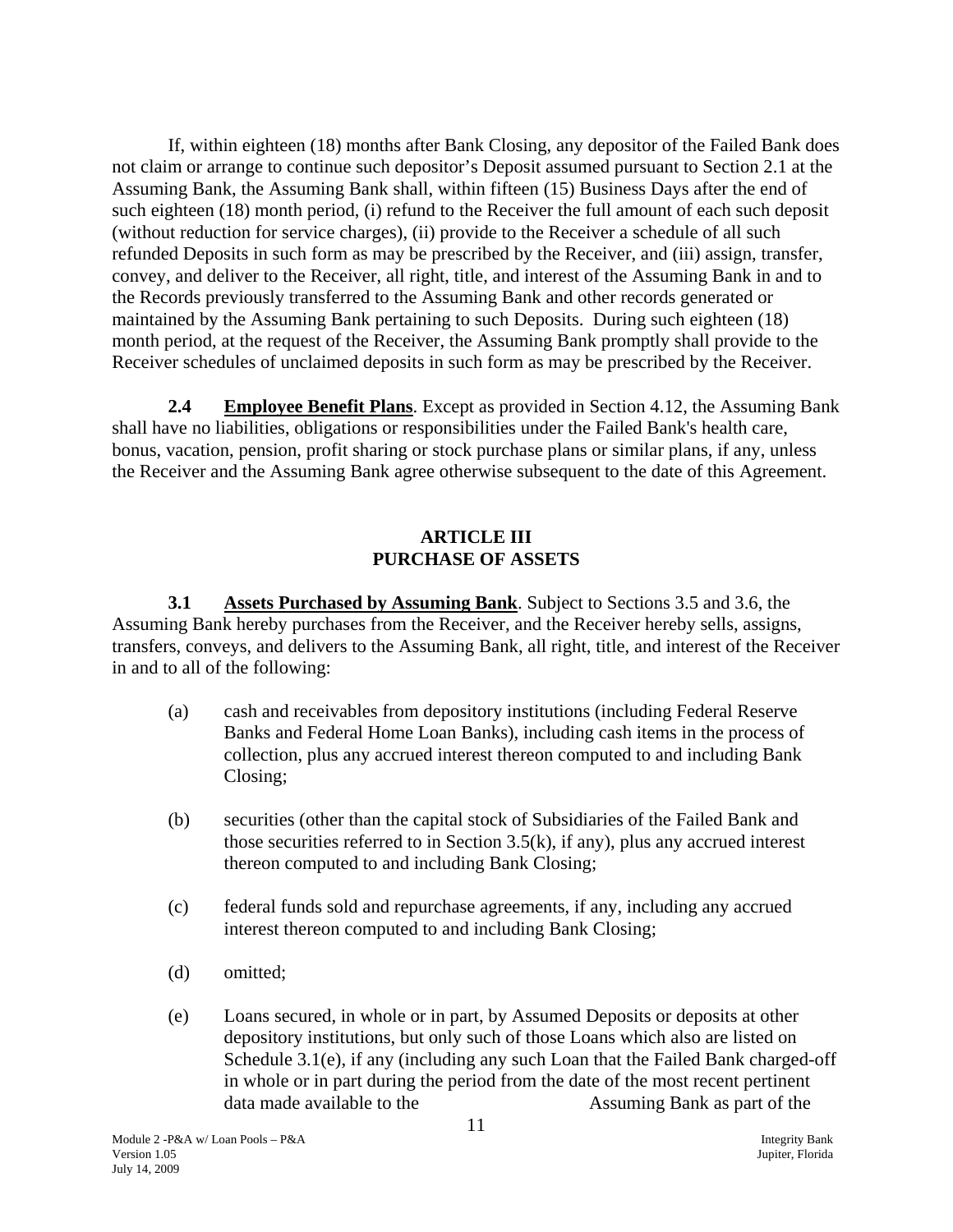Information Package to and including Bank Closing);

- <span id="page-15-0"></span>(f) credit card business, if any, including all outstanding extensions of credit, subject to Section 4.2;
- (g) Safe Deposit Boxes and related business, safekeeping business and trust business, if any, subject to Section 4.3, 4.4 or 4.5, respectively;
- (h) Records and other documents as provided in Section 6.1;
- (i) omitted;
- (j) omitted;
- (k) assets securing Deposits of public money, to the extent not otherwise purchased hereunder; and
- (l) overdrafts of customers (including but not limited to overdrafts made pursuant to an overdraft protection plan or similar extensions of credit in connection with a deposit account).

Schedule 3.1 attached hereto and incorporated herein sets forth certain categories of Assets. Such schedule(s) is based upon the best information available to the Receiver and may be adjusted as provided in Article VIII. Assets are purchased hereunder by the Assuming Bank subject to all liabilities for indebtedness collateralized by Liens affecting such Assets to the extent provided in Section 2.1.

## **3.2 Asset Purchase Price**.

(a) All Assets and assets of the Failed Bank subject to an option to purchase by the Assuming Bank shall be purchased for the amount, or the amount resulting from the method specified for determining the amount, as specified on Schedule 3.2, except as otherwise may be provided herein. Any Asset, asset of the Failed Bank subject to an option to purchase or other asset purchased for which no purchase price is specified on Schedule 3.2 or otherwise herein shall be purchased at its Fair Market Value.

(b) The purchase price for securities (other than the capital stock of any Acquired Subsidiary) purchased under Section 3.1 by the Assuming Bank shall be the market value thereof as of Bank Closing, which market value shall be (i) the market price for each such security quoted at the close of the trading day effective on Bank Closing as published electronically by Bloomberg, L.P., or alternatively, at the discretion of the Receiver, IDC/Financial Times (FT) Interactive Data; (ii) provided, that if such market price is not available for any such security, the Assuming Bank will submit a bid for each such security within three days of notification/bid request by the Receiver (unless a different time period is agreed to by the Assuming Bank and the Receiver) and the Receiver, in its sole discretion will accept or reject each such bid; and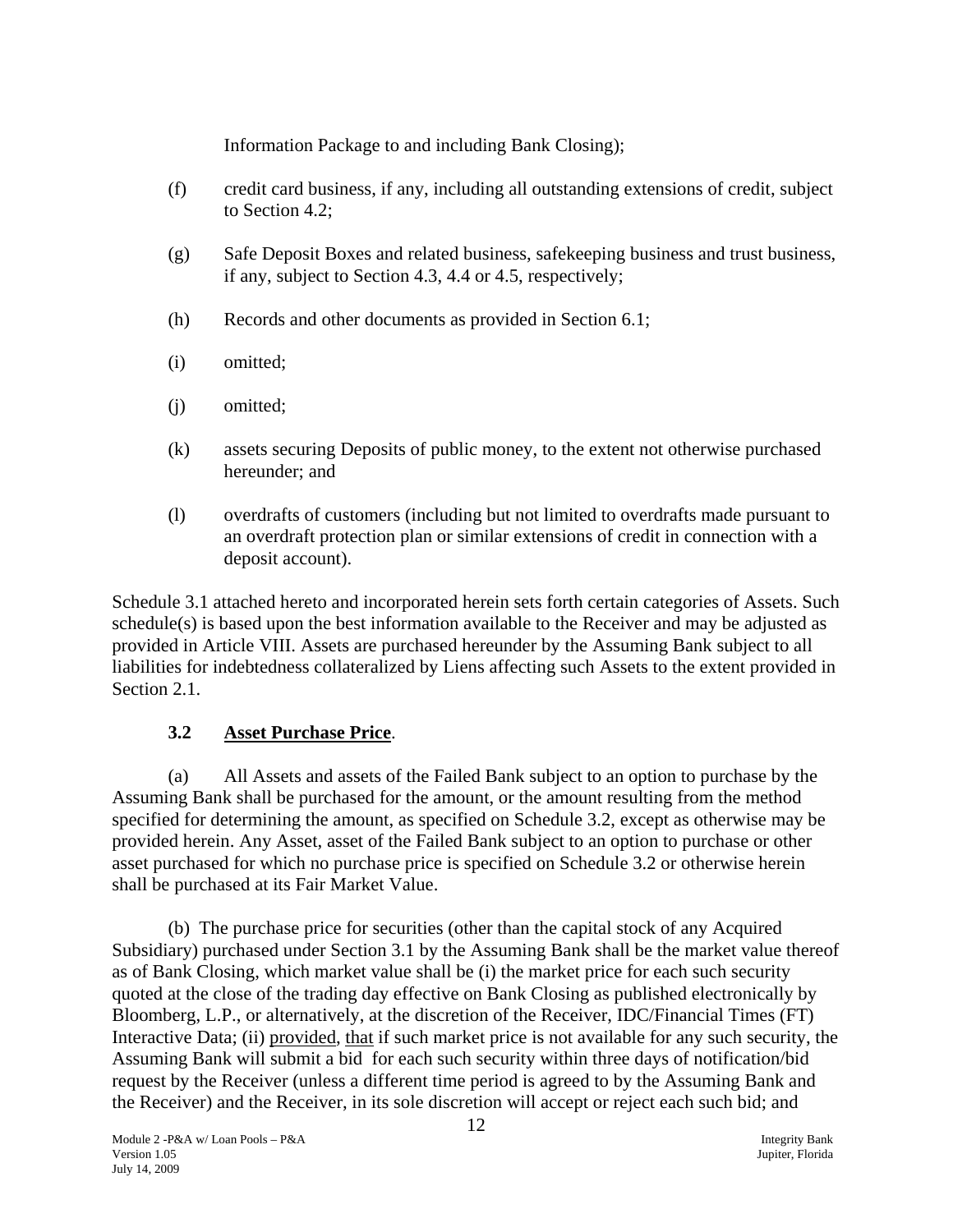<span id="page-16-0"></span>(iii) further provided in the absence of an acceptable bid from the Assuming Bank, each such security shall not pass to the Assuming Bank and shall be deemed to be an excluded asset hereunder.

**3.3 Manner of Conveyance; Limited Warranty; Nonrecourse; Etc.** THE CONVEYANCE OF ALL ASSETS, INCLUDING REAL AND PERSONAL PROPERTY INTERESTS, PURCHASED BY THE ASSUMING BANK UNDER THIS AGREEMENT SHALL BE MADE, AS NECESSARY, BY RECEIVER'S DEED OR RECEIVER'S BILL OF SALE, "AS IS", "WHERE IS", WITHOUT RECOURSE AND, EXCEPT AS OTHERWISE SPECIFICALLY PROVIDED IN THIS AGREEMENT, WITHOUT ANY WARRANTIES WHATSOEVER WITH RESPECT TO SUCH ASSETS, EXPRESS OR IMPLIED, WITH RESPECT TO TITLE, ENFORCEABILITY, COLLECTIBILITY, DOCUMENTATION OR FREEDOM FROM LIENS OR ENCUMBRANCES (IN WHOLE OR IN PART), OR ANY OTHER MATTERS.

## **3.4 Puts of Assets to the Receiver**.

(a) **Puts Within 30 Days After Bank Closing**. During the thirty (30)-day period following Bank Closing and only during such period (which thirty (30)-day period may be extended in writing in the sole absolute discretion of the Receiver for any Loan), in accordance with this Section 3.4, the Assuming Bank shall be entitled to require the Receiver to purchase any Loan transferred to the Assuming Bank pursuant to Section 3.1(e) which is not fully secured by Assumed Deposits or deposits at other insured depository institutions due to either insufficient Assumed Deposit or deposit collateral or deficient documentation regarding such collateral; provided with regard to any Loan secured by an Assumed Deposit, no such purchase may be required until any Deposit setoff determination, whether voluntary or involuntary, has been made; and,

at the end of the thirty (30)-day period following Bank Closing and at that time only, in accordance with this Section 3.4, the Assuming Bank shall be entitled to require the Receiver to purchase any remaining overdraft transferred to the Assuming Bank pursuant to 3.1(l) which both was made after June 5, 2009, and was not made pursuant to an overdraft protection plan or similar extension of credit.

Notwithstanding the foregoing, the Assuming Bank shall not have the right to require the Receiver to purchase any Loan if (i) the Obligor with respect to such Loan is an Acquired Subsidiary, or (ii) the Assuming Bank has:

- (A) made any advance in accordance with the terms of a Commitment or otherwise with respect to such Loan;
- (B) taken any action that increased the amount of a Related Liability with respect to such Loan over the amount of such liability immediately prior to the time of such action;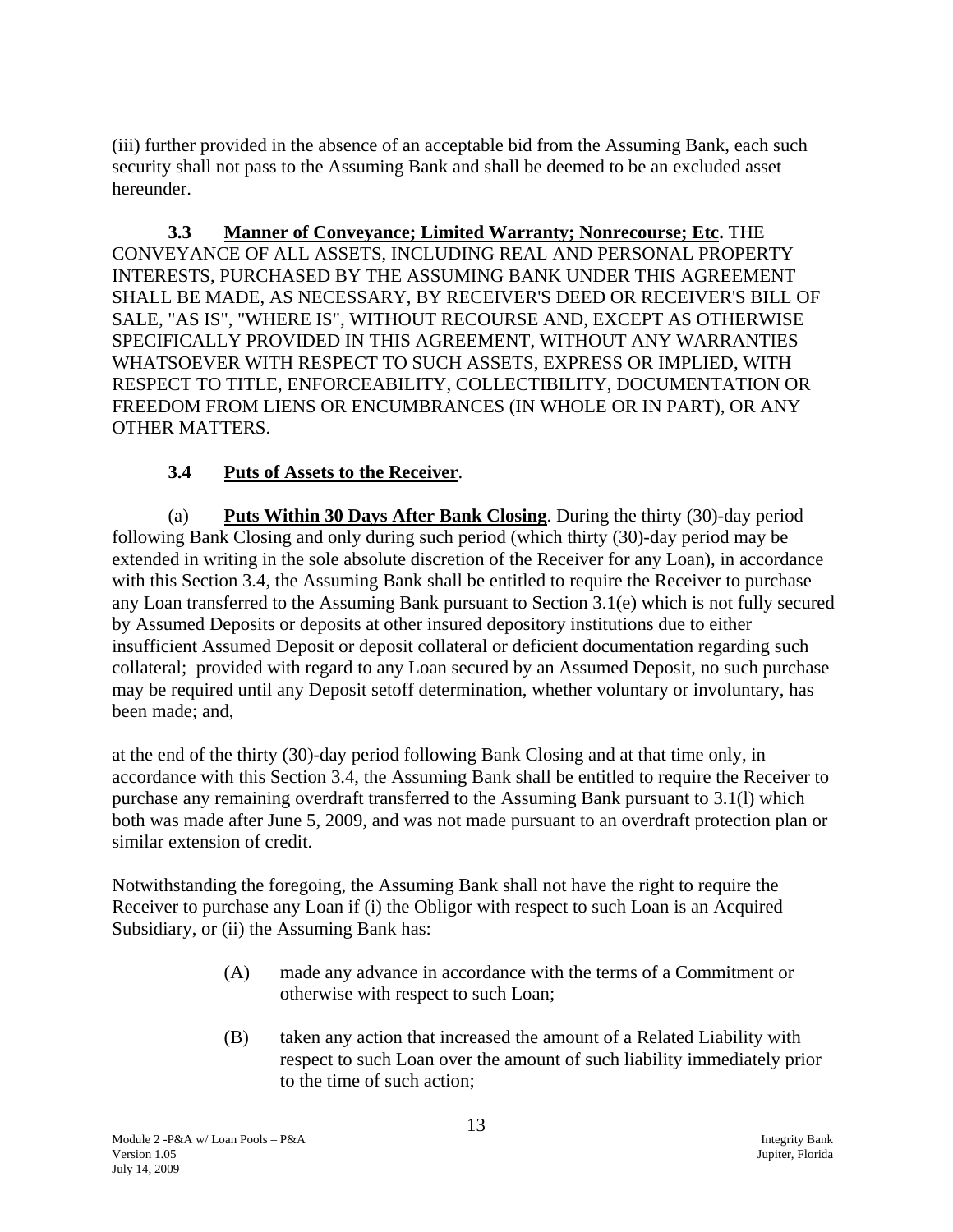- (C) created or permitted to be created any Lien on such Loan which secures indebtedness for money borrowed or which constitutes a conditional sales agreement, capital lease or other title retention agreement;
- (D) entered into, agreed to make, grant or permit, or made, granted or permitted any modification or amendment to, any waiver or extension with respect to, or any renewal, refinancing or refunding of, such Loan or related Credit Documents or collateral, including, without limitation, any act or omission which diminished such collateral; or
- (E) sold, assigned or transferred all or a portion of such Loan to a third party (whether with or without recourse).

The Assuming Bank shall transfer all such Loans to the Receiver without recourse, and shall indemnify the Receiver against any and all claims of any Person claiming by, through or under the Assuming Bank with respect to any such Loan, as provided in Section 12.4.

(b) **Puts Prior to the Settlement Date.** During the period from Bank Closing to and including the Business Day immediately preceding the Settlement Date, the Assuming Bank shall be entitled to require the Receiver to purchase any Asset which the Assuming Bank can establish is evidenced by forged or stolen instruments as of Bank Closing; provided, that, the Assuming Bank shall not have the right to require the Receiver to purchase any such Asset with respect to which the Assuming Bank has taken any action referred to in Section 3.4(a)(ii) with respect to such Asset. The Assuming Bank shall transfer all such Assets to the Receiver without recourse, and shall indemnify the Receiver against any and all claims of any Person claiming by, through or under the Assuming Bank with respect to any such Asset, as provided in Section 12.4.

(c) **Notices to the Receiver**. In the event that the Assuming Bank elects to require the Receiver to purchase one or more Assets, the Assuming Bank shall deliver to the Receiver a notice (a "Put Notice") which shall include:

(i) a list of all Assets that the Assuming Bank requires the Receiver to purchase;

(ii) a list of all Related Liabilities with respect to the Assets identified pursuant to (i) above; and

(iii) a statement of the estimated Repurchase Price of each Asset identified pursuant to (i) above as of the applicable Put Date.

Such notice shall be in the form prescribed by the Receiver or such other form to which the Receiver shall consent. As provided in Section 9.6, the Assuming Bank shall deliver to the Receiver such documents, Credit Files and such additional information relating to the subject matter of the Put Notice as the Receiver may request and shall provide to the Receiver full access to all other relevant books and records.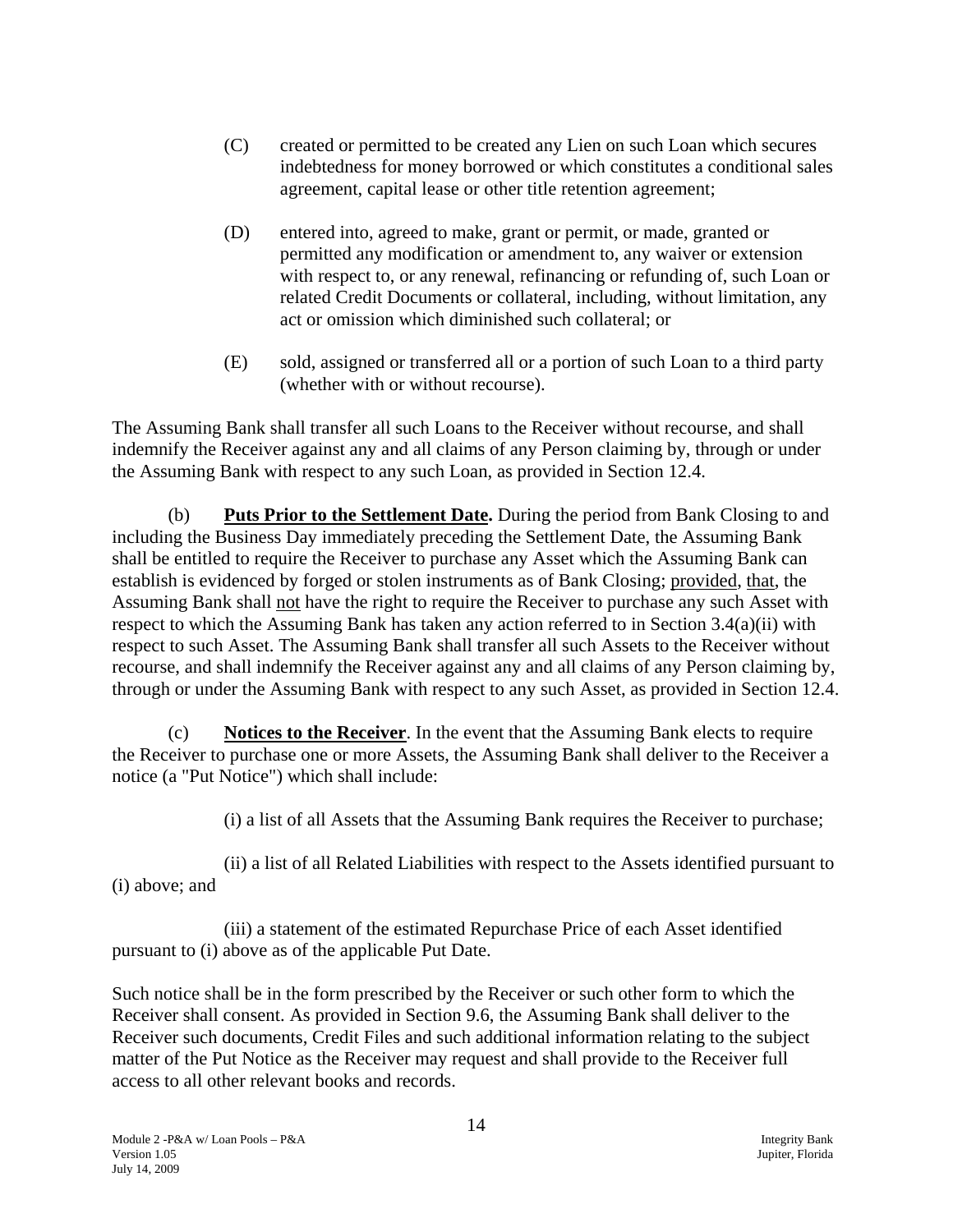<span id="page-18-0"></span> (d) **Purchase by Receiver**. The Receiver shall purchase Loans that are specified in the Put Notice and shall assume Related Liabilities with respect to such Loans, and the transfer of such Loans and Related Liabilities shall be effective as of a date determined by the Receiver, which date shall not be later than thirty (30) days after receipt by the Receiver of the Credit Files with respect to such Loans (the "Put Date").

(e) **Purchase Price and Payment Date**. Each Loan purchased by the Receiver pursuant to this Section 3.4 shall be purchased at a price equal to the Repurchase Price of such Loan less the Related Liability Amount applicable to such Loan, in each case determined as of the applicable Put Date. If the difference between such Repurchase Price and such Related Liability Amount is positive, then the Receiver shall pay to the Assuming Bank the amount of such difference; if the difference between such amounts is negative, then the Assuming Bank shall pay to the Receiver the amount of such difference. The Assuming Bank or the Receiver, as the case may be, shall pay the purchase price determined pursuant to this Section 3.4(e) not later than the twentieth (20th) Business Day following the applicable Put Date, together with interest on such amount at the Settlement Interest Rate for the period from and including such Put Date to and including the day preceding the date upon which payment is made.

(f) **Servicing.** The Assuming Bank shall administer and manage any Asset subject to purchase by the Receiver in accordance with usual and prudent banking standards and business practices until such time as such Asset is purchased by the Receiver.

(g) **Reversals**. In the event that the Receiver purchases an Asset (and assumes the Related Liability) that it is not required to purchase pursuant to this Section 3.4, the Assuming Bank shall repurchase such Asset (and assume such Related Liability) from the Receiver at a price computed so as to achieve the same economic result as would apply if the Receiver had never purchased such Asset pursuant to this Section 3.4.

**3.5 Assets Not Purchased by Assuming Bank**. The Assuming Bank does not purchase, acquire or assume, or (except as otherwise expressly provided in this Agreement) obtain an option to purchase, acquire or assume under this Agreement:

(a) any financial institution bonds, banker's blanket bonds, or public liability, fire, or extended coverage insurance policy or any other insurance policy of the Failed Bank, or premium refund, unearned premium derived from cancellation, or any proceeds payable with respect to any of the foregoing;

(b) any interest, right, action, claim, or judgment against (i) any officer, director, employee, accountant, attorney, or any other Person employed or retained by the Failed Bank or any Subsidiary of the Failed Bank on or prior to Bank Closing arising out of any act or omission of such Person in such capacity, (ii) any underwriter of financial institution bonds, banker's blanket bonds or any other insurance policy of the Failed Bank, (iii) any shareholder or holding company of the Failed Bank, or (iv) any other Person whose action or inaction may be related to any loss (exclusive of any loss resulting from such Person's failure to pay on a Loan made by the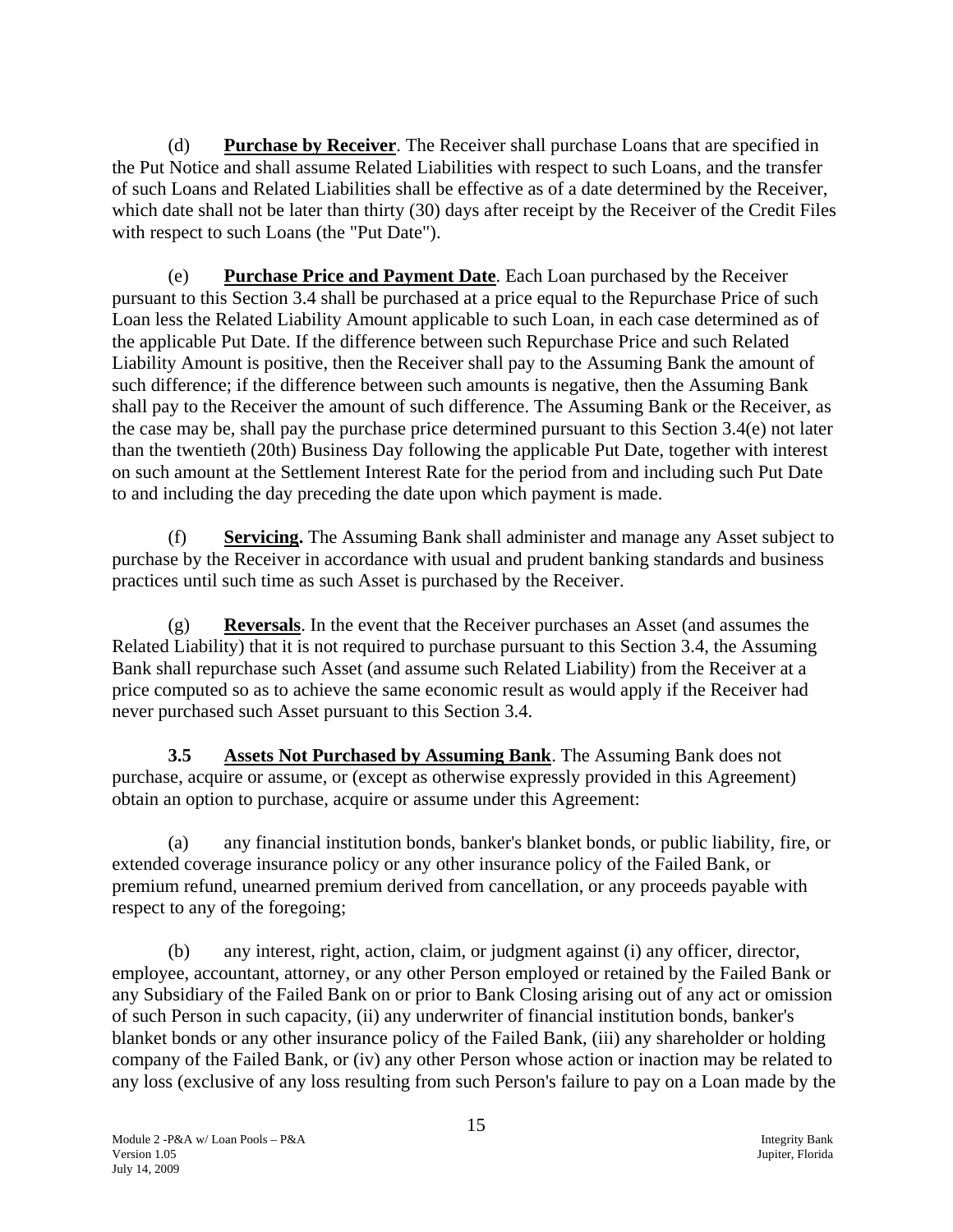Failed Bank) incurred by the Failed Bank; provided, that for the purposes hereof, the acts, omissions or other events giving rise to any such claim shall have occurred on or before Bank Closing, regardless of when any such claim is discovered and regardless of whether any such claim is made with respect to a financial institution bond, banker's blanket bond, or any other insurance policy of the Failed Bank in force as of Bank Closing;

(c) prepaid regulatory assessments of the Failed Bank, if any;

(d) legal or equitable interests in tax receivables of the Failed Bank, if any, including any claims arising as a result of the Failed Bank having entered into any agreement or otherwise being joined with another Person with respect to the filing of tax returns or the payment of taxes;

(e) Federal Reserve Bank and Federal Home Loan Bank stock, if any;

(f) amounts reflected on the Accounting Records of the Failed Bank as of Bank Closing as a general or specific loss reserve or contingency account, if any;

(g) owned and leased Bank Premises and owned and leased Furniture and Equipment and Fixtures and data processing equipment (including hardware and software) located on Bank Premises, if any; provided, that the Assuming Bank does obtain an option under Section 4.6, Section 4.7 or Section 4.8, as the case may be, with respect thereto;

(h) owned Bank Premises which the Receiver, in its discretion, determines may contain environmentally hazardous substances;

(i) any amounts owed to the Failed Bank by any Subsidiary of the Failed Bank other than an Acquired Subsidiary;

(j) any "goodwill," as such term is defined in the instructions to the report of condition prepared by banks examined by the Corporation in accordance with 12 C.F.R. Section 304.4, and other intangibles;

(k) any security if, in the discretion of the Receiver, the value of such security either cannot be determined or is determined to be zero pursuant to Section 3.2(b), all non-investment grade and private label asset backed securities, including, but not limited to, those listed on Schedule 3.5(k), and any other security listed on Schedule 3.5(k), if any; and

(l) any criminal restitution or forfeiture orders issued in favor of the Failed Bank.

The Assuming Bank only acquires assets and rights as provided in this Agreement. The foregoing shall not be construed to imply that any particular asset or right listed otherwise would have been sold or assigned or that any asset or right not listed is sold or assigned.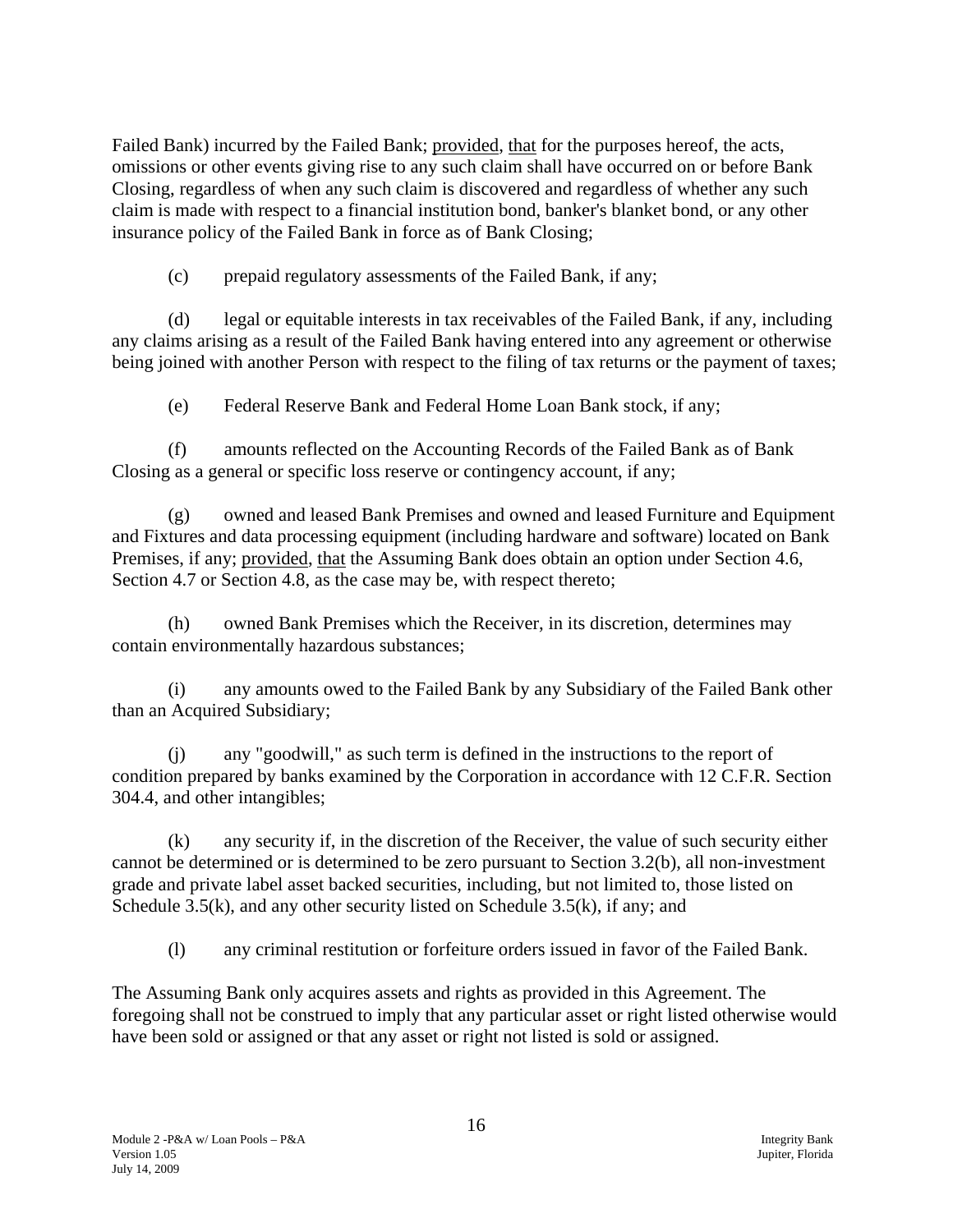### **3.6 Assets Essential to Receiver**.

<span id="page-20-0"></span>(a) The Receiver may refuse to sell to the Assuming Bank, or the Assuming Bank agrees, at the request of the Receiver set forth in a written notice to the Assuming Bank, to assign, transfer, convey, and deliver to the Receiver all of the Assuming Bank's right, title and interest in and to, any Asset or asset essential to the Receiver as determined by the Receiver in its discretion (together with all Credit Documents evidencing or pertaining thereto), which may include any Asset or asset that the Receiver determines to be:

(i) made to an officer, director, or other Person engaging in the affairs of the Failed Bank, its Subsidiaries or Affiliates or any related entities of any of the foregoing;

(ii) the subject of any investigation relating to any claim with respect to any item described in Section 3.5(a) or (b), or the subject of, or potentially the subject of, any legal proceedings;

(iii) made to a Person who is an Obligor on a loan owned by the Receiver or the Corporation in its corporate capacity or its capacity as receiver of any institution;

(iv) secured by collateral which also secures any asset owned by the

Receiver; or

(v) related to any asset of the Failed Bank not purchased by the Assuming Bank under this Article III or any liability of the Failed Bank not assumed by the Assuming Bank under Article II.

(b) Each such Asset or asset purchased by the Receiver shall be purchased at a price equal to the Repurchase Price thereof less the Related Liability Amount with respect to any Related Liabilities related to such Asset or asset, in each case determined as of the date of the notice provided by the Receiver pursuant to Section 3.6(a). The Receiver shall pay the Assuming Bank not later than the twentieth (20th) Business Day following receipt of related Credit Documents and Credit Files together with interest on such amount at the Settlement Interest Rate for the period from and including the date of receipt of such documents to and including the day preceding the day on which payment is made. The Assuming Bank agrees to administer and manage each such Asset or asset in accordance with usual and prudent banking standards and business practices until each such Loan is purchased by the Receiver. All transfers with respect to Loans under this Section 3.6 shall be made as provided in Section 9.6. The Assuming Bank shall transfer all such Assets or assets and Related Liabilities to the Receiver without recourse, and shall indemnify the Receiver against any and all claims of any Person claiming by, through or under the Assuming Bank with respect to any such Asset or asset, as provided in Section 12.4.

### **ARTICLE IV ASSUMPTION OF CERTAIN DUTIES AND OBLIGATIONS**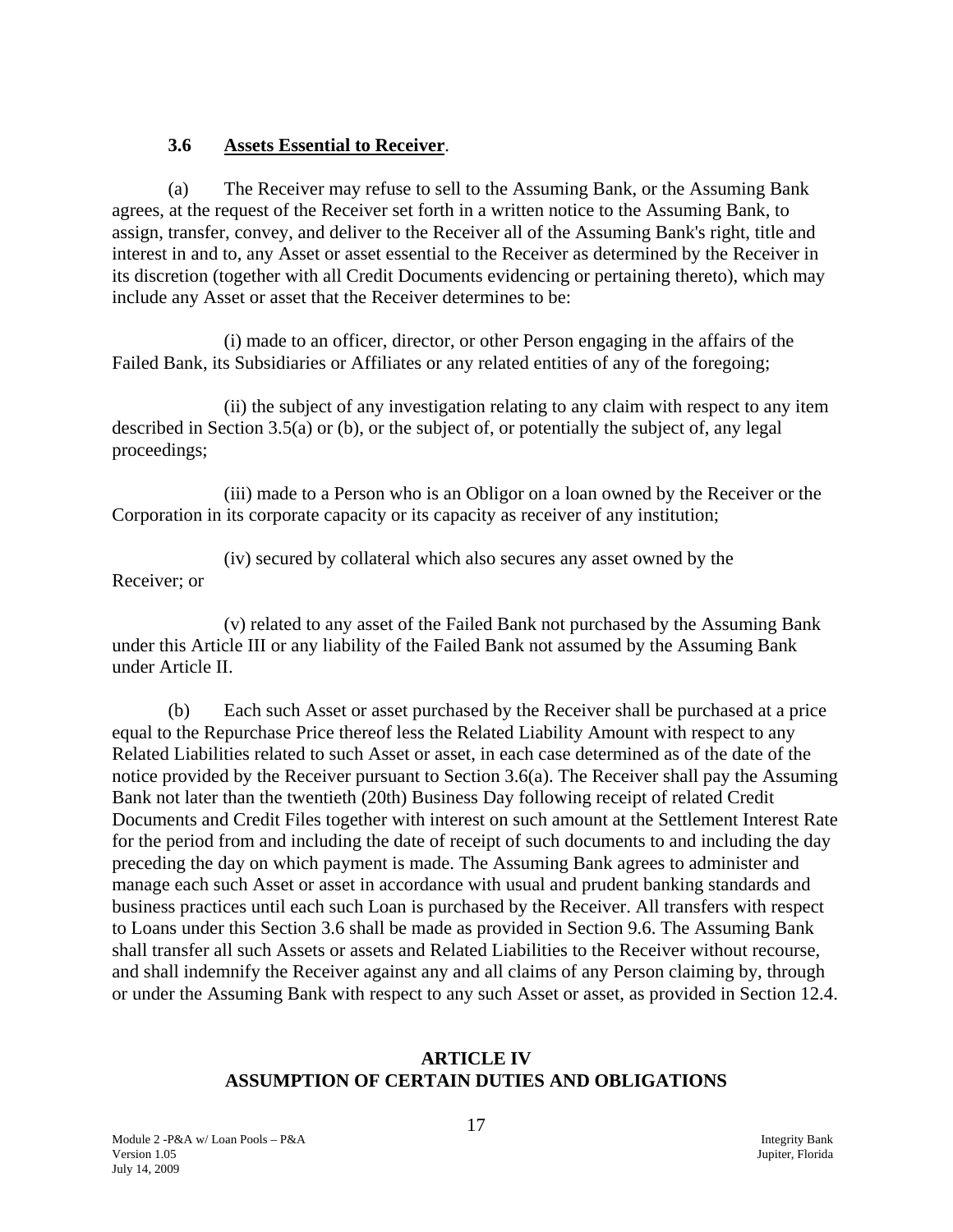The Assuming Bank agrees with the Receiver and the Corporation as follows:

<span id="page-21-0"></span>**4.1 Continuation of Banking Business**. The Assuming Bank agrees to provide full service banking in the trade area of the Failed Bank commencing on the first banking business day (including a Saturday) after Bank Closing and to maintain such presence until it has received all necessary regulatory approvals to cease providing such banking services in the trade area. At the option of the Assuming Bank, such banking services may be provided at any or all of the Bank Premises, or at other premises within such trade area.

**4.2** Agreement with Respect to Credit Card Business. The Assuming Bank agrees to honor and perform, from and after Bank Closing, all duties and obligations with respect to the Failed Bank's credit card business, and/or processing related to credit cards, if any, and assumes all outstanding extensions of credit with respect thereto. Fees related to the credit card business collected prior to Bank Closing shall be for the benefit of the Receiver and fees collected after Bank Closing shall be for the benefit of the Assuming Bank.

**4.3 Agreement with Respect to Safe Deposit Business**. The Assuming Bank assumes and agrees to discharge, from and after Bank Closing, in the usual course of conducting a banking business, the duties and obligations of the Failed Bank with respect to all Safe Deposit Boxes, if any, of the Failed Bank and to maintain all of the necessary facilities for the use of such boxes by the renters thereof during the period for which such boxes have been rented and the rent therefore paid to the Failed Bank, subject to the provisions of the rental agreements between the Failed Bank and the respective renters of such boxes; provided, that the Assuming Bank may relocate the Safe Deposit Boxes of the Failed Bank to any office of the Assuming Bank located in the trade area of the Failed Bank. The Safe Deposit Boxes shall be located and maintained in the trade area of the Failed Bank for a minimum of one year from Bank Closing. The trade area shall be determined by the Receiver. Fees related to the safe deposit business earned prior to the Bank Closing Date shall be for the benefit of the Receiver and fees earned after the Bank Closing Date shall be for the benefit of the Assuming Bank.

**4.4 Agreement with Respect to Safekeeping Business**. The Receiver transfers, conveys and delivers to the Assuming Bank and the Assuming Bank accepts all securities and other items, if any, held by the Failed Bank in safekeeping for its customers as of Bank Closing. The Assuming Bank assumes and agrees to honor and discharge, from and after Bank Closing, the duties and obligations of the Failed Bank with respect to such securities and items held in safekeeping. The Assuming Bank shall be entitled to all rights and benefits heretofore accrued or hereafter accruing with respect thereto. The Assuming Bank shall provide to the Receiver written verification of all assets held by the Failed Bank for safekeeping within sixty (60) days after Bank Closing. The assets held for safekeeping by the Failed Bank shall be held and maintained by the Assuming Bank in the trade area of the Failed Bank for a minimum of one year from Bank Closing. At the option of the Assuming Bank, the safekeeping business may be provided at any or all of the Bank Premises, or at other premises within such trade area. The trade area shall be determined by the Receiver. Fees related to the safekeeping business earned prior to the Bank Closing Date shall be for the benefit of the Receiver and fees earned after the Bank Closing Date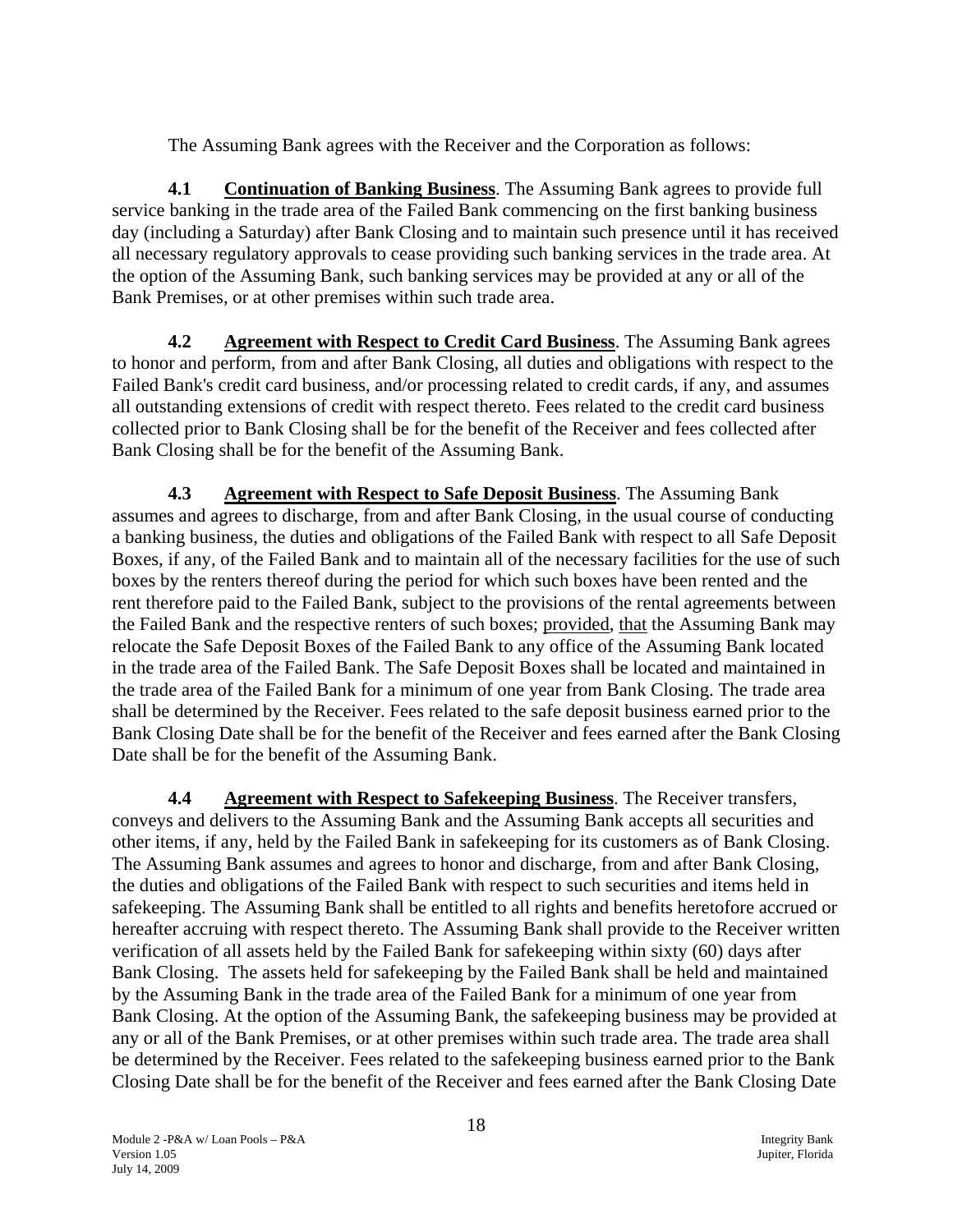<span id="page-22-0"></span>shall be for the benefit of the Assuming Bank.

# **4.5 Agreement with Respect to Trust Business**.

(a) The Assuming Bank shall, without further transfer, substitution, act or deed, to the full extent permitted by law, succeed to the rights, obligations, properties, assets, investments, deposits, agreements, and trusts of the Failed Bank under trusts, executorships, administrations, guardianships, and agencies, and other fiduciary or representative capacities, all to the same extent as though the Assuming Bank had assumed the same from the Failed Bank prior to Bank Closing; provided, that any liability based on the misfeasance, malfeasance or nonfeasance of the Failed Bank, its directors, officers, employees or agents with respect to the trust business is not assumed hereunder. Fees related to the trust business collected prior to Bank Closing shall be for the benefit of the Receiver and fees collected after Bank Closing shall be for the benefit of the Assuming Bank.

(b) The Assuming Bank shall, to the full extent permitted by law, succeed to, and be entitled to take and execute, the appointment to all executorships, trusteeships, guardianships and other fiduciary or representative capacities to which the Failed Bank is or may be named in wills, whenever probated, or to which the Failed Bank is or may be named or appointed by any other instrument.

(c) In the event additional proceedings of any kind are necessary to accomplish the transfer of such trust business, the Assuming Bank agrees that, at its own expense, it will take whatever action is necessary to accomplish such transfer. The Receiver agrees to use reasonable efforts to assist the Assuming Bank in accomplishing such transfer.

(d) The Assuming Bank shall provide to the Receiver written verification of the assets held in connection with the Failed Bank's trust business within sixty (60) days after Bank Closing.

# **4.6 Agreement with Respect to Bank Premises**.

(a) **Option to Purchase.** Subject to Section 3.5, the Receiver hereby grants to the Assuming Bank an exclusive option for the period of ninety (90) days commencing the day after Bank Closing to purchase any or all owned Bank Premises. The Assuming Bank shall give written notice to the Receiver within the option period of its election to purchase or not to purchase any of the owned Bank Premises. Any purchase of such premises shall be effective as of the date of Bank Closing and such purchase shall be consummated as soon as practicable thereafter, and in no event later than the Settlement Date.

(b) **Option to Lease.** The Receiver hereby grants to the Assuming Bank an exclusive option for the period of ninety (90) days commencing the day after Bank Closing to cause the Receiver to assign to the Assuming Bank any or all leases for leased Bank Premises, if any, which have been continuously occupied by the Assuming Bank from Bank Closing to the date it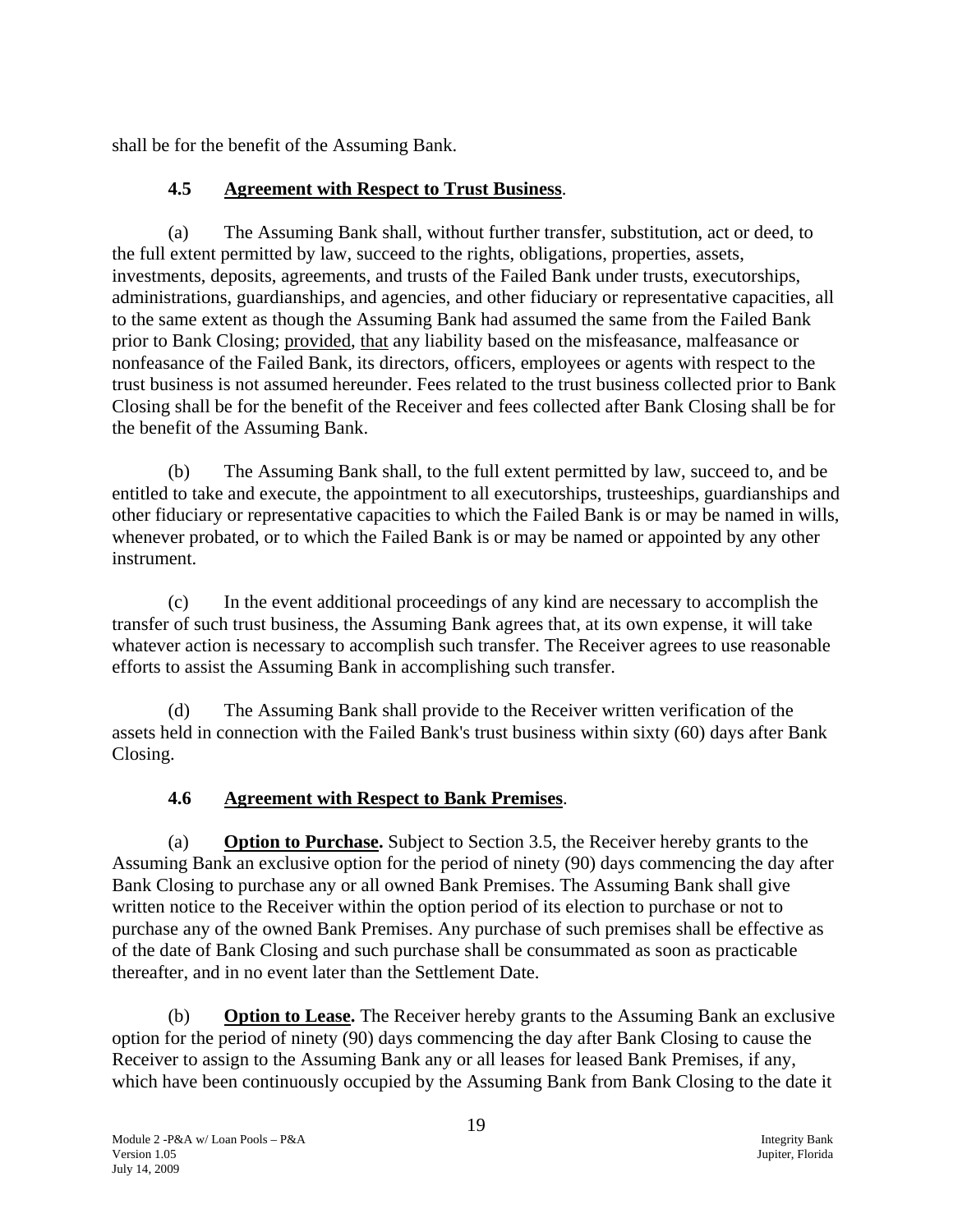elects to accept an assignment of the leases with respect thereto to the extent such leases can be assigned; provided, that the exercise of this option with respect to any lease must be as to all premises or other property subject to the lease. If an assignment cannot be made of any such leases, the Receiver may, in its discretion, enter into subleases with the Assuming Bank containing the same terms and conditions provided under such existing leases for such leased Bank Premises or other property. The Assuming Bank shall give notice to the Receiver within the option period of its election to accept or not to accept an assignment of any or all leases (or enter into subleases or new leases in lieu thereof). The Assuming Bank agrees to assume all leases assigned (or enter into subleases or new leases in lieu thereof) pursuant to this Section 4.6.

(c) **Facilitation.** The Receiver agrees to facilitate the assumption, assignment or sublease of leases or the negotiation of new leases by the Assuming Bank; provided, that neither the Receiver nor the Corporation shall be obligated to engage in litigation, make payments to the Assuming Bank or to any third party in connection with facilitating any such assumption, assignment, sublease or negotiation or commit to any other obligations to third parties.

(d) **Occupancy.** The Assuming Bank shall give the Receiver fifteen (15) days' prior written notice of its intention to vacate prior to vacating any leased Bank Premises with respect to which the Assuming Bank has not exercised the option provided in Section 4.6(b). Any such notice shall be deemed to terminate the Assuming Bank's option with respect to such leased Bank Premises.

## (e) **Occupancy Costs.**

(i) The Assuming Bank agrees to pay to the Receiver, or to appropriate third parties at the direction of the Receiver, during and for the period of any occupancy by it of (x) owned Bank Premises the market rental value and all operating costs, and (y) leased Bank Premises, all operating costs with respect thereto and to comply with all relevant terms of applicable leases entered into by the Failed Bank, including without limitation the timely payment of all rent. Operating costs include, without limitation all taxes, fees, charges, utilities, insurance and assessments, to the extent not included in the rental value or rent. If the Assuming Bank elects to purchase any owned Bank Premises in accordance with Section 4.6(a), the amount of any rent paid (and taxes paid to the Receiver which have not been paid to the taxing authority and for which the Assuming Bank assumes liability) by the Assuming Bank with respect thereto shall be applied as an offset against the purchase price thereof.

(ii) The Assuming Bank agrees during the period of occupancy by it of owned or leased Bank Premises, to pay to the Receiver rent for the use of all owned or leased Furniture and Equipment and all owned or leased Fixtures located on such Bank Premises for the period of such occupancy. Rent for such property owned by the Failed Bank shall be the market rental value thereof, as determined by the Receiver within sixty (60) days after Bank Closing. Rent for such leased property shall be an amount equal to any and all rent and other amounts which the Receiver incurs or accrues as an obligation or is obligated to pay for such period of occupancy pursuant to all leases and contracts with respect to such property. If the Assuming Bank purchases any owned Furniture and Equipment or owned Fixtures in accordance with Section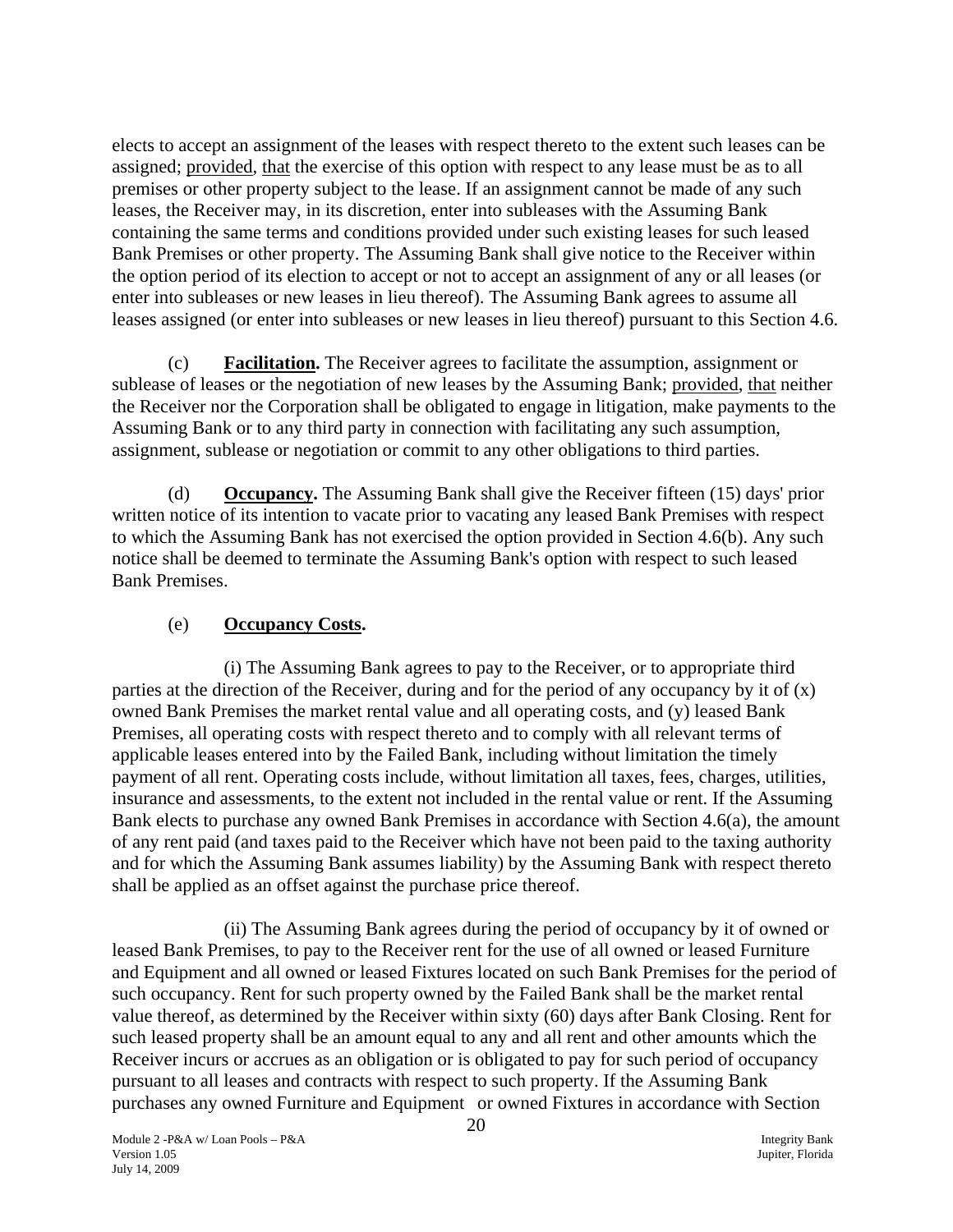4.6(f) or 4.6(h), the amount of any rents paid by the Assuming Bank with respect thereto shall be applied as an offset against the purchase price thereof.

(f) **Certain Requirements as to Furniture, Equipment and Fixtures.** If the Assuming Bank purchases owned Bank Premises or accepts an assignment of the lease (or enters into a sublease or a new lease in lieu thereof) for leased Bank Premises as provided in Section 4.6(a) or 4.6(b), or if the Assuming Bank does not exercise such option but within twelve (12) months following Bank Closing obtains the right to occupy such premises (whether by assignment, lease, sublease, purchase or otherwise), other than in accordance with Section 4.6(a) or (b), the Assuming Bank shall (i) effective as of the date of Bank Closing, purchase from the Receiver all Furniture and Equipment and Fixtures owned by the Failed Bank and located thereon as of Bank Closing, (ii) accept an assignment or a sublease of the leases or negotiate new leases for all Furniture and Equipment and Fixtures leased by the Failed Bank and located thereon, and (iii) if applicable, accept an assignment or a sublease of any ground lease or negotiate a new ground lease with respect to any land on which such Bank Premises are located; provided, that the Receiver shall not have disposed of such Furniture and Equipment and Fixtures or repudiated the leases specified in clause (ii) or (iii).

## (g) **Vacating Premises.**

(i) If the Assuming Bank elects not to purchase any owned Bank Premises, the notice of such election in accordance with Section 4.6(a) shall specify the date upon which the Assuming Bank's occupancy of such premises shall terminate, which date shall not be later than ninety (90) days after the date of the Assuming Bank's notice not to exercise such option. The Assuming Bank promptly shall relinquish and release to the Receiver such premises and the Furniture and Equipment and Fixtures located thereon in the same condition as at Bank Closing, normal wear and tear excepted. By occupying any such premises after the expiration of such ninety (90)-day period, the Assuming Bank shall, at the Receiver's option, (x) be deemed to have agreed to purchase such Bank Premises, and to assume all leases, obligations and liabilities with respect to leased Furniture and Equipment and leased Fixtures located thereon and any ground lease with respect to the land on which such premises are located, and (y) be required to purchase all Furniture and Equipment and Fixtures owned by the Failed Bank and located on such premises as of Bank Closing.

(ii) If the Assuming Bank elects not to accept an assignment of the lease or sublease any leased Bank Premises, the notice of such election in accordance with Section 4.6(b) shall specify the date upon which the Assuming Bank's occupancy of such leased Bank Premises shall terminate, which date shall not be later than the date which is one hundred eighty (180) days after Bank Closing. Upon vacating such premises, the Assuming Bank shall relinquish and release to the Receiver such premises and the Fixtures and the Furniture and Equipment located thereon in the same condition as at Bank Closing, normal wear and tear excepted. By failing to provide notice of its intention to vacate such premises prior to the expiration of the option period specified in Section 4.6(b), or by occupying such premises after the one hundred eighty (180) day period specified above in this paragraph (ii), the Assuming Bank shall, at the Receiver's option,  $(x)$  be deemed to have assumed all leases, obligations and liabilities with respect to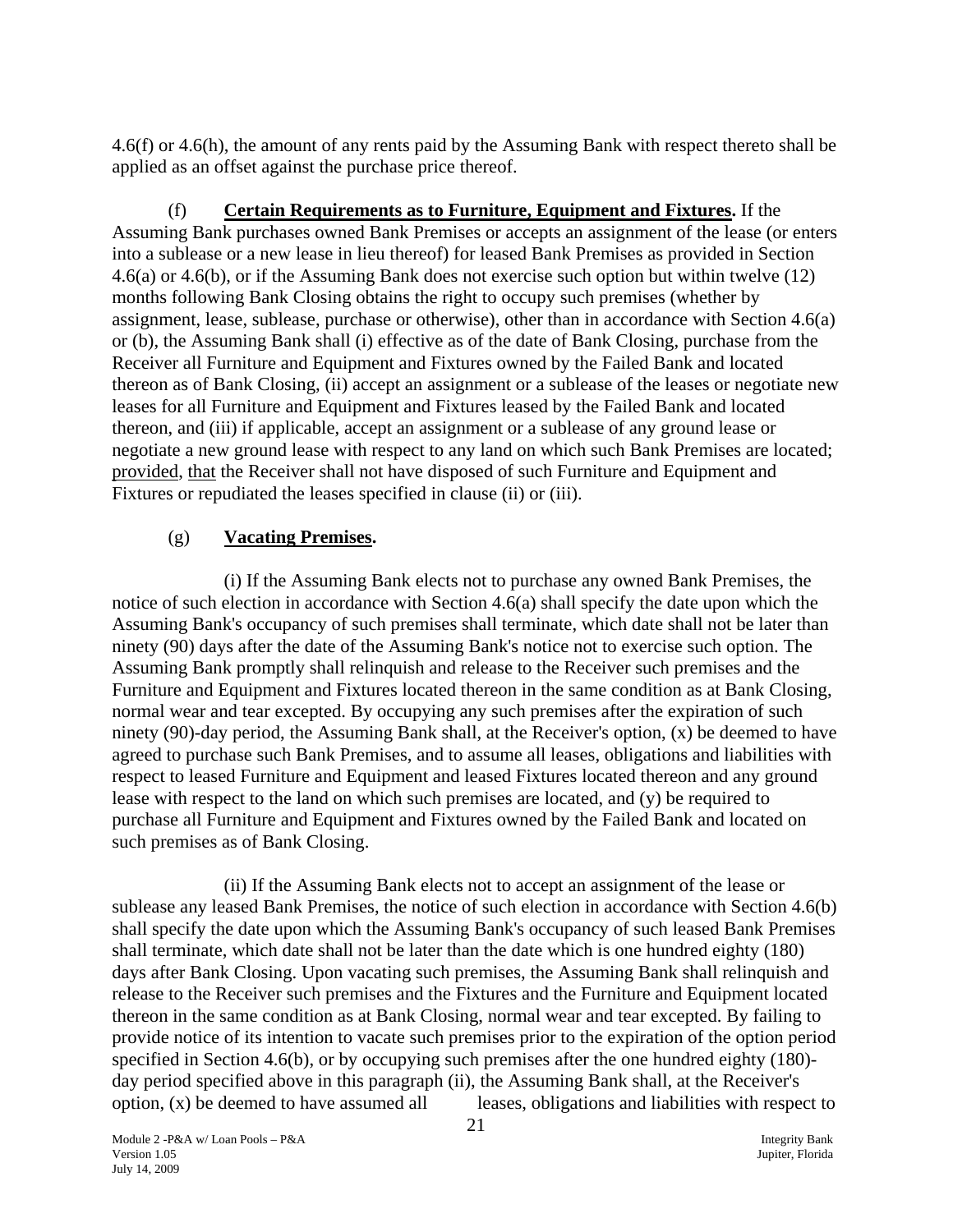<span id="page-25-0"></span>such premises (including any ground lease with respect to the land on which premises are located), and leased Furniture and Equipment and leased Fixtures located thereon in accordance with this Section 4.6 (unless the Receiver previously repudiated any such lease), and (y) be required to purchase all Furniture and Equipment and Fixtures owned by the Failed Bank and located on such premises as of Bank Closing.

(h) **Furniture and Equipment and Certain Other Equipment.** The Receiver hereby grants to the Assuming Bank an option to purchase, effective as of the date of Bank Closing, all Furniture and Equipment or any telecommunications, data processing equipment (including hardware and software) and check processing and similar operating equipment owned by the Failed Bank and located at any owned or leased Bank Premises that the Assuming Bank elects to vacate or which it could have, but did not occupy, pursuant to this Section 4.6; provided, that, the Assuming Bank shall give the Receiver notice of its election to purchase such property at the time it gives notice of its intention to vacate such Bank Premises or within ten (10) days after Bank Closing for Bank Premises it could have, but did not, occupy.

## **4.7 Agreement with Respect to Leased Data Processing Equipment**.

(a) The Receiver hereby grants to the Assuming Bank an exclusive option for the period of ninety (90) days commencing the day after Bank Closing to accept an assignment from the Receiver of any or all Data Processing Leases to the extent that such Data Processing Leases can be assigned.

(b) The Assuming Bank shall (i) give written notice to the Receiver within the option period specified in Section 4.7(a) of its intent to accept an assignment or sublease of any or all Data Processing Leases and promptly accept an assignment or sublease of such Data Processing Leases, and (ii) give written notice to the appropriate lessor(s) that it has accepted an assignment or sublease of any such Data Processing Leases.

(c) The Receiver agrees to facilitate the assignment or sublease of Data Processing Leases or the negotiation of new leases or license agreements by the Assuming Bank; provided, that neither the Receiver nor the Corporation shall be obligated to engage in litigation or make payments to the Assuming Bank or to any third party in connection with facilitating any such assumption, assignment, sublease or negotiation.

(d) The Assuming Bank agrees, during its period of use of any property subject to a Data Processing Lease, to pay to the Receiver or to appropriate third parties at the direction of the Receiver all operating costs with respect thereto and to comply with all relevant terms of the applicable Data Processing Leases entered into by the Failed Bank, including without limitation the timely payment of all rent, taxes, fees, charges, utilities, insurance and assessments.

(e) The Assuming Bank shall, not later than fifty (50) days after giving the notice provided in Section 4.7(b), (i) relinquish and release to the Receiver all property subject to the relevant Data Processing Lease, in the same condition as at Bank Closing, normal wear and tear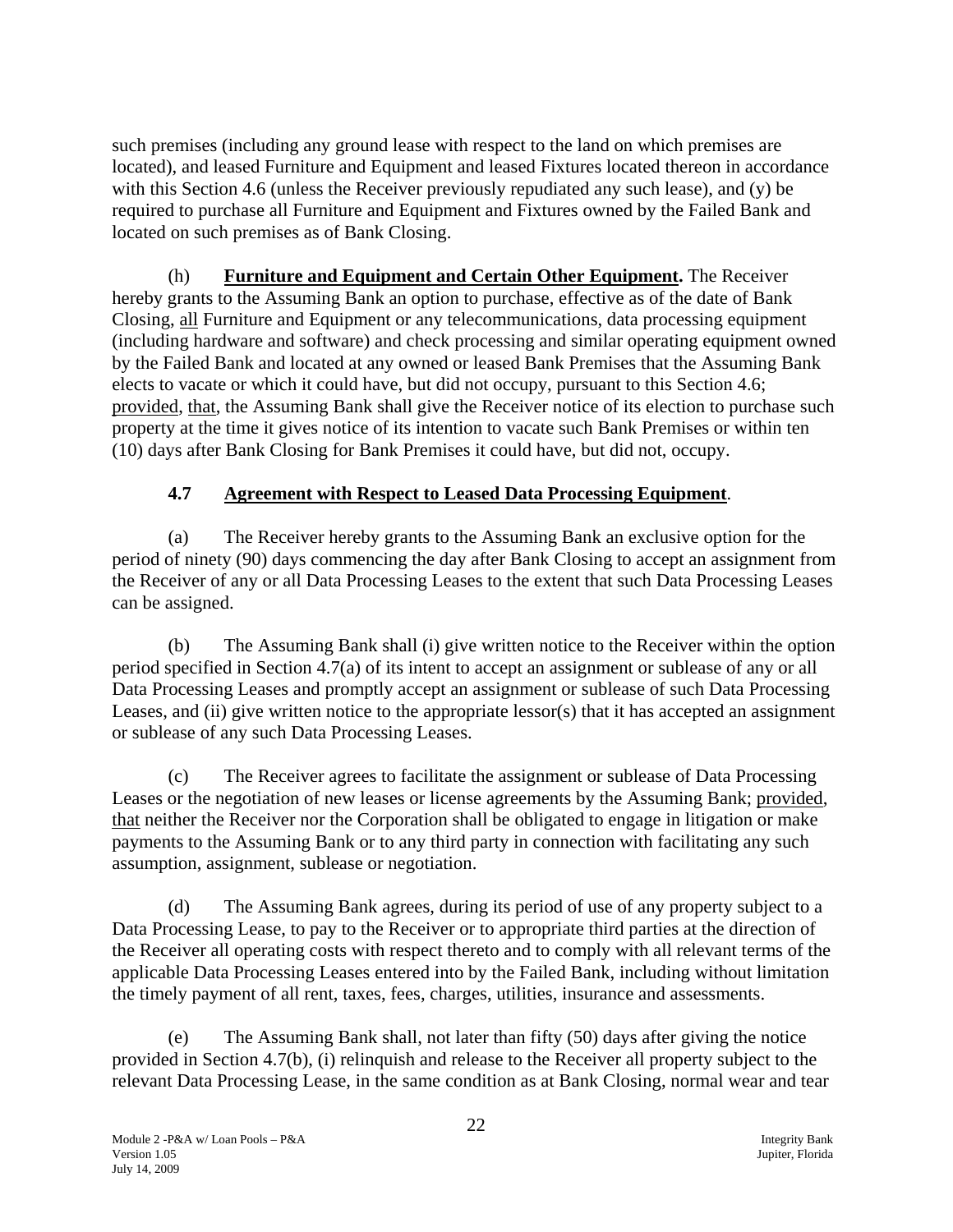<span id="page-26-0"></span>excepted, or (ii) accept an assignment or a sublease thereof or negotiate a new lease or license agreement under this Section 4.7.

## **4.8 Agreement with Respect to Certain Existing Agreements**.

(a) Subject to the provisions of Section 4.8(b), with respect to agreements existing as of Bank Closing which provide for the rendering of services by or to the Failed Bank, within thirty (30) days after Bank Closing, the Assuming Bank shall give the Receiver written notice specifying whether it elects to assume or not to assume each such agreement. Except as may be otherwise provided in this Article IV, the Assuming Bank agrees to comply with the terms of each such agreement for a period commencing on the day after Bank Closing and ending on: (i) in the case of an agreement that provides for the rendering of services by the Failed Bank, the date which is ninety (90) days after Bank Closing, and (ii) in the case of an agreement that provides for the rendering of services to the Failed Bank, the date which is thirty (30) days after the Assuming Bank has given notice to the Receiver of its election not to assume such agreement; provided, that the Receiver can reasonably make such service agreements available to the Assuming Bank. The Assuming Bank shall be deemed by the Receiver to have assumed agreements for which no notification is timely given. The Receiver agrees to assign, transfer, convey, and deliver to the Assuming Bank all right, title and interest of the Receiver, if any, in and to agreements the Assuming Bank assumes hereunder. In the event the Assuming Bank elects not to accept an assignment of any lease (or sublease) or negotiate a new lease for leased Bank Premises under Section 4.6 and does not otherwise occupy such premises, the provisions of this Section 4.8(a) shall not apply to service agreements related to such premises. The Assuming Bank agrees, during the period it has the use or benefit of any such agreement, promptly to pay to the Receiver or to appropriate third parties at the direction of the Receiver all operating costs with respect thereto and to comply with all relevant terms of such agreement.

(b) The provisions of Section 4.8(a) shall not apply to (i) agreements pursuant to which the Failed Bank provides mortgage servicing for others or mortgage servicing is provided to the Failed Bank by others, (ii) agreements that are subject to Sections 4.1 through 4.7 and any insurance policy or bond referred to in Section 3.5(a) or other agreement specified in Section 3.5, and (iii) consulting, management or employment agreements, if any, between the Failed Bank and its employees or other Persons. Except as otherwise expressly set forth elsewhere in this Agreement, the Assuming Bank does not assume any liabilities or acquire any rights under any of the agreements described in this Section 4.8(b).

**4.9** Informational Tax Reporting. The Assuming Bank agrees to perform all obligations of the Failed Bank with respect to Federal and State income tax informational reporting related to (i) the Assets and the Liabilities Assumed, (ii) deposit accounts that were closed and loans that were paid off or collateral obtained with respect thereto prior to Bank Closing, (iii) miscellaneous payments made to vendors of the Failed Bank, and (iv) any other asset or liability of the Failed Bank, including, without limitation, loans not purchased and Deposits not assumed by the Assuming Bank, as may be required by the Receiver.

**4.10 Insurance**. The Assuming Bank agrees to obtain insurance coverage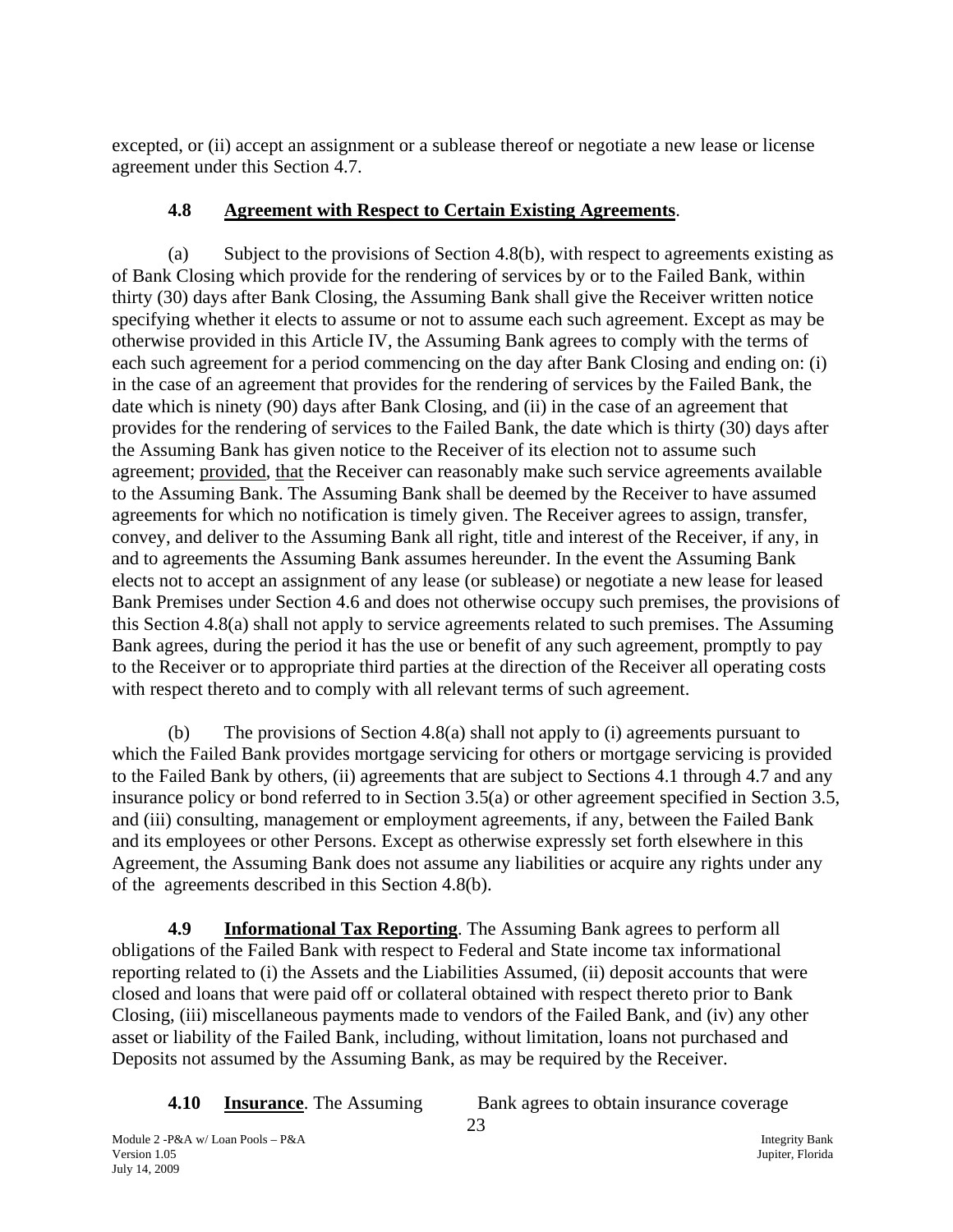<span id="page-27-1"></span><span id="page-27-0"></span>effective from and after Bank Closing, including public liability, fire and extended coverage insurance acceptable to the Receiver with respect to owned or leased Bank Premises that it occupies, and all owned or leased Furniture and Equipment and Fixtures and leased data processing equipment (including hardware and software) located thereon, in the event such insurance coverage is not already in force and effect with respect to the Assuming Bank as the insured as of Bank Closing. All such insurance shall, where appropriate (as determined by the Receiver), name the Receiver as an additional insured.

**4.11 Services for Receiver and Corporation**. For the period commencing on the day following Bank Closing and ending on the one hundred eightieth (180th) day thereafter, the Assuming Bank agrees to provide to the Receiver and the Corporation, without charge, adequate and suitable office space (including parking facilities and vault space), furniture, equipment (including photocopying and telecopying machines), email accounts, network access and technology resources (such as shared drive) and utilities (including local telephone service and fax machines) at the Bank Premises occupied by the Assuming Bank for their use in the discharge of their respective functions with respect to the Failed Bank. In the event the Receiver and the Corporation determine that the space provided is inadequate or unsuitable, the Receiver and the Corporation may relocate to other quarters having adequate and suitable space and the costs of relocation and any rental and utility costs for the balance of the period of occupancy by the Receiver and the Corporation shall be borne by the Assuming Bank. Additionally, the Assuming Bank agrees to pay such bills and invoices on behalf of the Receiver and Corporation as the Receiver or Corporation may direct for the period beginning on the date of Bank Closing and ending on Settlement Date. Assuming Bank shall submit it requests for reimbursement of such expenditures pursuant to Article VIII of this Agreement.

### **4.12 Agreement with Respect to Continuation of Group Health Plan Coverage for Former Employees of the Failed Bank.**

(a) The Assuming Bank agrees to assist the Receiver, as provided in this Section 4.12, in offering individuals who were employees or former employees of the Failed Bank, or any of its Subsidiaries, and who, immediately prior to Bank Closing, were receiving, or were eligible to receive, health insurance coverage or health insurance continuation coverage from the Failed Bank ("Eligible Individuals"), the opportunity to obtain health insurance coverage in the Corporation's FIA Continuation Coverage Plan which provides for health insurance continuation coverage to such Eligible Individuals who are qualified beneficiaries of the Failed Bank as defined in Section 607 of the Employee Retirement Income Security Act of 1974, as amended (respectively, "qualified beneficiaries" and "ERISA"). The Assuming Bank shall consult with the Receiver and not later than five (5) Business Days after Bank Closing shall provide written notice to the Receiver of the number (if available), identity (if available) and addresses (if available) of the Eligible Individuals who are qualified beneficiaries of the Failed Bank and for whom a "qualifying event" (as defined in Section 603 of ERISA) has occurred and with respect to whom the Failed Bank's obligations under Part 6 of Subtitle B of Title I of ERISA have not been satisfied in full, and such other information as the Receiver may reasonably require. The Receiver shall cooperate with the Assuming Bank in order to permit it to prepare such notice and shall provide to the Assuming Bank such data in its possession as may be reasonably required for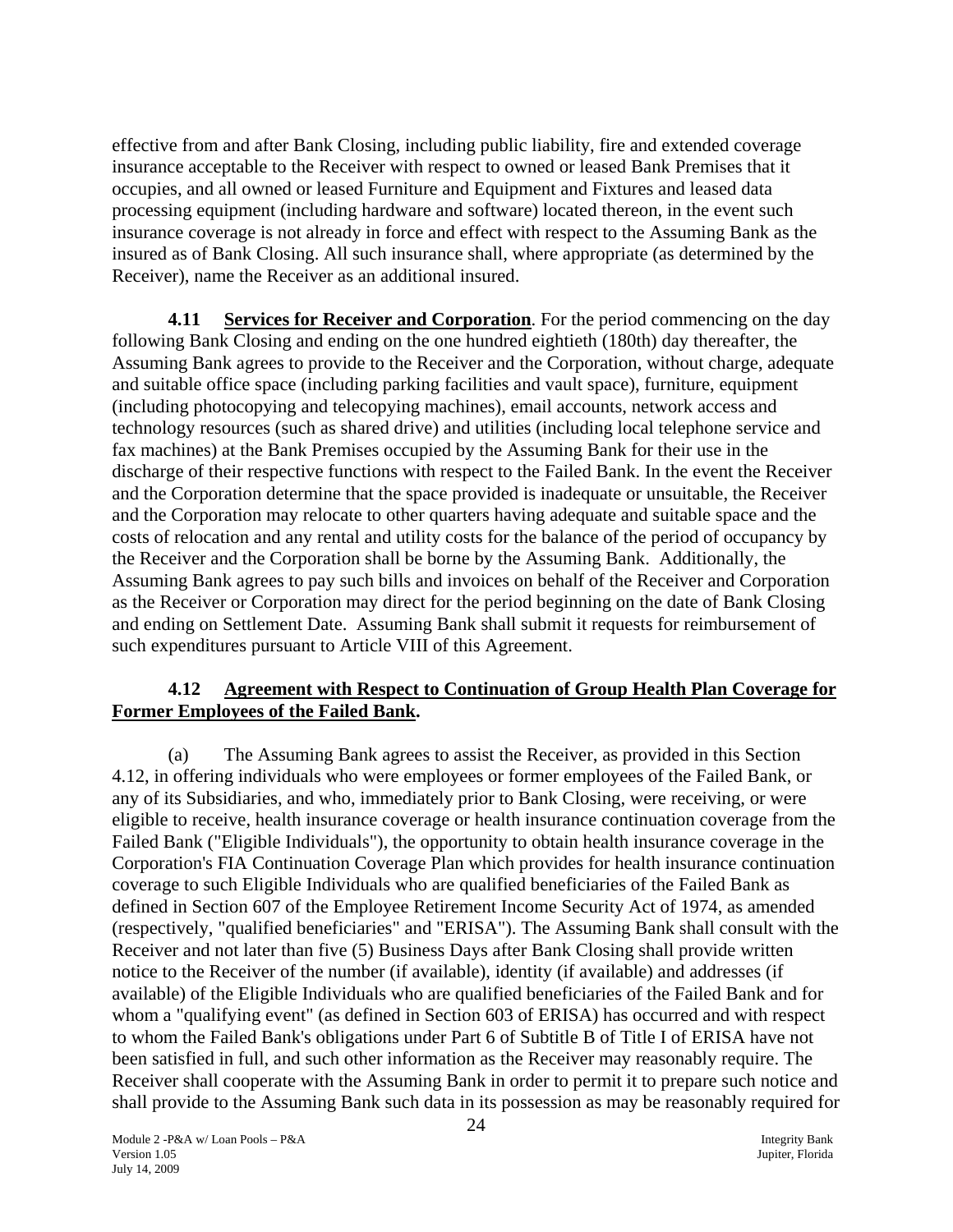<span id="page-28-1"></span><span id="page-28-0"></span>purposes of preparing such notice.

(b) The Assuming Bank shall take such further action to assist the Receiver in offering the Eligible Individuals who are qualified beneficiaries of the Failed Bank the opportunity to obtain health insurance coverage in the Corporation's FIA Continuation Coverage Plan as the Receiver may direct. All expenses incurred and paid by the Assuming Bank (i) in connection with the obligations of the Assuming Bank under this Section 4.12, and (ii) in providing health insurance continuation coverage to any Eligible Individuals who are hired by the Assuming Bank and such employees' qualified beneficiaries shall be borne by the Assuming Bank.

(c) This Section 4.12 is for the sole and exclusive benefit of the parties to this Agreement, and for the benefit of no other Person (including any former employee of the Failed Bank or any Subsidiary thereof or qualified beneficiary of such former employee). Nothing in this Section 4.12 is intended by the parties, or shall be construed, to give any Person (including any former employee of the Failed Bank or any Subsidiary thereof or qualified beneficiary of such former employee) other than the Corporation, the Receiver and the Assuming Bank any legal or equitable right, remedy or claim under or with respect to the provisions of this Section.

**4.13 Agreement with Respect to** [**Interim Asset Servicing**] [**Interim Asset Servicing and Interim Management**]. At any time after Bank Closing, the Receiver may establish on its books an asset pool(s) and may transfer to such asset pool(s) (by means of accounting entries on the books of the Receiver) all or any assets and liabilities of the Failed Bank which are not acquired by the Assuming Bank, including, without limitation, wholly unfunded Commitments and assets and liabilities which may be acquired, funded or originated by the Receiver subsequent to Bank Closing. The Receiver may remove assets (and liabilities) from or add assets (and liabilities) to such pool(s) at any time in its discretion. At the option of the Receiver, the Assuming Bank agrees to service, administer, and collect such pool assets in accordance with and for the term set forth in Exhibit 4.13 "Interim Asset Servicing Arrangement".

 **Agreement with Respect to Option to Purchase Loan Pools.** The Receiver hereby grants to the Assuming Bank an exclusive option for the period of 30 days commencing the day after the Bank Closing Date to establish and purchase loan pools at Book Value. The Assuming Bank shall give written notice to the Receiver within the option period of its election to establish and purchase any of the established pools. The pools shall be purchased pursuant to the FDIC's loan sale agreement.

## **ARTICLE V DUTIES WITH RESPECT TO DEPOSITORS OF THE FAILED BANK**

## **5.1 Payment of Checks, Drafts and Orders.** Subject to Section 9.5, the Assuming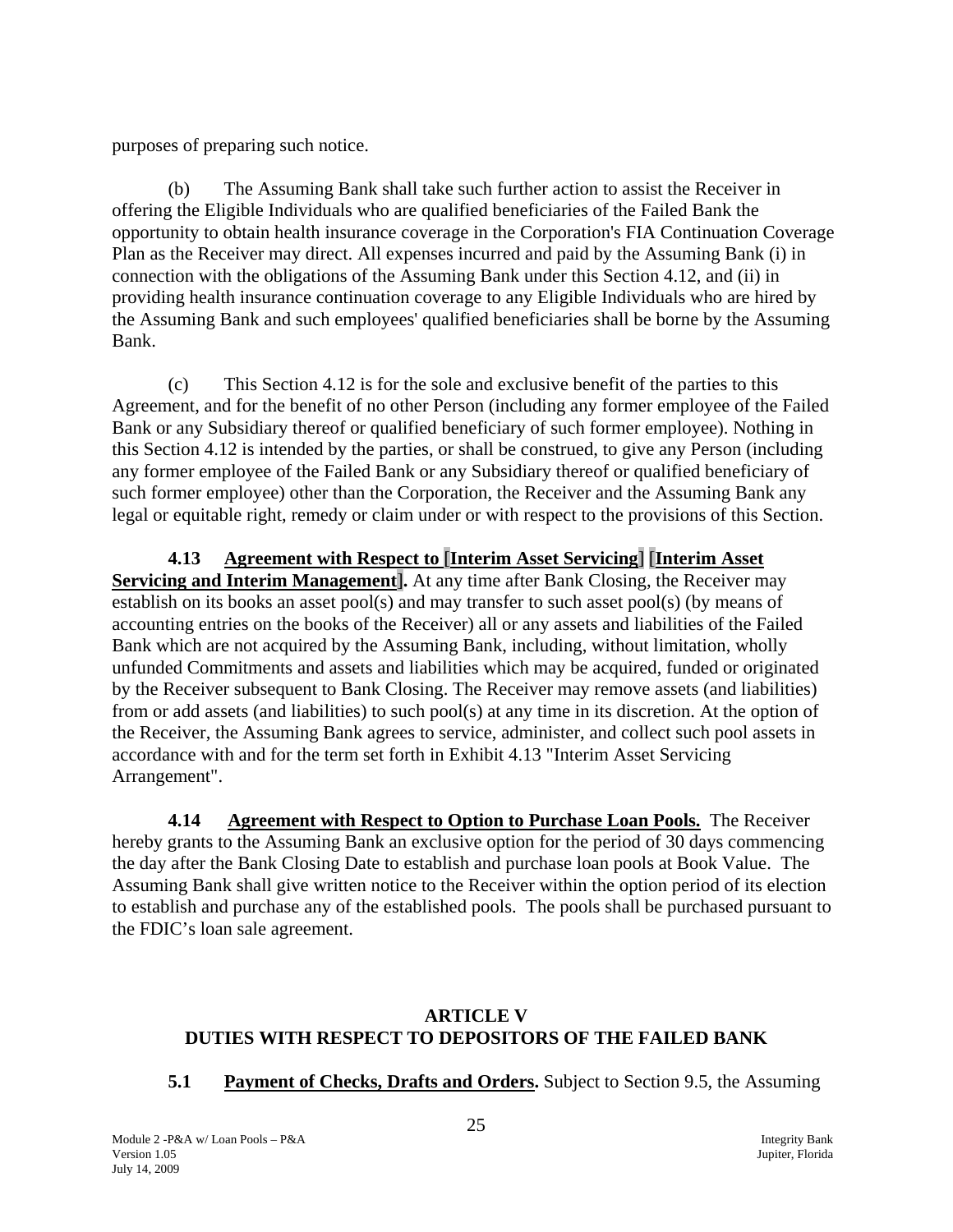<span id="page-29-0"></span>Bank agrees to pay all properly drawn checks, drafts and withdrawal orders of depositors of the Failed Bank presented for payment, whether drawn on the check or draft forms provided by the Failed Bank or by the Assuming Bank, to the extent that the Deposit balances to the credit of the respective makers or drawers assumed by the Assuming Bank under this Agreement are sufficient to permit the payment thereof, and in all other respects to discharge, in the usual course of conducting a banking business, the duties and obligations of the Failed Bank with respect to the Deposit balances due and owing to the depositors of the Failed Bank assumed by the Assuming Bank under this Agreement.

**5.2** Certain Agreements Related to Deposits. Subject to Section 2.2, the Assuming Bank agrees to honor the terms and conditions of any written escrow or mortgage servicing agreement or other similar agreement relating to a Deposit liability assumed by the Assuming Bank pursuant to this Agreement.

## **5.3 Notice to Depositors.**

(a) Within seven (7) days after Bank Closing, the Assuming Bank shall give (i) notice to depositors of the Failed Bank of its assumption of the Deposit liabilities of the Failed Bank, and (ii) any notice required under Section 2.2, by mailing to each such depositor a notice with respect to such assumption and by advertising in a newspaper of general circulation in the county or counties in which the Failed Bank was located. The Assuming Bank agrees that it will obtain prior approval of all such notices and advertisements from counsel for the Receiver and that such notices and advertisements shall not be mailed or published until such approval is received.

(b) The Assuming Bank shall give notice by mail to depositors of the Failed Bank concerning the procedures to claim their deposits, which notice shall be provided to the Assuming Bank by the Receiver or the Corporation. Such notice shall be included with the notice to depositors to be mailed by the Assuming Bank pursuant to Section 5.3(a).

(c) If the Assuming Bank proposes to charge fees different from those charged by the Failed Bank before it establishes new deposit account relationships with the depositors of the Failed Bank, the Assuming Bank shall give notice by mail of such changed fees to such depositors.

### **ARTICLE VI RECORDS**

### **6.1 Transfer of Records**.

(a) In accordance with Section 3.1, the Receiver assigns, transfers, conveys and delivers to the Assuming Bank the following Records pertaining to the Deposit liabilities of the Failed Bank assumed by the Assuming Bank under this Agreement, except as provided in Section 6.4: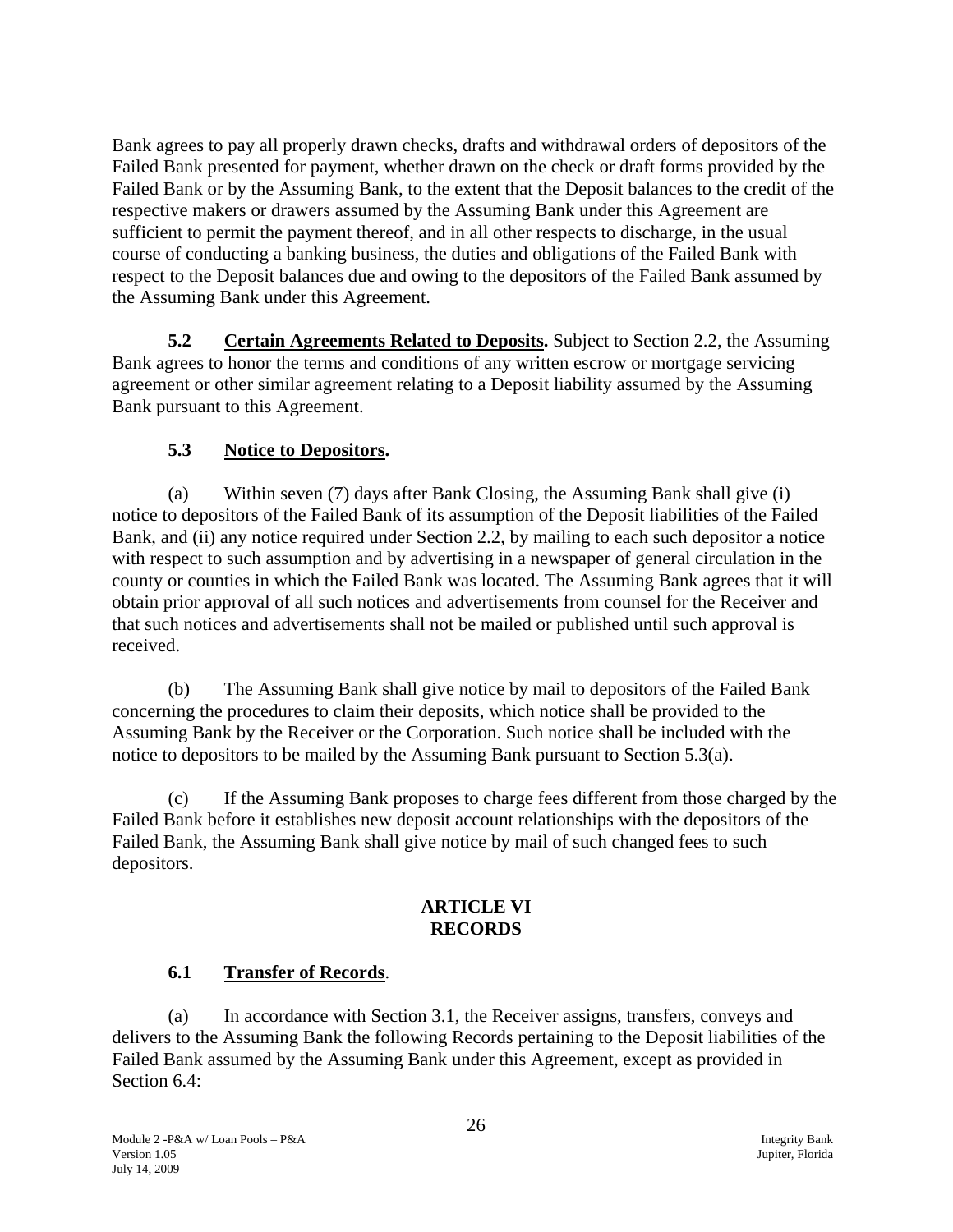<span id="page-30-0"></span>(i) signature cards, orders, contracts between the Failed Bank and its depositors and Records of similar character;

(ii) passbooks of depositors held by the Failed Bank, deposit slips, cancelled checks and withdrawal orders representing charges to accounts of depositors;

and the following Records pertaining to the Assets:

(iii) records of deposit balances carried with other banks, bankers or trust companies;

(iv) Loan and collateral records and Credit Files and other documents;

(v) deeds, mortgages, abstracts, surveys, and other instruments or records of title pertaining to real estate or real estate mortgages;

(vi) signature cards, agreements and records pertaining to Safe Deposit Boxes, if any; and

(vii) records pertaining to the credit card business, trust business or safekeeping business of the Failed Bank, if any.

(b) The Receiver, at its option, may assign and transfer to the Assuming Bank by a single blanket assignment or otherwise, as soon as practicable after Bank Closing, any other Records not assigned and transferred to the Assuming Bank as provided in this Agreement, including but not limited to loan disbursement checks, general ledger tickets, official bank checks, proof transactions (including proof tapes) and paid out loan files.

**6.2 Delivery of Assigned Records**. The Receiver shall deliver to the Assuming Bank all Records described in (i) Section 6.1(a) as soon as practicable on or after the date of this Agreement, and (ii) Section 6.1(b) as soon as practicable after making any assignment described therein.

**6.3 Preservation of Records**. The Assuming Bank agrees that it will preserve and maintain for the joint benefit of the Receiver, the Corporation and the Assuming Bank, all Records of which it has custody for such period as either the Receiver or the Corporation in its discretion may require, until directed otherwise, in writing, by the Receiver or Corporation. The Assuming Bank shall have the primary responsibility to respond to subpoenas, discovery requests, and other similar official inquiries with respect to the Records of which it has custody.

**6.4** Access to Records; Copies. The Assuming Bank agrees to permit the Receiver and the Corporation access to all Records of which the Assuming Bank has custody, and to use, inspect, make extracts from or request copies of any such Records in the manner and to the extent requested, and to duplicate, in the discretion of the Receiver or the Corporation, any Record in the form of microfilm or microfiche pertaining to Deposit account relationships;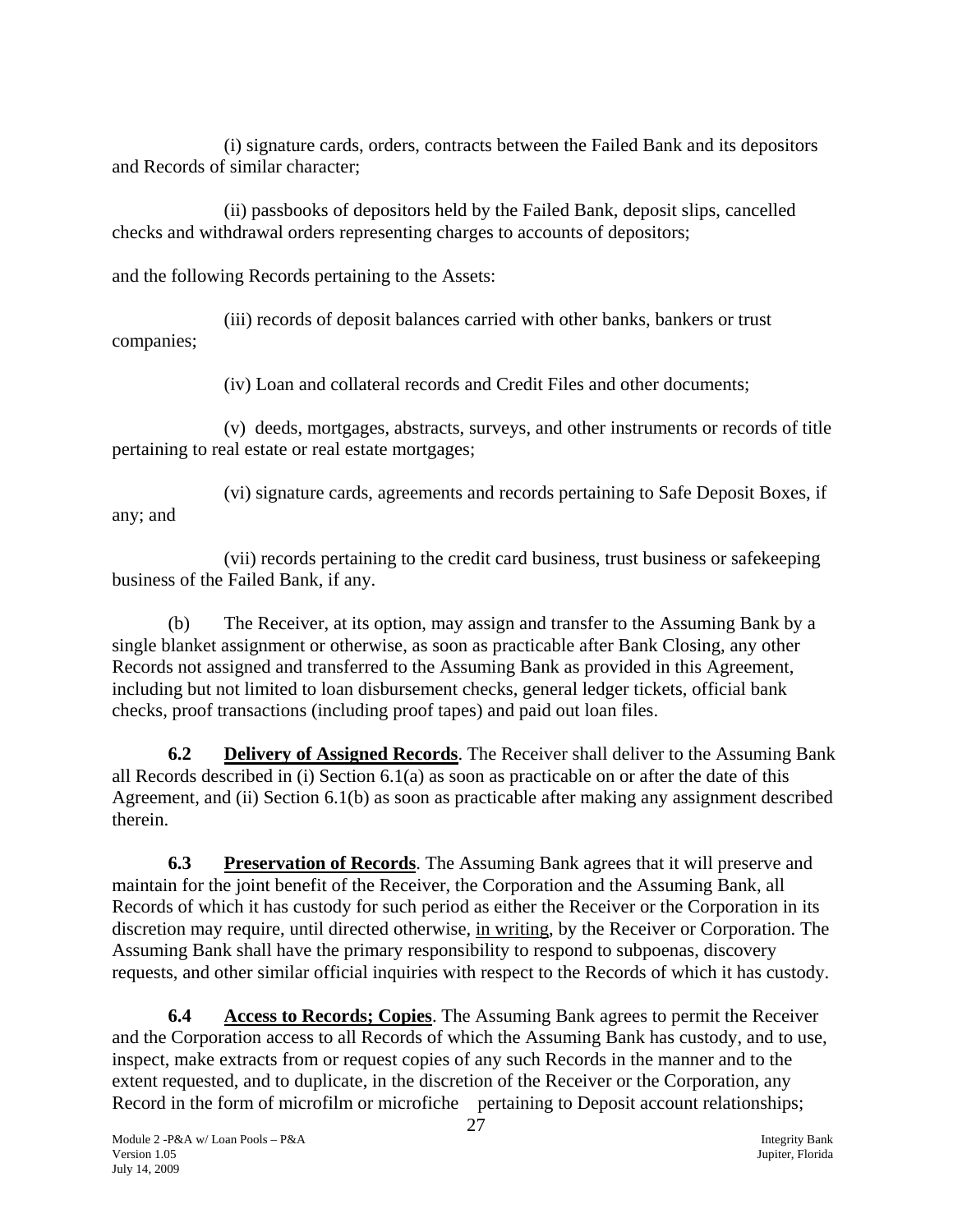<span id="page-31-0"></span>provided, that in the event that the Failed Bank maintained one or more duplicate copies of such microfilm or microfiche Records, the Assuming Bank hereby assigns, transfers, and conveys to the Corporation one such duplicate copy of each such Record without cost to the Corporation, and agrees to deliver to the Corporation all Records assigned and transferred to the Corporation under this Article VI as soon as practicable on or after the date of this Agreement. The party requesting a copy of any Record shall bear the cost (based on standard accepted industry charges to the extent applicable, as determined by the Receiver) for providing such duplicate Records. A copy of each Record requested shall be provided as soon as practicable by the party having custody thereof.

#### **ARTICLE VII BID; INITIAL PAYMENT**

The Assuming Bank has submitted to the Receiver a positive bid of 0.20% of the Assumed Deposits, as described in the transaction recap, for the Assets purchased and Liabilities Assumed hereunder (the "Bid Amount"). The Deposit bid will be applied to the total of all Assumed Deposits except for brokered, CDARS, and any market place or similar subscription services Deposits. On the Payment Date, the Assuming Bank will pay to the Corporation, or the Corporation will pay to the Assuming Bank, as the case may be, the Initial Payment, together with interest on such amount (if the Payment Date is not the day following the day of Bank Closing) from and including the day following Bank Closing to and including the day preceding the Payment Date at the Settlement Interest Rate.

#### **ARTICLE VIII ADJUSTMENTS**

**8.1 Pro Forma Statement**. It is understood that the determination of the Initial Payment is based on the Receiver's best estimate of the Liabilities Assumed and the Assets at Bank Closing. The Receiver, as soon as practicable after Bank Closing, in accordance with the best information then available, shall provide to the Assuming Bank a pro forma statement reflecting any adjustments of such liabilities and assets as may be necessary. Such pro forma statement shall take into account, to the extent possible, (i) liabilities and assets of a nature similar to those contemplated by Section 2.1 or Section 3.1, respectively, which at Bank Closing were carried in the Failed Bank's suspense accounts, (ii) accruals as of Bank Closing for all income related to the assets and business of the Failed Bank acquired by the Assuming Bank hereunder, whether or not such accruals were reflected on the Accounting Records of the Failed Bank in the normal course of its operations, and (iii) adjustments to determine the Book Value of any investment in an Acquired Subsidiary and related accounts on the "bank only" (unconsolidated) balance sheet of the Failed Bank based on the equity method of accounting, whether or not the Failed Bank used the equity method of accounting for investments in subsidiaries, except that the resulting amount cannot be less than the Acquired Subsidiary's recorded equity as of Bank Closing as reflected on the Accounting Records of the Acquired Subsidiary. Any Loan purchased by the Assuming Bank pursuant to Section 3.1 which the Failed Bank charged off during the period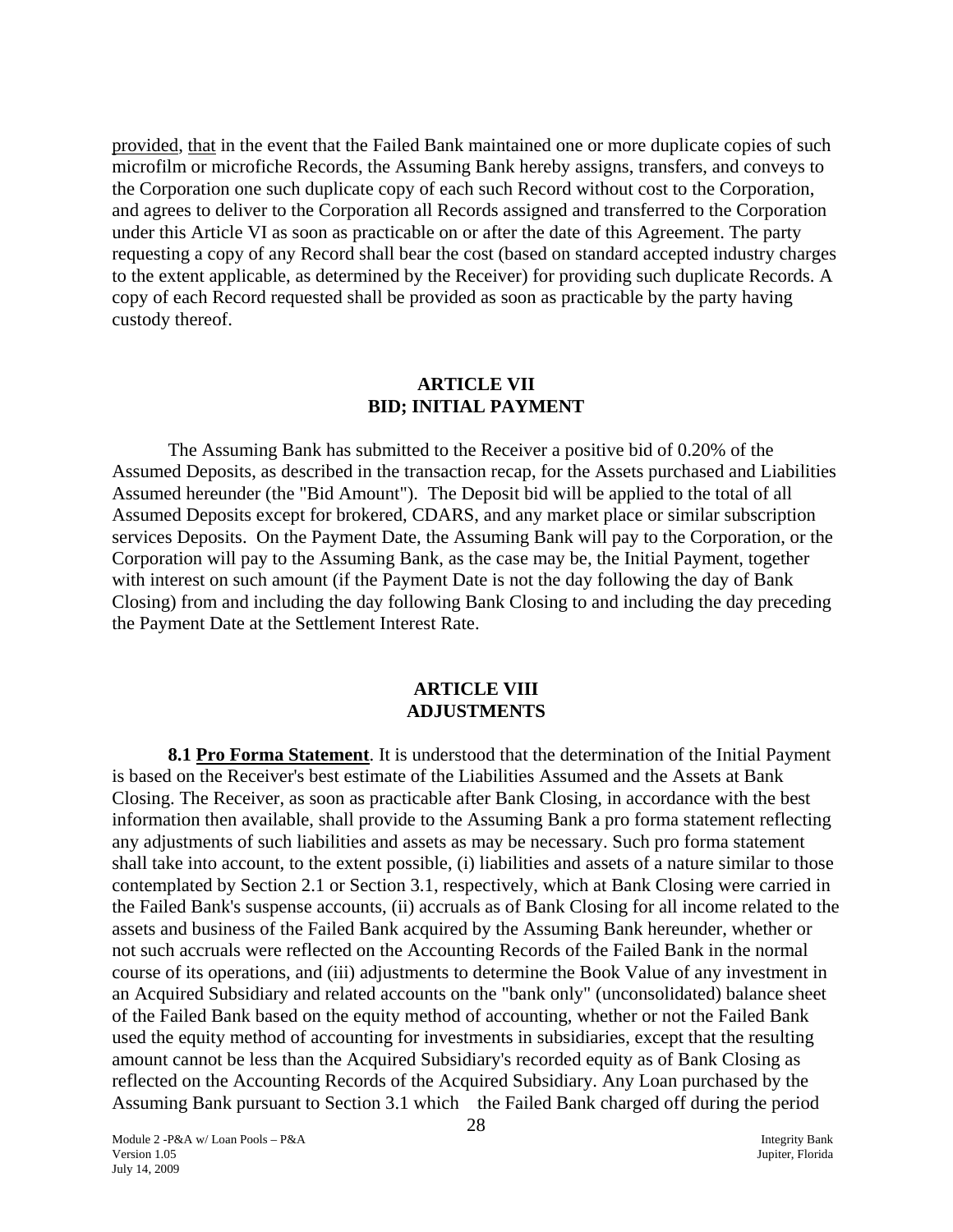<span id="page-32-0"></span>from June 5, 2009 to Bank Closing shall be deemed not to be charged off for the purposes of the pro forma statement, and the purchase price shall be determined pursuant to Section 3.2.

## **8.2 Correction of Errors and Omissions; Other Liabilities**.

(a) In the event any bookkeeping omissions or errors are discovered in preparing any pro forma statement or in completing the transfers and assumptions contemplated hereby, the parties hereto agree to correct such errors and omissions, it being understood that, as far as practicable, all adjustments will be made consistent with the judgments, methods, policies or accounting principles utilized by the Failed Bank in preparing and maintaining Accounting Records, except that adjustments made pursuant to this Section 8.2(a) are not intended to bring the Accounting Records of the Failed Bank into accordance with generally accepted accounting principles.

(b) If the Receiver discovers at any time subsequent to the date of this Agreement that any claim exists against the Failed Bank which is of such a nature that it would have been included in the liabilities assumed under Article II had the existence of such claim or the facts giving rise thereto been known as of Bank Closing, the Receiver may, in its discretion, at any time, require that such claim be assumed by the Assuming Bank in a manner consistent with the intent of this Agreement. The Receiver will make appropriate adjustments to the pro forma statement provided by the Receiver to the Assuming Bank pursuant to Section 8.1 as may be necessary.

**8.3 Payments**. The Receiver agrees to cause to be paid to the Assuming Bank, or the Assuming Bank agrees to pay to the Receiver, as the case may be, on the Settlement Date, a payment in an amount which reflects net adjustments (including any costs, expenses and fees associated with determinations of value as provided in this Agreement) made pursuant to Section 8.1 or Section 8.2, plus interest as provided in Section 8.4. The Receiver and the Assuming Bank agree to effect on the Settlement Date any further transfer of assets to or assumption of liabilities or claims by the Assuming Bank as may be necessary in accordance with Section 8.1 or Section 8.2.

**8.4 Interest**. Any amounts paid under Section 8.3 or Section 8.5, shall bear interest for the period from and including the day following Bank Closing to and including the day preceding the payment at the Settlement Interest Rate.

**8.5** Subsequent Adjustments. In the event that the Assuming Bank or the Receiver discovers any errors or omissions as contemplated by Section 8.2 or any error with respect to the payment made under Section 8.3 after the Settlement Date, the Assuming Bank and the Receiver agree to promptly correct any such errors or omissions, make any payments and effect any transfers or assumptions as may be necessary to reflect any such correction plus interest as provided in Section 8.4.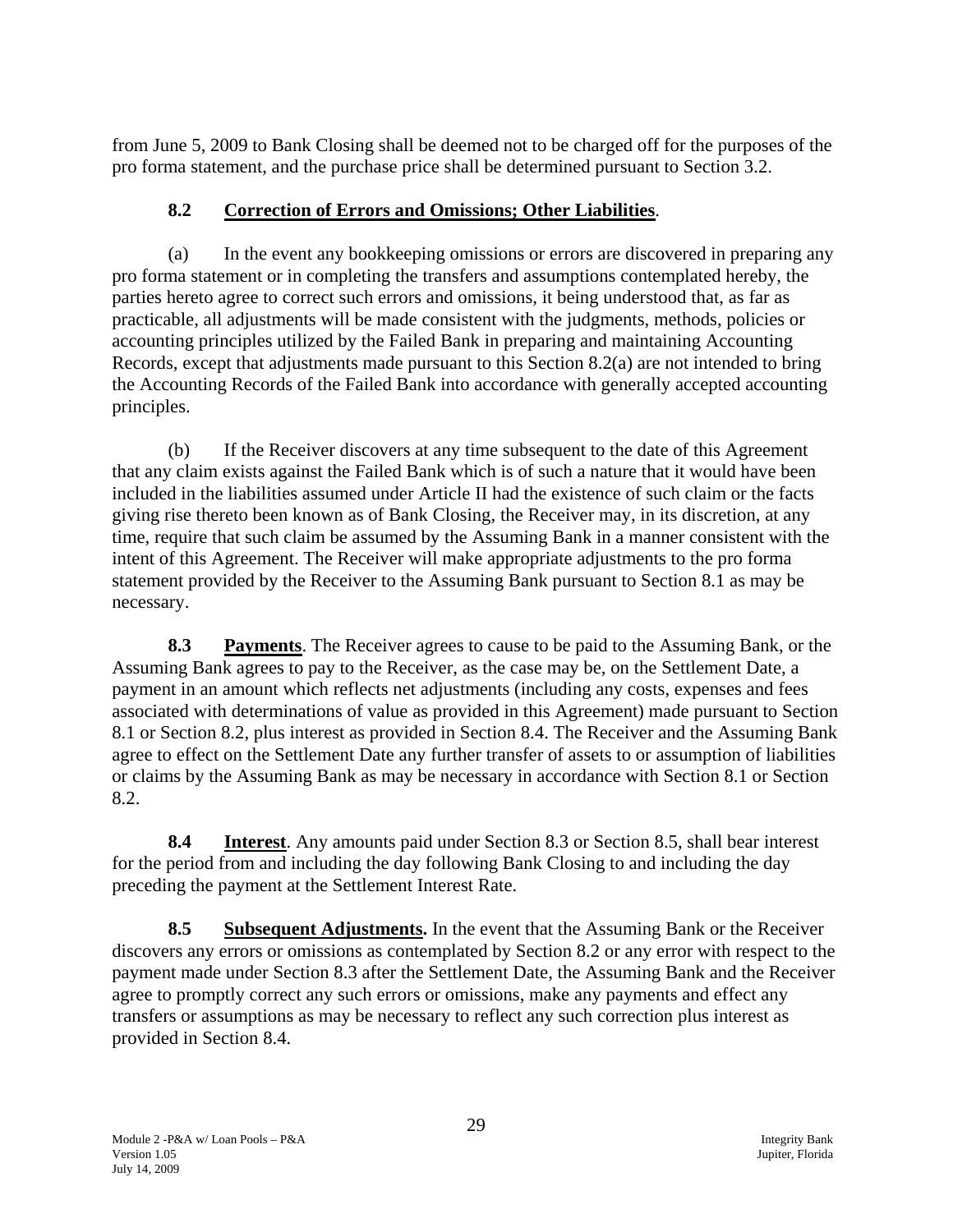### **ARTICLE IX CONTINUING COOPERATION**

<span id="page-33-0"></span>**9.1** General Matters. The parties hereto agree that they will, in good faith and with their best efforts, cooperate with each other to carry out the transactions contemplated by this Agreement and to effect the purposes hereof.

**9.2** Additional Title Documents. The Receiver, the Corporation and the Assuming Bank each agree, at any time, and from time to time, upon the request of any party hereto, to execute and deliver such additional instruments and documents of conveyance as shall be reasonably necessary to vest in the appropriate party its full legal or equitable title in and to the property transferred pursuant to this Agreement or to be transferred in accordance herewith. The Assuming Bank shall prepare such instruments and documents of conveyance (in form and substance satisfactory to the Receiver) as shall be necessary to vest title to the Assets in the Assuming Bank. The Assuming Bank shall be responsible for recording such instruments and documents of conveyance at its own expense.

## **9.3 Claims and Suits**.

(a) The Receiver shall have the right, in its discretion, to (i) defend or settle any claim or suit against the Assuming Bank with respect to which the Receiver has indemnified the Assuming Bank in the same manner and to the same extent as provided in Article XII, and (ii) defend or settle any claim or suit against the Assuming Bank with respect to any Liability Assumed, which claim or suit may result in a loss to the Receiver arising out of or related to this Agreement, or which existed against the Failed Bank on or before Bank Closing. The exercise by the Receiver of any rights under this Section 9.3(a) shall not release the Assuming Bank with respect to any of its obligations under this Agreement.

(b) In the event any action at law or in equity shall be instituted by any Person against the Receiver and the Corporation as codefendants with respect to any asset of the Failed Bank retained or acquired pursuant to this Agreement by the Receiver, the Receiver agrees, at the request of the Corporation, to join with the Corporation in a petition to remove the action to the United States District Court for the proper district. The Receiver agrees to institute, with or without joinder of the Corporation as coplaintiff, any action with respect to any such retained or acquired asset or any matter connected therewith whenever notice requiring such action shall be given by the Corporation to the Receiver.

**9.4 Payment of Deposits**. In the event any depositor does not accept the obligation of the Assuming Bank to pay any Deposit liability of the Failed Bank assumed by the Assuming Bank pursuant to this Agreement and asserts a claim against the Receiver for all or any portion of any such Deposit liability, the Assuming Bank agrees on demand to provide to the Receiver funds sufficient to pay such claim in an amount not in excess of the Deposit liability reflected on the books of the Assuming Bank at the time such claim is made. Upon payment by the Assuming Bank to the Receiver of such amount, the Assuming Bank shall be discharged from any further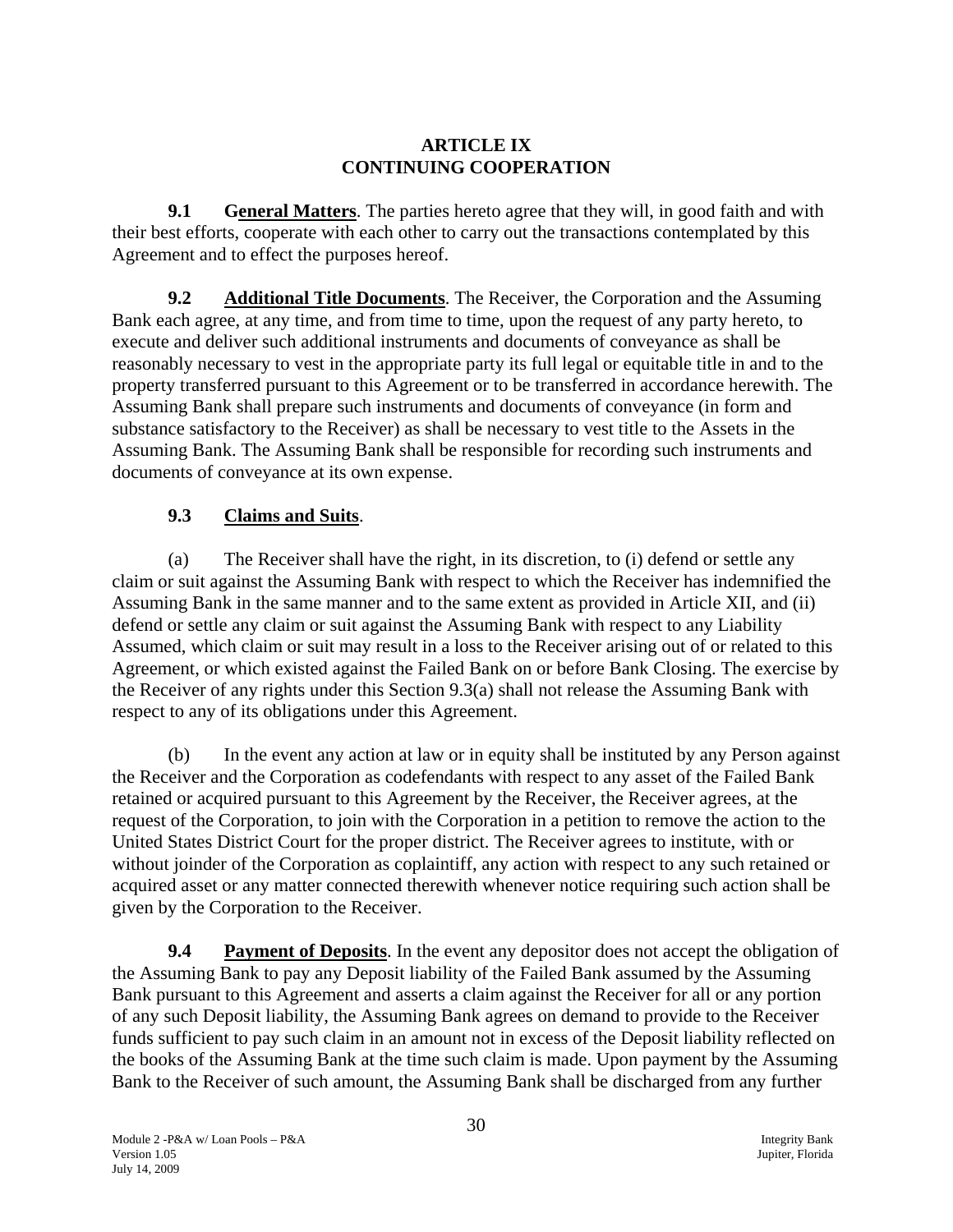<span id="page-34-0"></span>obligation under this Agreement to pay to any such depositor the amount of such Deposit liability paid to the Receiver.

**9.5 Withheld Payments**. At any time, the Receiver or the Corporation may, in its discretion, determine that all or any portion of any deposit balance assumed by the Assuming Bank pursuant to this Agreement does not constitute a "Deposit" (or otherwise, in its discretion, determine that it is the best interest of the Receiver or Corporation to withhold all or any portion of any deposit), and may direct the Assuming Bank to withhold payment of all or any portion of any such deposit balance. Upon such direction, the Assuming Bank agrees to hold such deposit and not to make any payment of such deposit balance to or on behalf of the depositor, or to itself, whether by way of transfer, set-off, or otherwise. The Assuming Bank agrees to maintain the "withheld payment" status of any such deposit balance until directed in writing by the Receiver or the Corporation as to its disposition. At the direction of the Receiver or the Corporation, the Assuming Bank shall return all or any portion of such deposit balance to the Receiver or the Corporation, as appropriate, and thereupon the Assuming Bank shall be discharged from any further liability to such depositor with respect to such returned deposit balance. If such deposit balance has been paid to the depositor prior to a demand for return by the Corporation or the Receiver, and payment of such deposit balance had not been previously withheld pursuant to this Section, the Assuming Bank shall not be obligated to return such deposit balance to the Receiver or the Corporation. The Assuming Bank shall be obligated to reimburse the Corporation or the Receiver, as the case may be, for the amount of any deposit balance or portion thereof paid by the Assuming Bank in contravention of any previous direction to withhold payment of such deposit balance or return such deposit balance the payment of which was withheld pursuant to this Section.

## **9.6 Proceedings with Respect to Certain Assets and Liabilities**.

(a) In connection with any investigation, proceeding or other matter with respect to any asset or liability of the Failed Bank retained by the Receiver, or any asset of the Failed Bank acquired by the Receiver pursuant to this Agreement, the Assuming Bank shall cooperate to the extent reasonably required by the Receiver.

(b) In addition to its obligations under Section 6.4, the Assuming Bank shall provide representatives of the Receiver access at reasonable times and locations without other limitation or qualification to (i) its directors, officers, employees and agents and those of the Acquired Subsidiaries, and (ii) its books and records, the books and records of the Acquired Subsidiaries and all Credit Files, and copies thereof. Copies of books, records and Credit Files shall be provided by the Assuming Bank as requested by the Receiver and the costs of duplication thereof shall be borne by the Receiver.

(c) Not later than ten (10) days after the Put Notice pursuant to Section 3.4 or the date of the notice of transfer of any Loan by the Assuming Bank to the Receiver pursuant to Section 3.6, the Assuming Bank shall deliver to the Receiver such documents with respect to such Loan as the Receiver may request, including without limitation the following: (i) all related Credit Documents (other than certificates, notices and other ancillary documents), (ii) a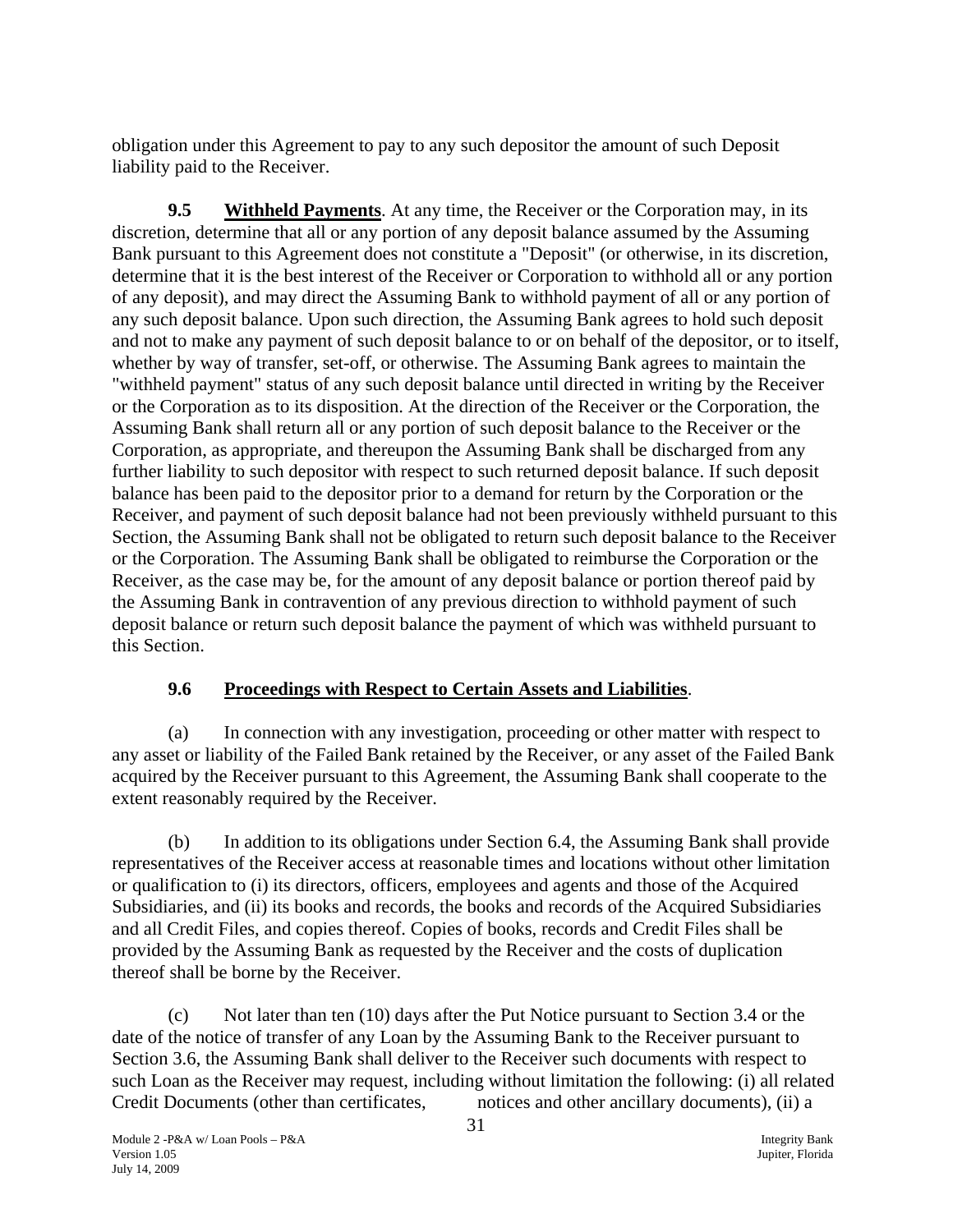<span id="page-35-0"></span>certificate setting forth the principal amount on the date of the transfer and the amount of interest, fees and other charges then accrued and unpaid thereon, and any restrictions on transfer to which any such Loan is subject, and (iii) all Credit Files, and all documents, microfiche, microfilm and computer records (including but not limited to magnetic tape, disc storage, card forms and printed copy) maintained by, owned by, or in the possession of the Assuming Bank or any Affiliate of the Assuming Bank relating to the transferred Loan.

**9.7** Information. The Assuming Bank promptly shall provide to the Corporation such other information, including financial statements and computations, relating to the performance of the provisions of this Agreement as the Corporation or the Receiver may request from time to time, and, at the request of the Receiver, make available employees of the Failed Bank employed or retained by the Assuming Bank to assist in preparation of the pro forma statement pursuant to Section 8.1.

### **ARTICLE X CONDITION PRECEDENT**

The obligations of the parties to this Agreement are subject to the Receiver and the Corporation having received at or before Bank Closing evidence reasonably satisfactory to each of any necessary approval, waiver, or other action by any governmental authority, the board of directors of the Assuming Bank, or other third party, with respect to this Agreement and the transactions contemplated hereby, the closing of the Failed Bank and the appointment of the Receiver, the chartering of the Assuming Bank, and any agreements, documents, matters or proceedings contemplated hereby or thereby.

### **ARTICLE XI REPRESENTATIONS AND WARRANTIES OF THE ASSUMING BANK**

The Assuming Bank represents and warrants to the Corporation and the Receiver as follows:

(a) **Corporate Existence and Authority**. The Assuming Bank (i) is duly organized, validly existing and in good standing under the laws of its Chartering Authority and has full power and authority to own and operate its properties and to conduct its business as now conducted by it, and (ii) has full power and authority to execute and deliver this Agreement and to perform its obligations hereunder. The Assuming Bank has taken all necessary corporate action to authorize the execution, delivery and performance of this Agreement and the performance of the transactions contemplated hereby.

(b) **Third Party Consents**. No governmental authority or other third party consents (including but not limited to approvals, licenses, registrations or declarations) are required in connection with the execution, delivery or performance by the Assuming Bank of this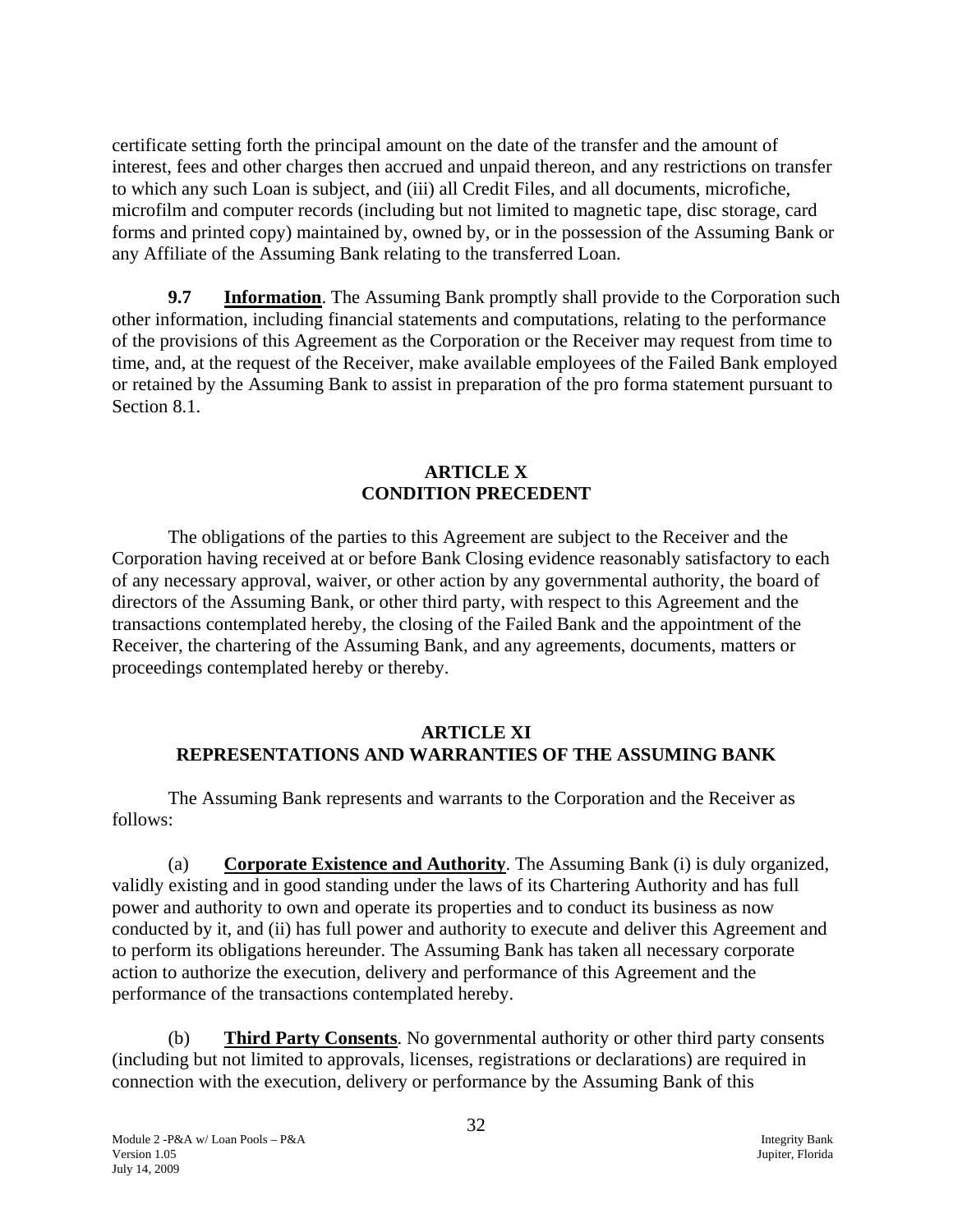<span id="page-36-0"></span>Agreement, other than such consents as have been duly obtained and are in full force and effect.

(c) **Execution and Enforceability**. This Agreement has been duly executed and delivered by the Assuming Bank and when this Agreement has been duly authorized, executed and delivered by the Corporation and the Receiver, this Agreement will constitute the legal, valid and binding obligation of the Assuming Bank, enforceable in accordance with its terms.

## (d) **Compliance with Law**.

(i) Neither the Assuming Bank nor any of its Subsidiaries is in violation of any statute, regulation, order, decision, judgment or decree of, or any restriction imposed by, the United States of America, any State, municipality or other political subdivision or any agency of any of the foregoing, or any court or other tribunal having jurisdiction over the Assuming Bank or any of its Subsidiaries or any assets of any such Person, or any foreign government or agency thereof having such jurisdiction, with respect to the conduct of the business of the Assuming Bank or of any of its Subsidiaries, or the ownership of the properties of the Assuming Bank or any of its Subsidiaries, which, either individually or in the aggregate with all other such violations, would materially and adversely affect the business, operations or condition (financial or otherwise) of the Assuming Bank or the ability of the Assuming Bank to perform, satisfy or observe any obligation or condition under this Agreement.

(ii) Neither the execution and delivery nor the performance by the Assuming Bank of this Agreement will result in any violation by the Assuming Bank of, or be in conflict with, any provision of any applicable law or regulation, or any order, writ or decree of any court or governmental authority.

e) **Representations Remain True**. The Assuming Bank represents and warrants that it has executed and delivered to the Corporation a Purchaser Eligibility Certification and Confidentiality Agreement and that all information provided and representations made by or on behalf of the Assuming Bank in connection with this Agreement and the transactions contemplated hereby, including, but not limited to, the Purchaser Eligibility Certification and Confidentiality Agreement (which are affirmed and ratified hereby) are and remain true and correct in all material respects and do not fail to state any fact required to make the information contained therein not misleading.

### **ARTICLE XII INDEMNIFICATION**

**12.1 Indemnification of Indemnitees**. From and after Bank Closing and subject to the limitations set forth in this Section and Section 12.6 and compliance by the Indemnitees with Section 12.2, the Receiver agrees to indemnify and hold harmless the Indemnitees against any and all costs, losses, liabilities, expenses (including attorneys' fees) incurred prior to the assumption of defense by the Receiver pursuant to paragraph (d) of Section 12.2, judgments,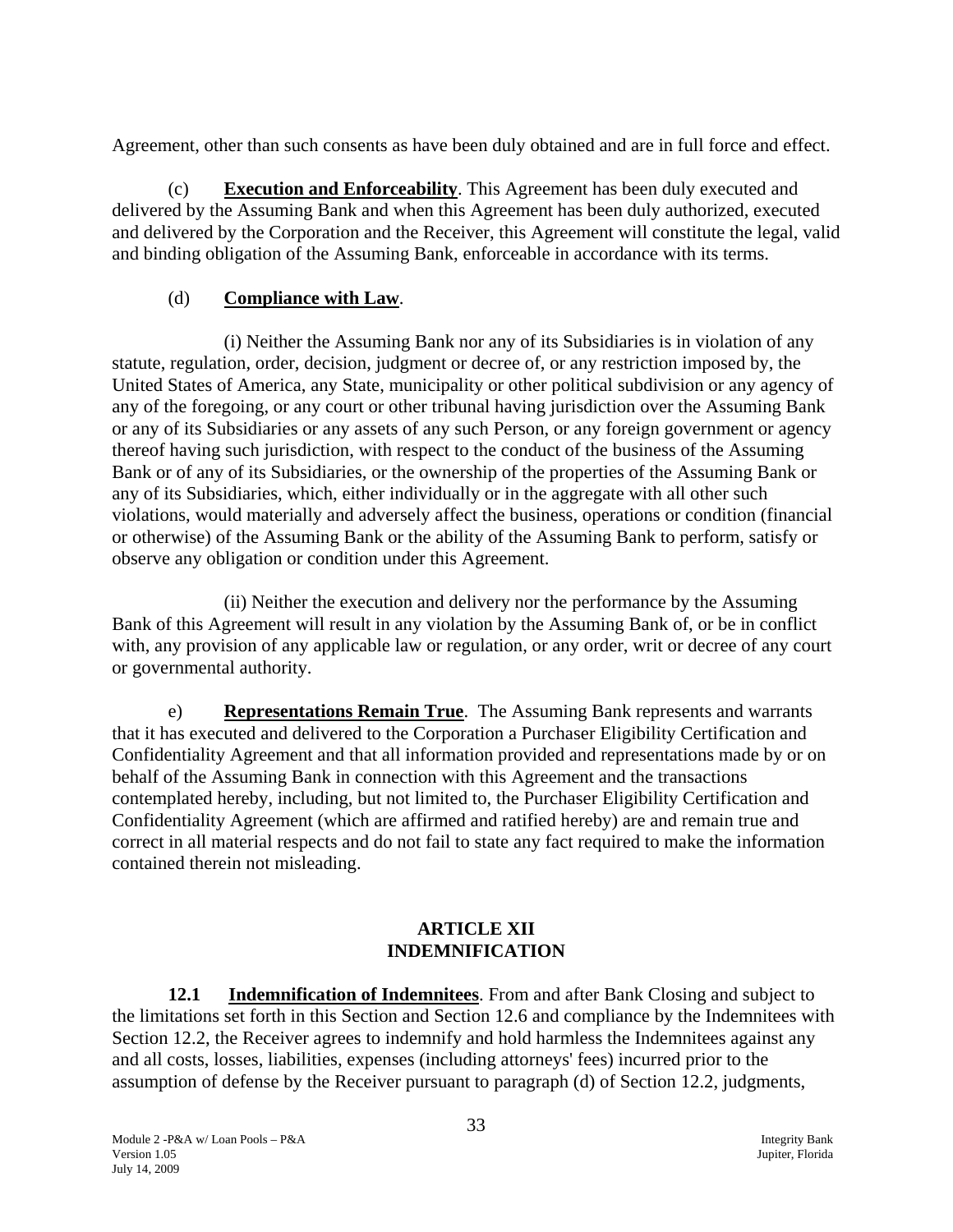fines and amounts paid in settlement actually and reasonably incurred in connection with claims against any Indemnitee based on liabilities of the Failed Bank that are not assumed by the Assuming Bank pursuant to this Agreement or subsequent to the execution hereof by the Assuming Bank or any Subsidiary or Affiliate of the Assuming Bank for which indemnification is provided hereunder in (a) of this Section 12.1, subject to certain exclusions as provided in (b) of this Section 12.1:

(a)

(1) claims based on the rights of any shareholder or former shareholder as such of (x) the Failed Bank, or (y) any Subsidiary or Affiliate of the Failed Bank;

(2) claims based on the rights of any creditor as such of the Failed Bank, or any creditor as such of any director, officer, employee or agent of the Failed Bank, with respect to any indebtedness or other obligation of the Failed Bank arising prior to Bank Closing;

(3) claims based on the rights of any present or former director, officer, employee or agent as such of the Failed Bank or of any Subsidiary or Affiliate of the Failed Bank;

(4) claims based on any action or inaction prior to Bank Closing of the Failed Bank, its directors, officers, employees or agents as such, or any Subsidiary or Affiliate of the Failed Bank, or the directors, officers, employees or agents as such of such Subsidiary or Affiliate;

(5) claims based on any malfeasance, misfeasance or nonfeasance of the Failed Bank, its directors, officers, employees or agents with respect to the trust business of the Failed Bank, if any;

(6) claims based on any failure or alleged failure (not in violation of law) by the Assuming Bank to continue to perform any service or activity previously performed by the Failed Bank which the Assuming Bank is not required to perform pursuant to this Agreement or which arise under any contract to which the Failed Bank was a party which the Assuming Bank elected not to assume in accordance with this Agreement and which neither the Assuming Bank nor any Subsidiary or Affiliate of the Assuming Bank has assumed subsequent to the execution hereof;

(7) claims arising from any action or inaction of any Indemnitee, including for purposes of this Section 12.1(a)(7) the former officers or employees of the Failed Bank or of any Subsidiary or Affiliate of the Failed Bank that is taken upon the specific written direction of the Corporation or the Receiver, other than any action or inaction taken in a manner constituting bad faith, gross negligence or willful misconduct; and

(8) claims based on the rights of any depositor of the Failed Bank whose deposit has been accorded "withheld payment" status and/or returned to the Receiver or Corporation in accordance with Section 9.5 and/or has become an "unclaimed deposit" or has been returned to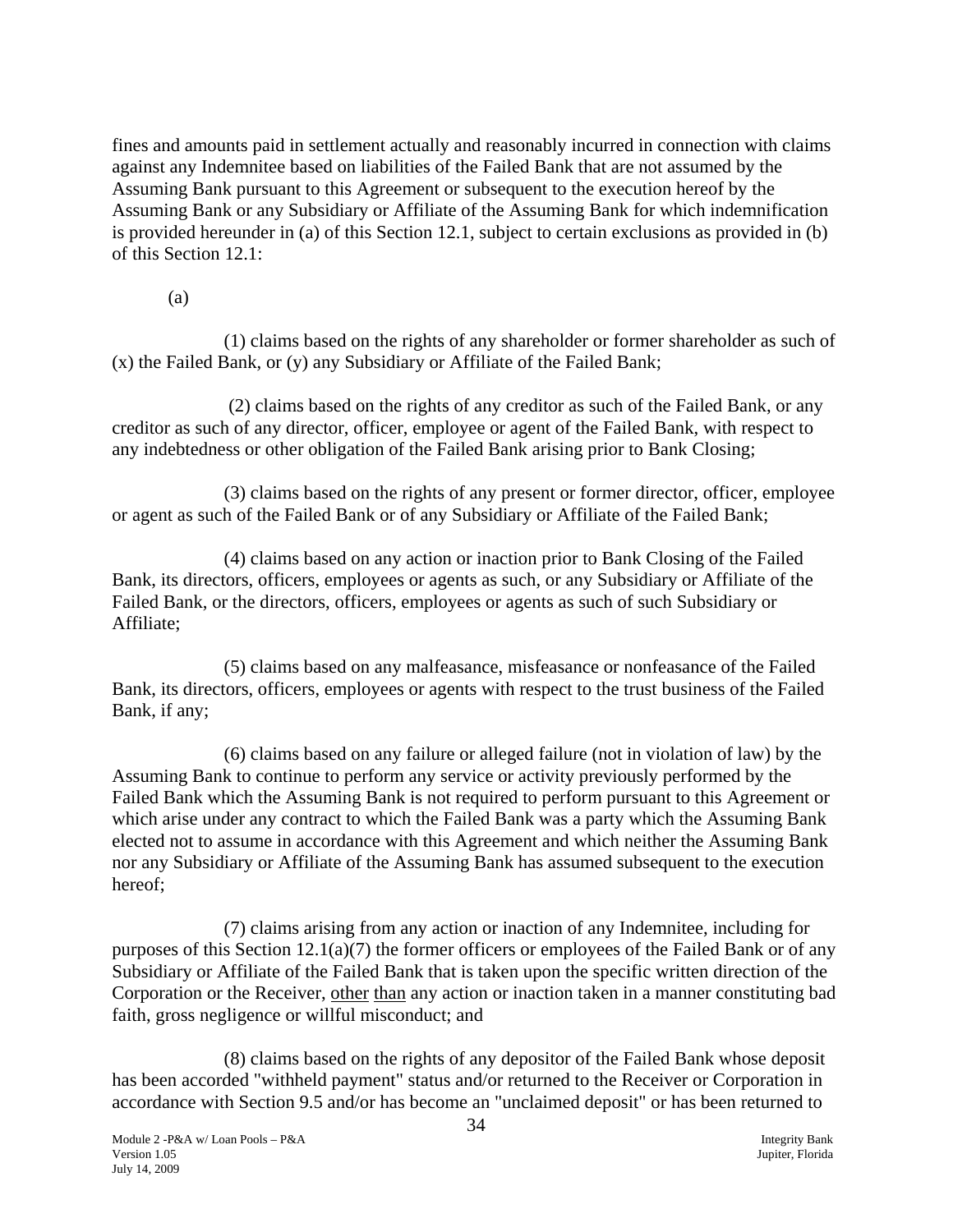the Corporation or the Receiver in accordance with Section 2.3;

(b) provided, that, with respect to this Agreement, except for paragraphs (7) and (8) of Section 12.1(a), no indemnification will be provided under this Agreement for any:

(1) judgment or fine against, or any amount paid in settlement (without the written approval of the Receiver) by, any Indemnitee in connection with any action that seeks damages against any Indemnitee (a "counterclaim") arising with respect to any Asset and based on any action or inaction of either the Failed Bank, its directors, officers, employees or agents as such prior to Bank Closing, unless any such judgment, fine or amount paid in settlement exceeds the greater of (i) the Repurchase Price of such Asset, or (ii) the monetary recovery sought on such Asset by the Assuming Bank in the cause of action from which the counterclaim arises; and in such event the Receiver will provide indemnification only in the amount of such excess; and no indemnification will be provided for any costs or expenses other than any costs or expenses (including attorneys' fees) which, in the determination of the Receiver, have been actually and reasonably incurred by such Indemnitee in connection with the defense of any such counterclaim; and it is expressly agreed that the Receiver reserves the right to intervene, in its discretion, on its behalf and/or on behalf of the Receiver, in the defense of any such counterclaim;

(2) claims with respect to any liability or obligation of the Failed Bank that is expressly assumed by the Assuming Bank pursuant to this Agreement or subsequent to the execution hereof by the Assuming Bank or any Subsidiary or Affiliate of the Assuming Bank;

(3) claims with respect to any liability of the Failed Bank to any present or former employee as such of the Failed Bank or of any Subsidiary or Affiliate of the Failed Bank, which liability is expressly assumed by the Assuming Bank pursuant to this Agreement or subsequent to the execution hereof by the Assuming Bank or any Subsidiary or Affiliate of the Assuming Bank;

(4) claims based on the failure of any Indemnitee to seek recovery of damages from the Receiver for any claims based upon any action or inaction of the Failed Bank, its directors, officers, employees or agents as fiduciary, agent or custodian prior to Bank Closing;

(5) claims based on any violation or alleged violation by any Indemnitee of the antitrust, branching, banking or bank holding company or securities laws of the United States of America or any State thereof;

(6) claims based on the rights of any present or former creditor, customer, or supplier as such of the Assuming Bank or any Subsidiary or Affiliate of the Assuming Bank;

(7) claims based on the rights of any present or former shareholder as such of the Assuming Bank or any Subsidiary or Affiliate of the Assuming Bank regardless of whether any such present or former shareholder is also a present or former shareholder of the Failed Bank;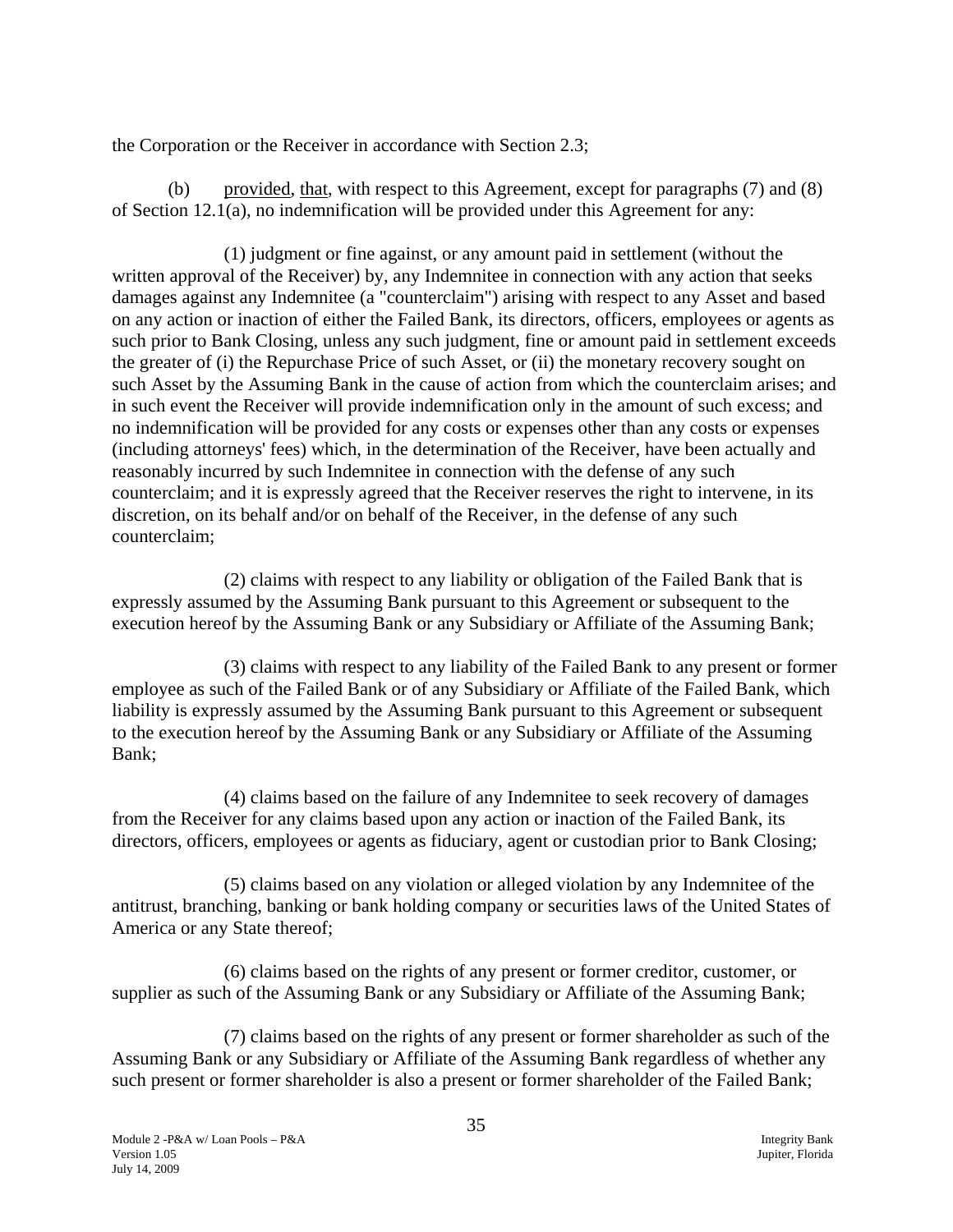<span id="page-39-0"></span>(8) claims, if the Receiver determines that the effect of providing such indemnification would be to (i) expand or alter the provisions of any warranty or disclaimer thereof provided in Section 3.3 or any other provision of this Agreement, or (ii) create any warranty not expressly provided under this Agreement;

(9) claims which could have been enforced against any Indemnitee had the Assuming Bank not entered into this Agreement;

(10) claims based on any liability for taxes or fees assessed with respect to the consummation of the transactions contemplated by this Agreement, including without limitation any subsequent transfer of any Assets or Liabilities Assumed to any Subsidiary or Affiliate of the Assuming Bank;

(11) except as expressly provided in this Article XII, claims based on any action or inaction of any Indemnitee, and nothing in this Agreement shall be construed to provide indemnification for (i) the Failed Bank, (ii) any Subsidiary or Affiliate of the Failed Bank, or (iii) any present or former director, officer, employee or agent of the Failed Bank or its Subsidiaries or Affiliates; provided, that the Receiver, in its discretion, may provide indemnification hereunder for any present or former director, officer, employee or agent of the Failed Bank or its Subsidiaries or Affiliates who is also or becomes a director, officer, employee or agent of the Assuming Bank or its Subsidiaries or Affiliates;

(12) claims or actions which constitute a breach by the Assuming Bank of the representations and warranties contained in Article XI;

(13) claims arising out of or relating to the condition of or generated by an Asset arising from or relating to the presence, storage or release of any hazardous or toxic substance, or any pollutant or contaminant, or condition of such Asset which violate any applicable Federal, State or local law or regulation concerning environmental protection; and

(14) claims based on, related to or arising from any asset, including a loan, acquired or liability assumed by the Assuming Bank, other than pursuant to this Agreement.

**12.2** Conditions Precedent to Indemnification. It shall be a condition precedent to the obligation of the Receiver to indemnify any Person pursuant to this Article XII that such Person shall, with respect to any claim made or threatened against such Person for which such Person is or may be entitled to indemnification hereunder:

(a) give written notice to the Regional Counsel (Litigation Branch) of the Corporation in the manner and at the address provided in Section 13.7 of such claim as soon as practicable after such claim is made or threatened; provided, that notice must be given on or before the date which is six (6) years from the date of this Agreement;

(b) provide to the Receiver such information and cooperation with respect to such claim as the Receiver may reasonably require;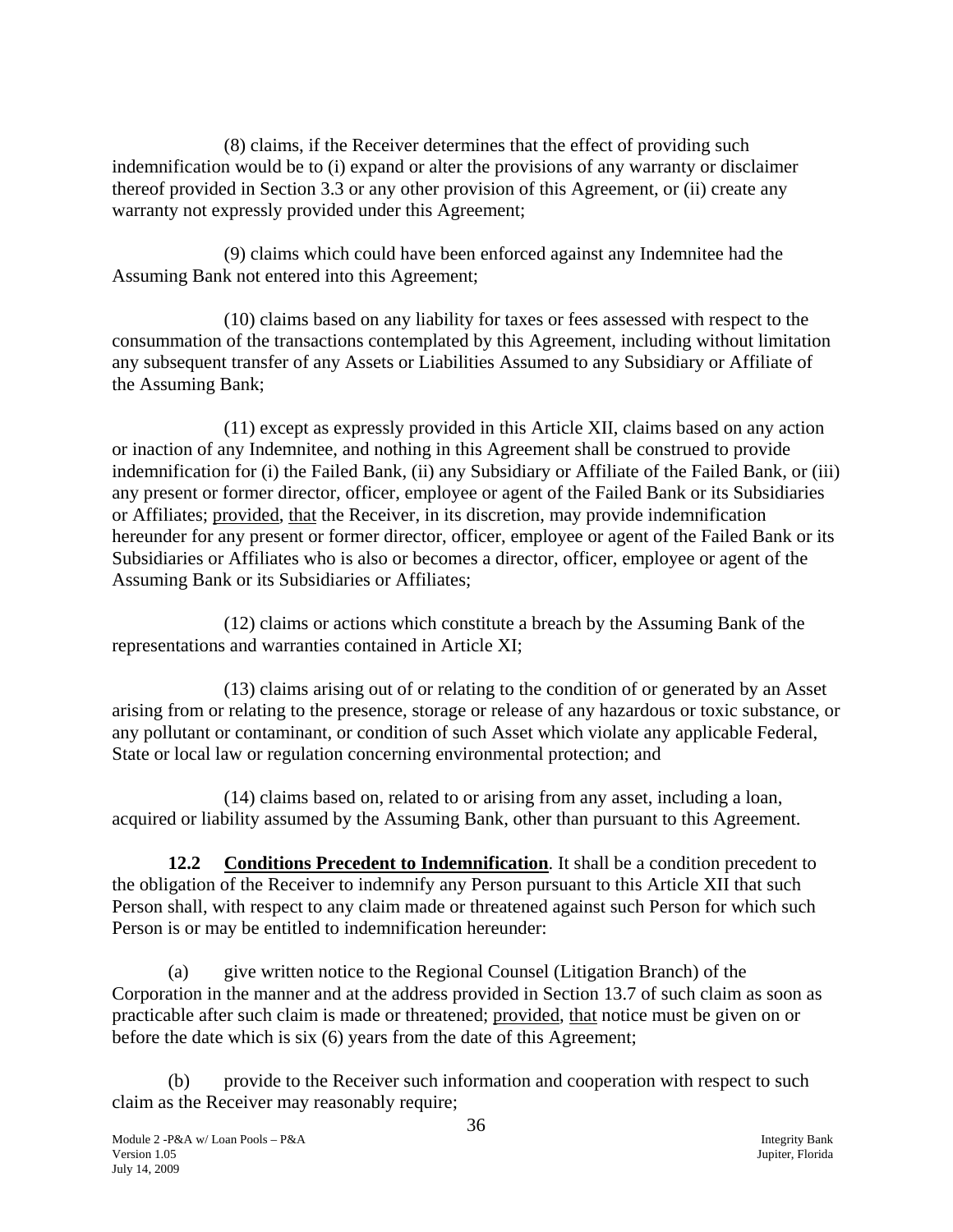<span id="page-40-0"></span>(c) cooperate and take all steps, as the Receiver may reasonably require, to preserve and protect any defense to such claim;

(d) in the event suit is brought with respect to such claim, upon reasonable prior notice, afford to the Receiver the right, which the Receiver may exercise in its sole discretion, to conduct the investigation, control the defense and effect settlement of such claim, including without limitation the right to designate counsel and to control all negotiations, litigation, arbitration, settlements, compromises and appeals of any such claim, all of which shall be at the expense of the Receiver; provided, that the Receiver shall have notified the Person claiming indemnification in writing that such claim is a claim with respect to which the Person claiming indemnification is entitled to indemnification under this Article XII;

(e) not incur any costs or expenses in connection with any response or suit with respect to such claim, unless such costs or expenses were incurred upon the written direction of the Receiver; provided, that the Receiver shall not be obligated to reimburse the amount of any such costs or expenses unless such costs or expenses were incurred upon the written direction of the Receiver;

(f) not release or settle such claim or make any payment or admission with respect thereto, unless the Receiver consents in writing thereto, which consent shall not be unreasonably withheld; provided, that the Receiver shall not be obligated to reimburse the amount of any such settlement or payment unless such settlement or payment was effected upon the written direction of the Receiver; and

(g) take reasonable action as the Receiver may request in writing as necessary to preserve, protect or enforce the rights of the indemnified Person against any Primary Indemnitor.

**12.3 No Additional Warranty**. Nothing in this Article XII shall be construed or deemed to (i) expand or otherwise alter any warranty or disclaimer thereof provided under Section 3.3 or any other provision of this Agreement with respect to, among other matters, the title, value, collectibility, genuineness, enforceability or condition of any (x) Asset, or (y) asset of the Failed Bank purchased by the Assuming Bank subsequent to the execution of this Agreement by the Assuming Bank or any Subsidiary or Affiliate of the Assuming Bank, or (ii) create any warranty not expressly provided under this Agreement with respect thereto.

**12.4 Indemnification of Receiver and Corporation**. From and after Bank Closing, the Assuming Bank agrees to indemnify and hold harmless the Corporation and the Receiver and their respective directors, officers, employees and agents from and against any and all costs, losses, liabilities, expenses (including attorneys' fees), judgments, fines and amounts paid in settlement actually and reasonably incurred in connection with any of the following:

(a) claims based on any and all liabilities or obligations of the Failed Bank assumed by the Assuming Bank pursuant to this Agreement or subsequent to the execution hereof by the Assuming Bank or any Subsidiary or Affiliate of the Assuming Bank, whether or not any such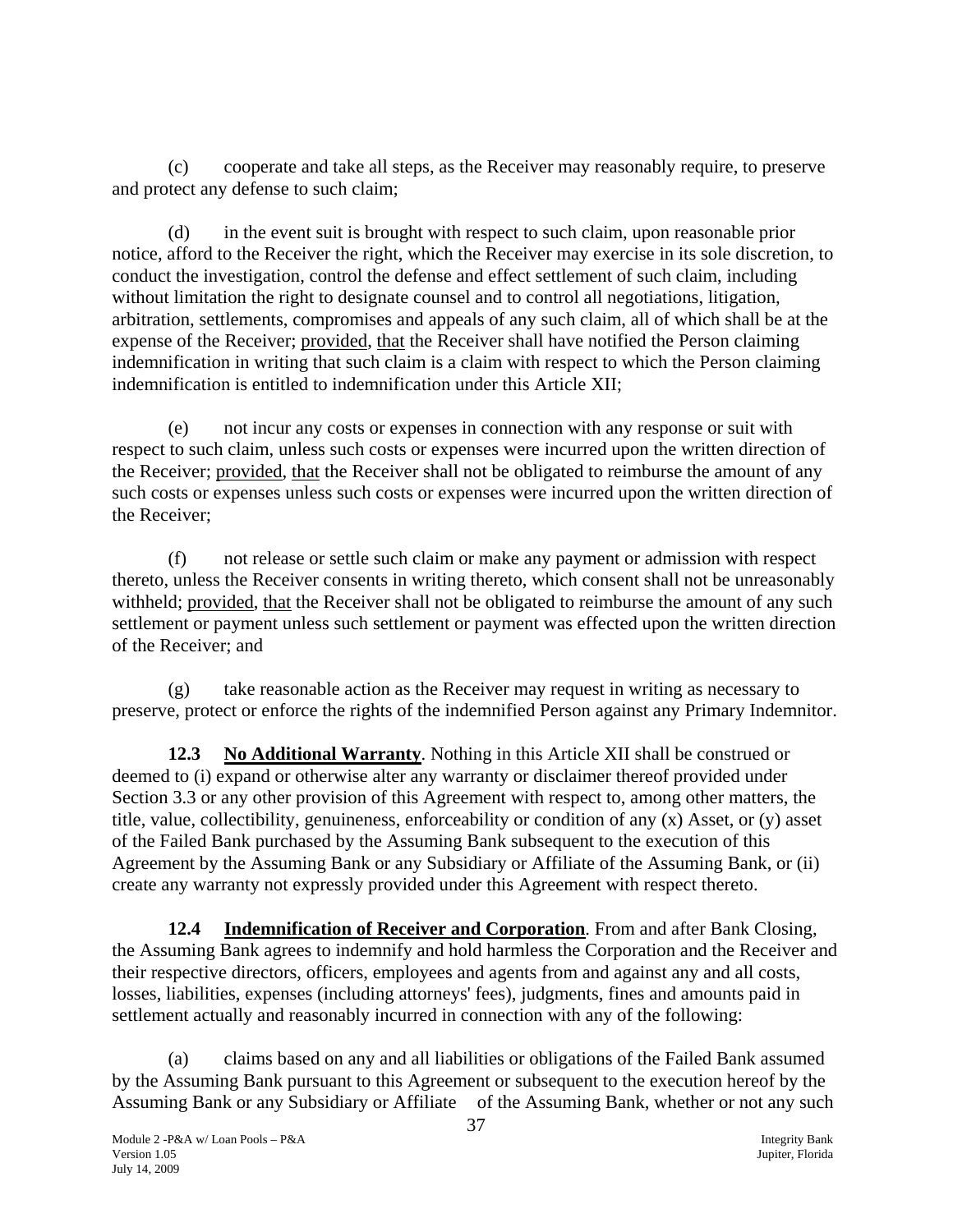<span id="page-41-0"></span>liabilities subsequently are sold and/or transferred, other than any claim based upon any action or inaction of any Indemnitee as provided in paragraph (7) or (8) of Section 12.1(a); and

(b) claims based on any act or omission of any Indemnitee (including but not limited to claims of any Person claiming any right or title by or through the Assuming Bank with respect to Assets transferred to the Receiver pursuant to Section 3.4 or 3.6), other than any action or inaction of any Indemnitee as provided in paragraph (7) or (8) of Section 12.1(a).

**12.5 Obligations Supplemental**. The obligations of the Receiver, and the Corporation as guarantor in accordance with Section 12.7, to provide indemnification under this Article XII are to supplement any amount payable by any Primary Indemnitor to the Person indemnified under this Article XII. Consistent with that intent, the Receiver agrees only to make payments pursuant to such indemnification to the extent not payable by a Primary Indemnitor. If the aggregate amount of payments by the Receiver, or the Corporation as guarantor in accordance with Section 12.7, and all Primary Indemnitors with respect to any item of indemnification under this Article XII exceeds the amount payable with respect to such item, such Person being indemnified shall notify the Receiver thereof and, upon the request of the Receiver, shall promptly pay to the Receiver, or the Corporation as appropriate, the amount of the Receiver's (or Corporation's) payments to the extent of such excess.

**12.6 Criminal Claims**. Notwithstanding any provision of this Article XII to the contrary, in the event that any Person being indemnified under this Article XII shall become involved in any criminal action, suit or proceeding, whether judicial, administrative or investigative, the Receiver shall have no obligation hereunder to indemnify such Person for liability with respect to any criminal act or to the extent any costs or expenses are attributable to the defense against the allegation of any criminal act, unless (i) the Person is successful on the merits or otherwise in the defense against any such action, suit or proceeding, or (ii) such action, suit or proceeding is terminated without the imposition of liability on such Person.

**12.7 Limited Guaranty of the Corporation.** The Corporation hereby guarantees performance of the Receiver's obligation to indemnify the Assuming Bank as set forth in this Article XII. It is a condition to the Corporation's obligation hereunder that the Assuming Bank shall comply in all respects with the applicable provisions of this Article XII. The Corporation shall be liable hereunder only for such amounts, if any, as the Receiver is obligated to pay under the terms of this Article XII but shall fail to pay. Except as otherwise provided above in this Section 12.7, nothing in this Article XII is intended or shall be construed to create any liability or obligation on the part of the Corporation, the United States of America or any department or agency thereof under or with respect to this Article XII, or any provision hereof, it being the intention of the parties hereto that the obligations undertaken by the Receiver under this Article XII are the sole and exclusive responsibility of the Receiver and no other Person or entity.

**12.8 Subrogation.** Upon payment by the Receiver, or the Corporation as guarantor in accordance with Section 12.7, to any Indemnitee for any claims indemnified by the Receiver under this Article XII, the Receiver, or the Corporation as appropriate, shall become subrogated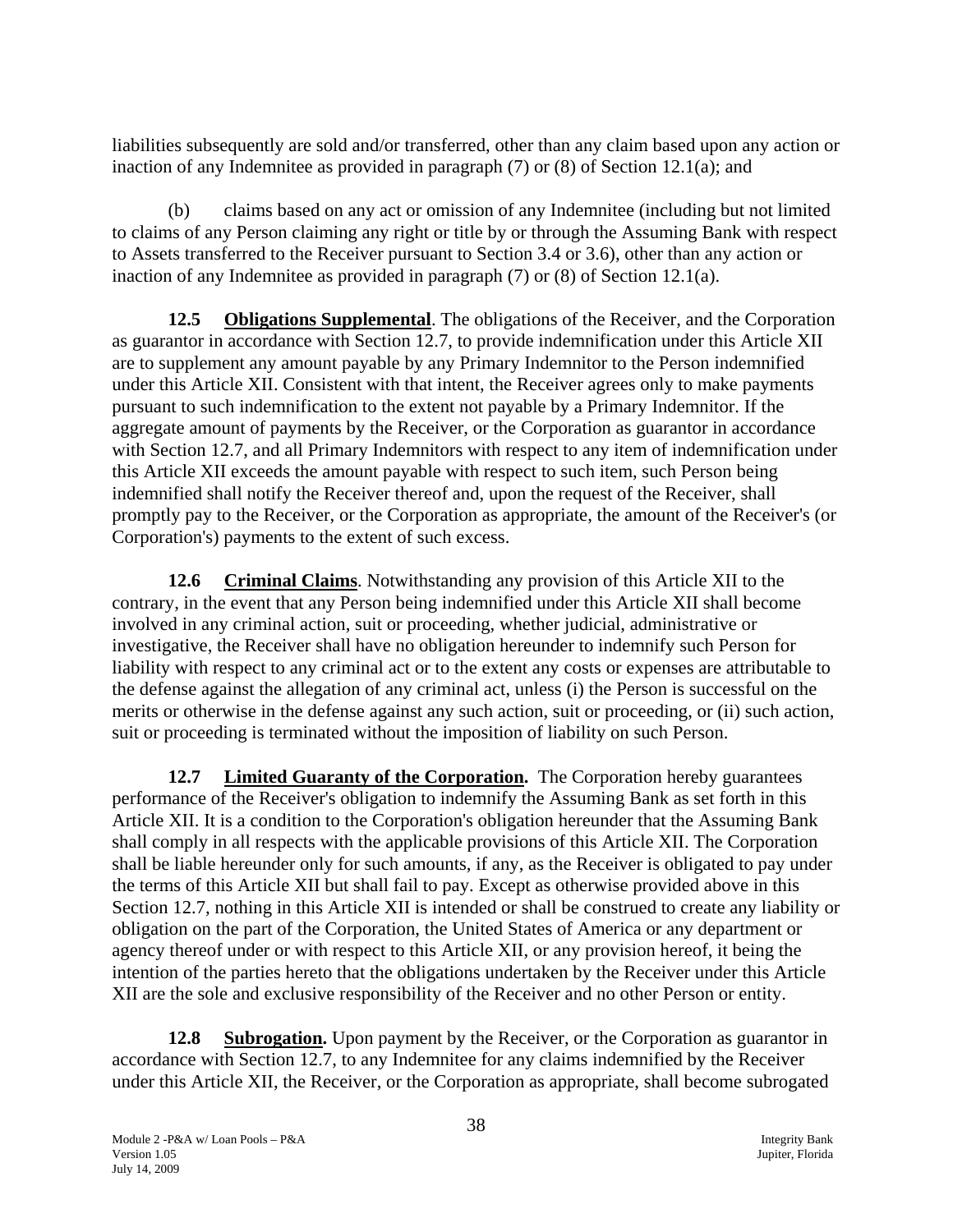<span id="page-42-0"></span>to all rights of the Indemnitee against any other Person to the extent of such payment.

## **ARTICLE XIII MISCELLANEOUS**

**13.1 Entire Agreement**. This Agreement embodies the entire agreement of the parties hereto in relation to the subject matter herein and supersedes all prior understandings or agreements, oral or written, between the parties.

**13.2 Headings**. The headings and subheadings of the Table of Contents, Articles and Sections contained in this Agreement, except the terms identified for definition in Article I and elsewhere in this Agreement, are inserted for convenience only and shall not affect the meaning or interpretation of this Agreement or any provision hereof.

**13.3** Counterparts. This Agreement may be executed in any number of counterparts and by the duly authorized representative of a different party hereto on separate counterparts, each of which when so executed shall be deemed to be an original and all of which when taken together shall constitute one and the same Agreement.

**13.4 GOVERNING LAW**. THIS AGREEMENT AND THE RIGHTS AND OBLIGATIONS HEREUNDER SHALL BE GOVERNED BY AND CONSTRUED IN ACCORDANCE WITH THE FEDERAL LAW OF THE UNITED STATES OF AMERICA, AND IN THE ABSENCE OF CONTROLLING FEDERAL LAW, IN ACCORDANCE WITH THE LAWS OF THE STATE IN WHICH THE MAIN OFFICE OF THE FAILED BANK IS LOCATED.

**13.5 Successors**. All terms and conditions of this Agreement shall be binding on the successors and assigns of the Receiver, the Corporation and the Assuming Bank. Except as otherwise specifically provided in this Agreement, nothing expressed or referred to in this Agreement is intended or shall be construed to give any Person other than the Receiver, the Corporation and the Assuming Bank any legal or equitable right, remedy or claim under or with respect to this Agreement or any provisions contained herein, it being the intention of the parties hereto that this Agreement, the obligations and statements of responsibilities hereunder, and all other conditions and provisions hereof are for the sole and exclusive benefit of the Receiver, the Corporation and the Assuming Bank and for the benefit of no other Person.

**13.6 Modification; Assignment**. No amendment or other modification, rescission, release, or assignment of any part of this Agreement shall be effective except pursuant to a written agreement subscribed by the duly authorized representatives of the parties hereto.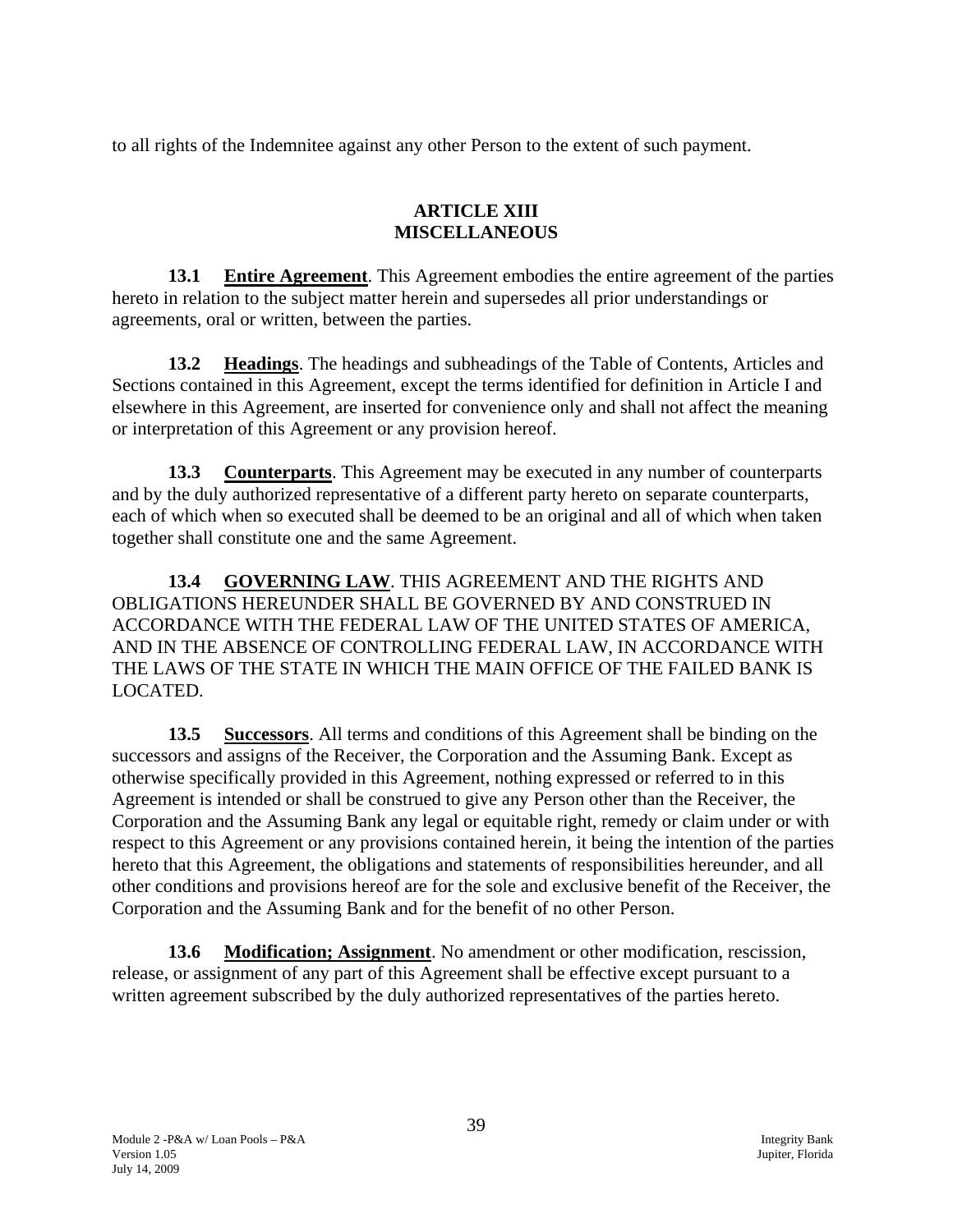<span id="page-43-0"></span>**13.7** Notice. Any notice, request, demand, consent, approval or other communication to any party hereto shall be effective when received and shall be given in writing, and delivered in person against receipt therefor, or sent by certified mail, postage prepaid, courier service, telex or facsimile transmission to such party (with copies as indicated below) at its address set forth below or at such other address as it shall hereafter furnish in writing to the other parties. All such notices and other communications shall be deemed given on the date received by the addressee.

### **Assuming Bank**

Stonegate Bank 1430 N. Federal Highway Fort Lauderdale, Florida 33304

Attention: David Seleski

with a copy to: Steve Cameron

## **Receiver and Corporation**

Federal Deposit Insurance Corporation, Receiver of Integrity Bank, Jupiter, Florida 1601 Bryan St. Dallas, Texas 75201

Attention: Settlement Manager

with copy to: Regional Counsel (Litigation Branch)

## **and with respect to notices under Article XII:**

Federal Deposit Insurance Corporation Receiver of Integrity Bank, Jupiter, Florida 1601 Bryan St. Dallas, Texas 75201

Attention: Regional Counsel (Litigation Branch)

**13.8 Manner of Payment**. All payments due under this Agreement shall be in lawful money of the United States of America in immediately available funds as each party hereto may specify to the other parties; provided, that in the event the Receiver or the Corporation is obligated to make any payment hereunder in the amount of \$25,000.00 or less, such payment may be made by check.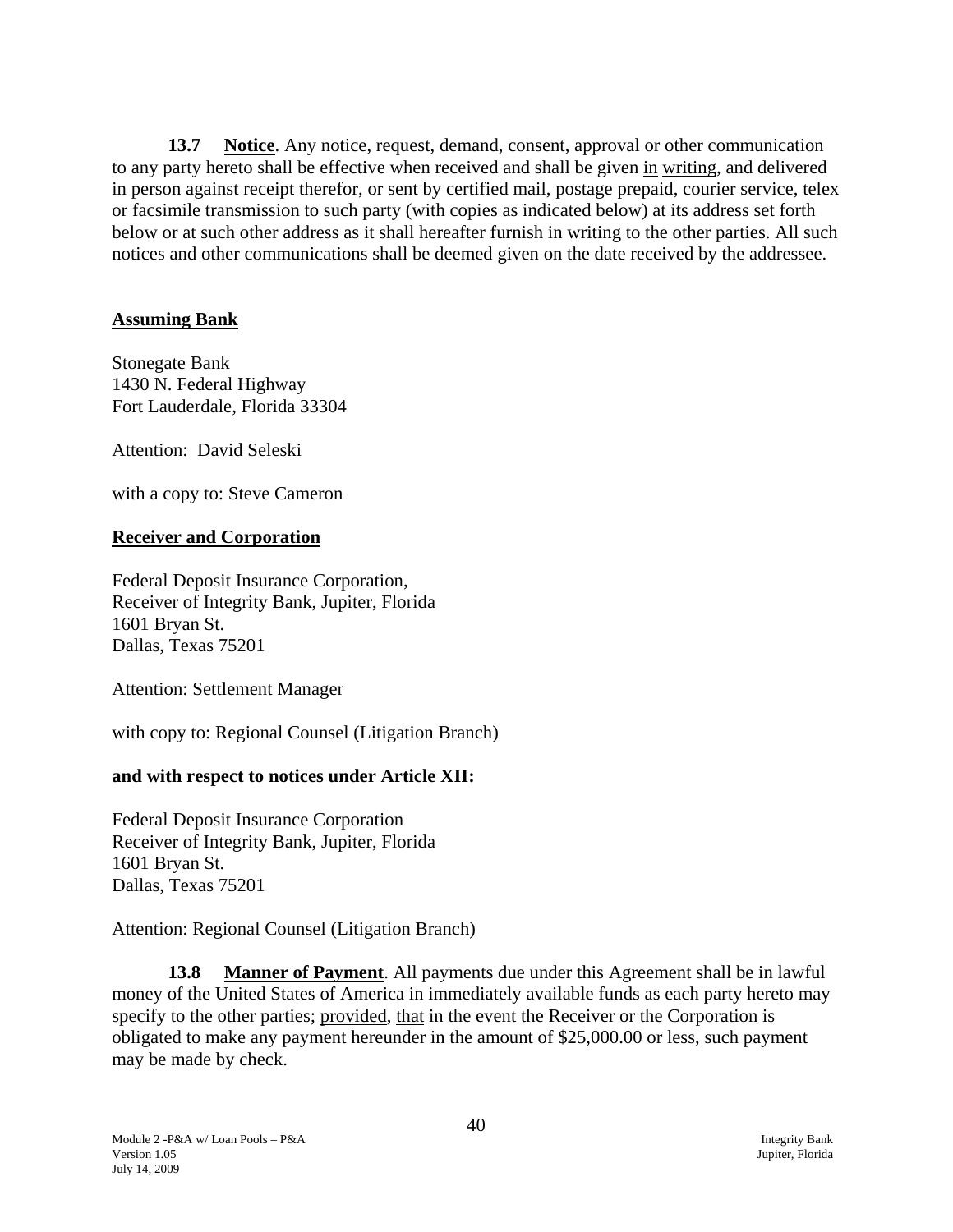<span id="page-44-0"></span>**13.9 Costs, Fees and Expenses**. Except as otherwise specifically provided herein, each party hereto agrees to pay all costs, fees and expenses which it has incurred in connection with or incidental to the matters contained in this Agreement, including without limitation any fees and disbursements to its accountants and counsel; provided, that the Assuming Bank shall pay all fees, costs and expenses (other than attorneys' fees incurred by the Receiver) incurred in connection with the transfer to it of any Assets or Liabilities Assumed hereunder or in accordance herewith.

**13.10 Waiver**. Each of the Receiver, the Corporation and the Assuming Bank may waive its respective rights, powers or privileges under this Agreement; provided, that such waiver shall be in writing; and further provided, that no failure or delay on the part of the Receiver, the Corporation or the Assuming Bank to exercise any right, power or privilege under this Agreement shall operate as a waiver thereof, nor will any single or partial exercise of any right, power or privilege under this Agreement preclude any other or further exercise thereof or the exercise of any other right, power or privilege by the Receiver, the Corporation, or the Assuming Bank under this Agreement, nor will any such waiver operate or be construed as a future waiver of such right, power or privilege under this Agreement.

**13.11 Severability**. If any provision of this Agreement is declared invalid or unenforceable, then, to the extent possible, all of the remaining provisions of this Agreement shall remain in full force and effect and shall be binding upon the parties hereto.

**13.12 Term of Agreement**. This Agreement shall continue in full force and effect until the sixth (6th) anniversary of Bank Closing; provided, that the provisions of Section 6.3 and 6.4 shall survive the expiration of the term of this Agreement. Provided, however, the receivership of the Failed Bank may be terminated prior to the expiration of the term of this Agreement; in such event, the guaranty of the Corporation, as provided in and in accordance with the provisions of Section 12.7 shall be in effect for the remainder of the term. Expiration of the term of this Agreement shall not affect any claim or liability of any party with respect to any (i) amount which is owing at the time of such expiration, regardless of when such amount becomes payable, and (ii) breach of this Agreement occurring prior to such expiration, regardless of when such breach is discovered.

**13.13 Survival of Covenants, Etc.** The covenants, representations, and warranties in this Agreement shall survive the execution of this Agreement and the consummation of the transactions contemplated hereunder.

### **[Signature Page Follows]**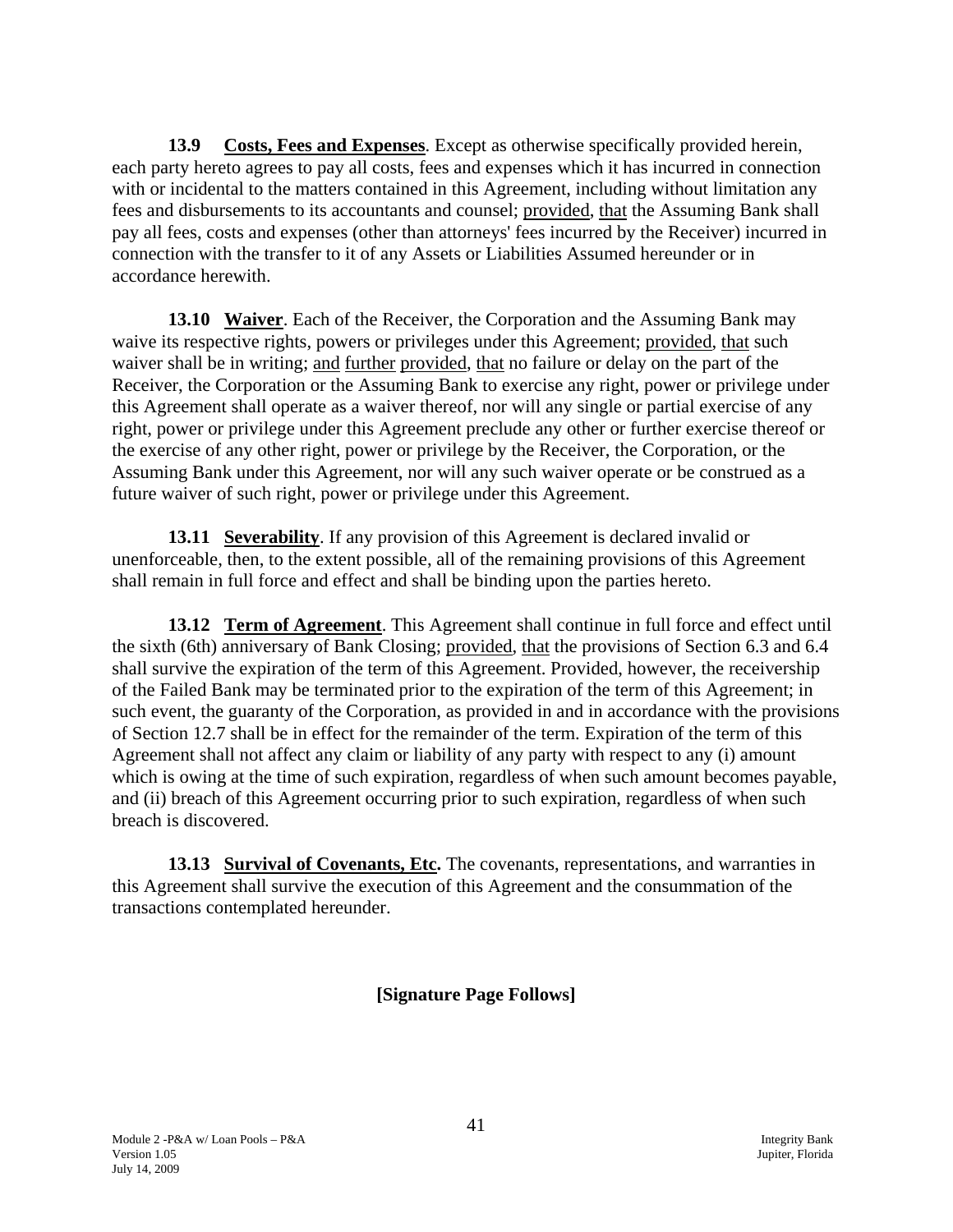IN WITNESS WHEREOF, the parties hereto have caused this Agreement to be executed by their duly authorized representatives as of the date first above written.



Module 2 - P&A w/ Loan Pools - P&A Version 1.05 July 14, 2009

**Integrity Bank** Jupiter, Florida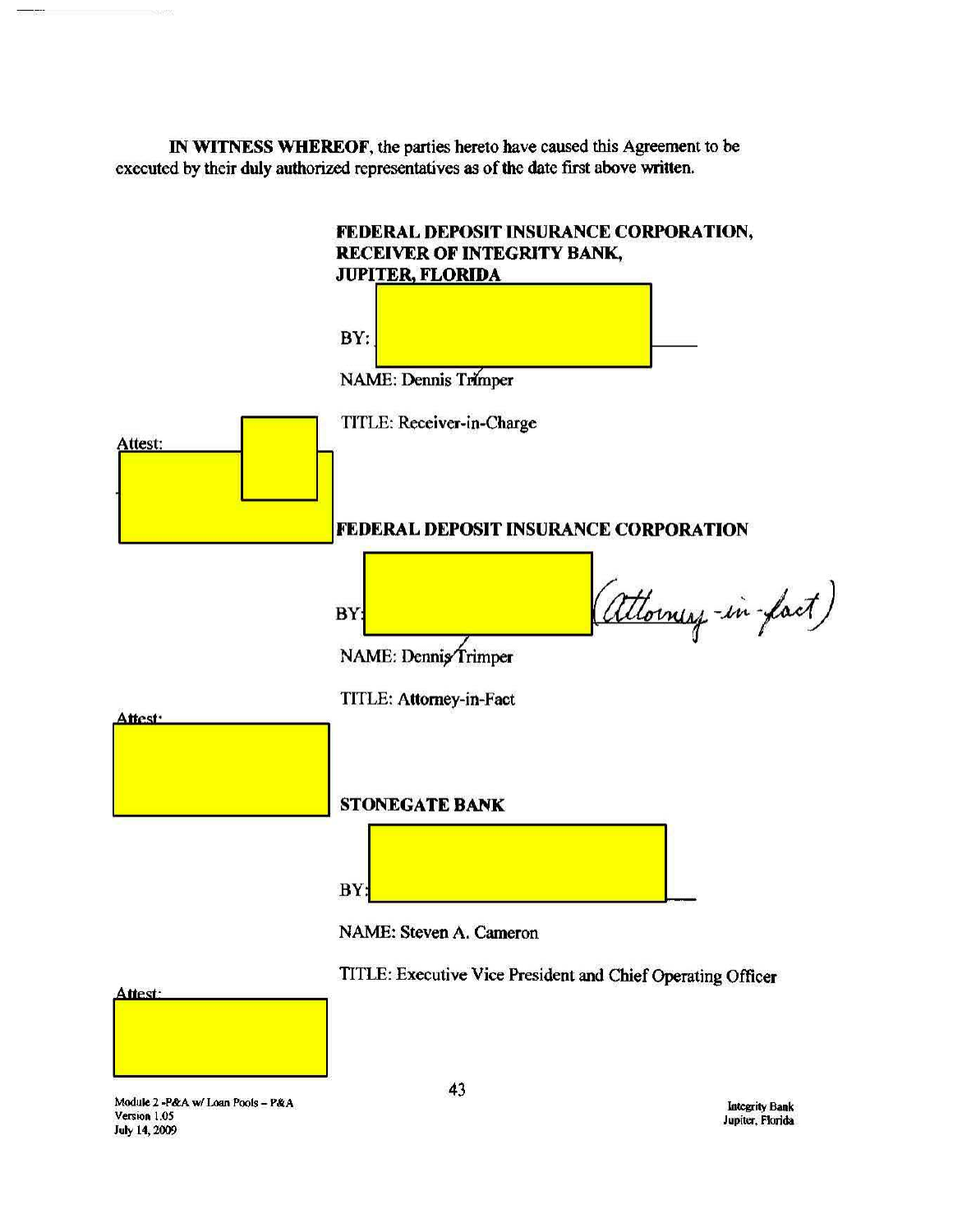### <span id="page-46-0"></span>**SCHEDULE 2.1 - Certain Liabilities Assumed**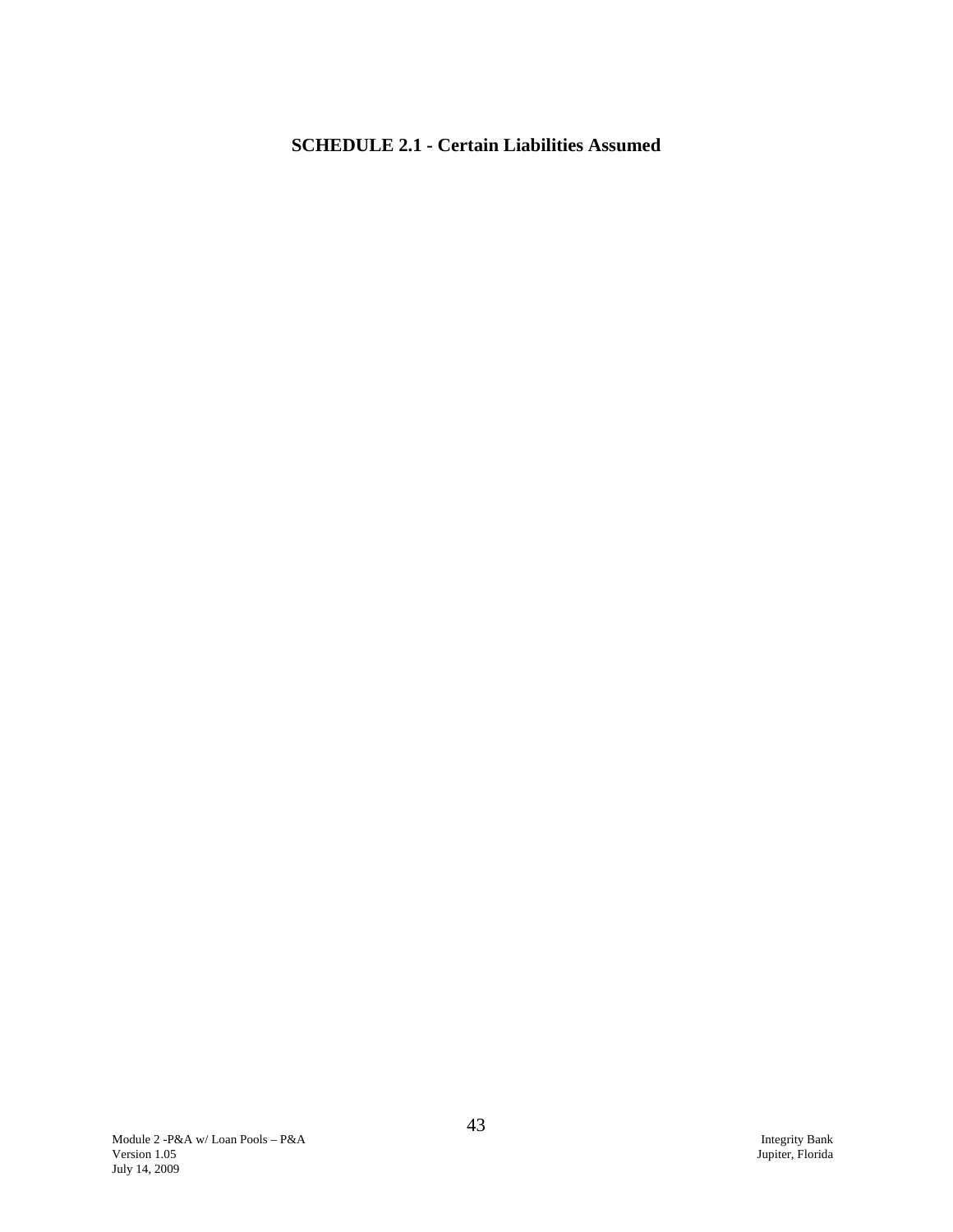#### SCHEDULE 2.1(a) - Excluded Deposit Liabilty Accounts

Integrity Bank has deposits associated with the Depository Organization (DO) Cede & Co as Nominee for DTC. The DO accounts do not pass to the Assuming Bank and are excluded from the transaction as described in section 2.1 of the P&A Agreement. The attached Schedule 2.1.a DO Detail Report identifies the DO accounts as of the date of the deposit download. This schedule will be updated post closing with data as of Bank Closing date.

CEDE & Co. Deposits in the amount of \$5,114,000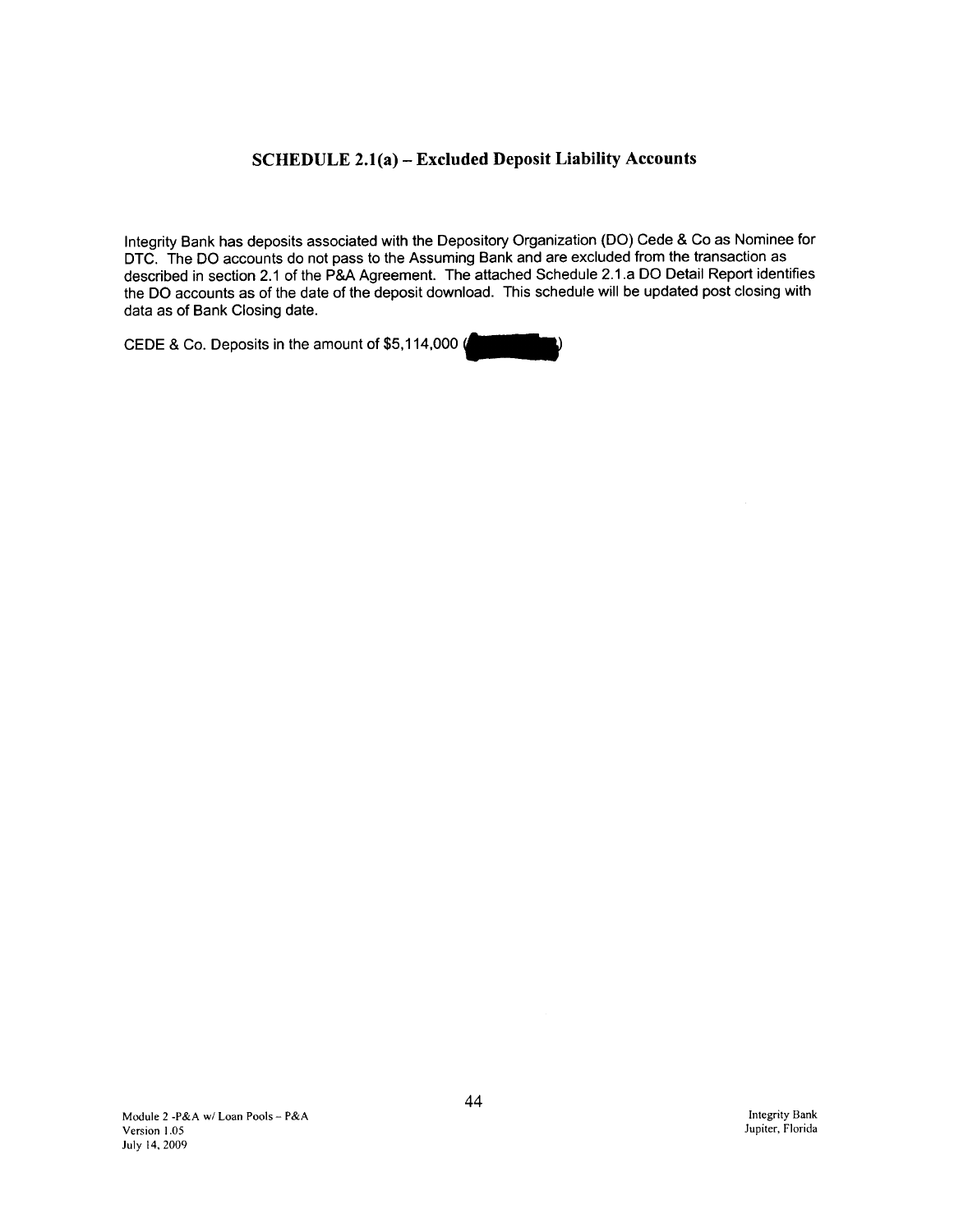## <span id="page-48-0"></span>**SCHEDULE 3.1 - Certain Assets Purchased**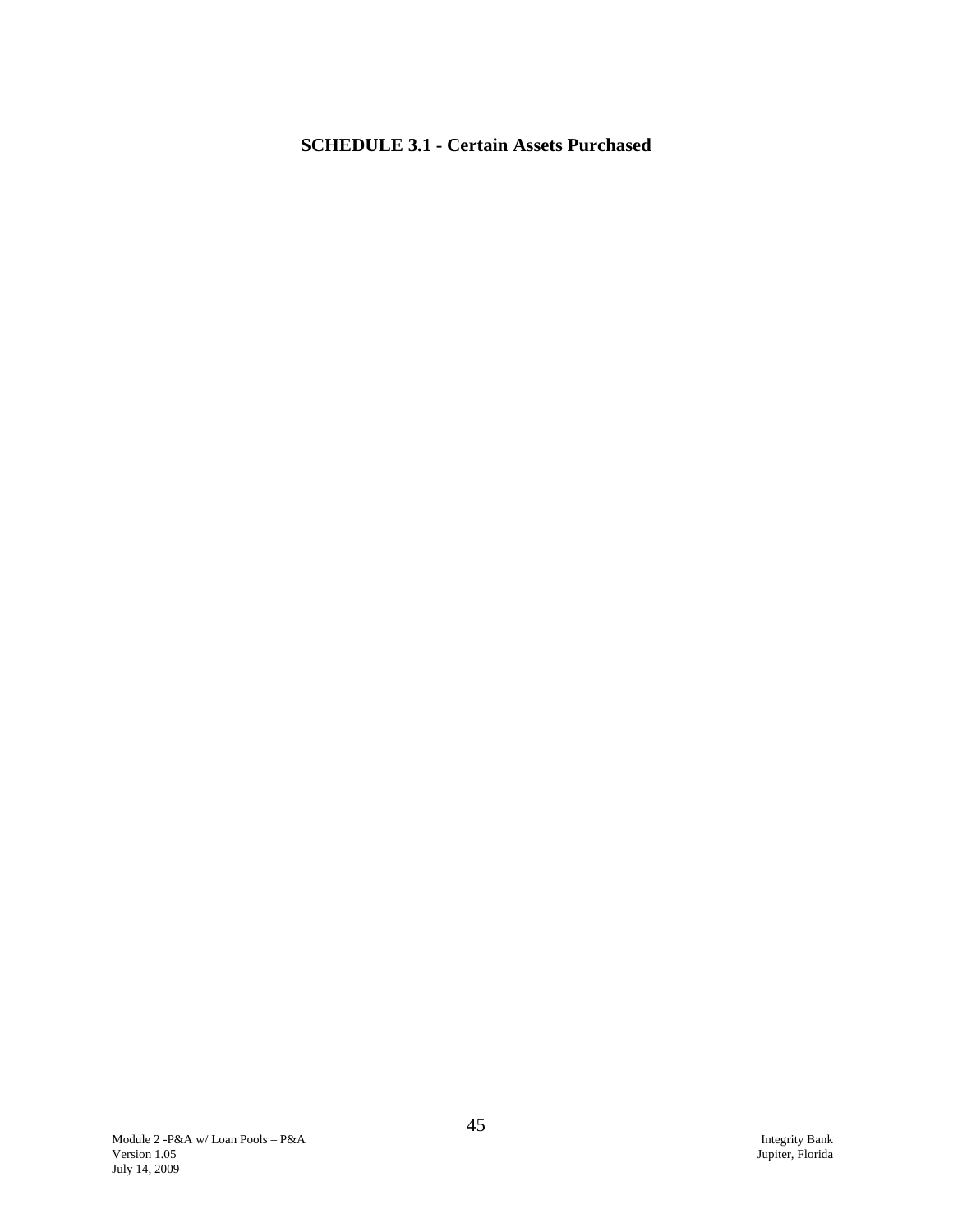### SCHEDULE 3.1(e) - Loans Secured, In Whole Or In Part, By Assumed Deposits Or Deposits At Other Depository Institutions



**Name** 

 $\hat{\boldsymbol{\epsilon}}$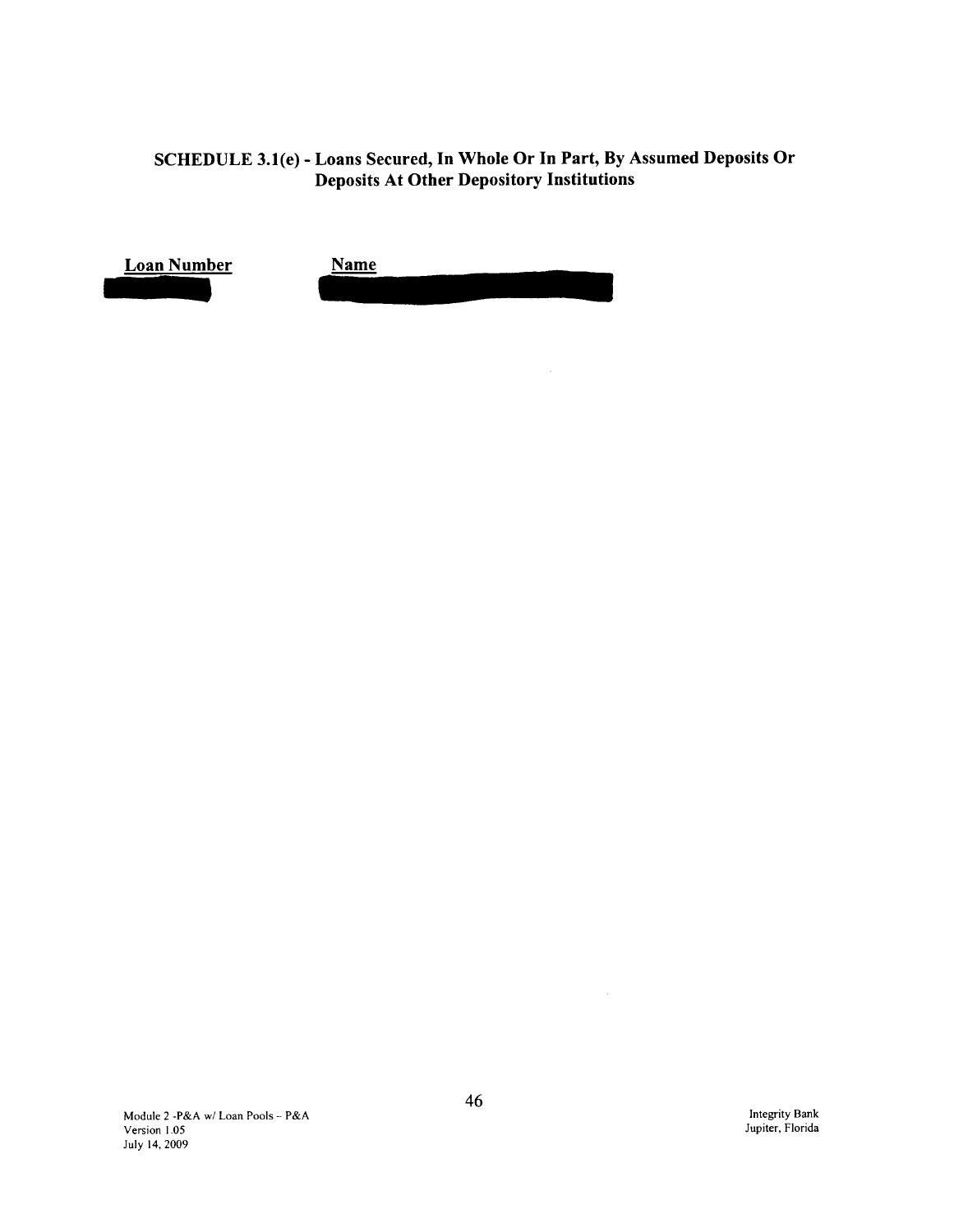### **SCHEDULE 3.2 - Purchase Price of Assets or assets**

<span id="page-50-0"></span>

| (a) | cash and receivables from depository<br>institutions, including cash items in the<br>process of collection, plus<br>interest thereon: | <b>Book Value</b>             |
|-----|---------------------------------------------------------------------------------------------------------------------------------------|-------------------------------|
| (b) | securities (exclusive of the capital stock of<br>Acquired Subsidiaries), plus interest<br>thereon:                                    | As provided in Section 3.2(b) |
| (c) | federal funds sold and repurchase<br>agreements, if any, including interest<br>thereon:                                               | <b>Book Value</b>             |
| (d) | Omitted:                                                                                                                              | <b>Book Value</b>             |
| (e) | Loans purchased pursuant to Section $3.1(e)$ :                                                                                        | <b>Book Value</b>             |
| (f) | credit card business, if any, including all<br>outstanding extensions of credit:                                                      | <b>Book Value</b>             |
| (g) | Safe Deposit Boxes and related business,<br>safekeeping business and trust business, if<br>any:                                       | Fair Market Value             |
| (h) | Records and other documents:                                                                                                          | <b>Book Value</b>             |
| (i) | capital stock of any Acquired Subsidiaries:                                                                                           | Fair Market Value             |
| (j) | amounts owed to the Failed Bank by any<br><b>Acquired Subsidiary:</b>                                                                 | Fair Market Value             |
| (k) | assets securing Deposits of public money, to<br>the extent not otherwise purchased<br>hereunder:                                      | Fair Market Value             |
| (1) | Overdrafts of customers:                                                                                                              | <b>Book Value</b>             |

# **assets subject to an option to purchase:**

 $\overline{\phantom{a}}$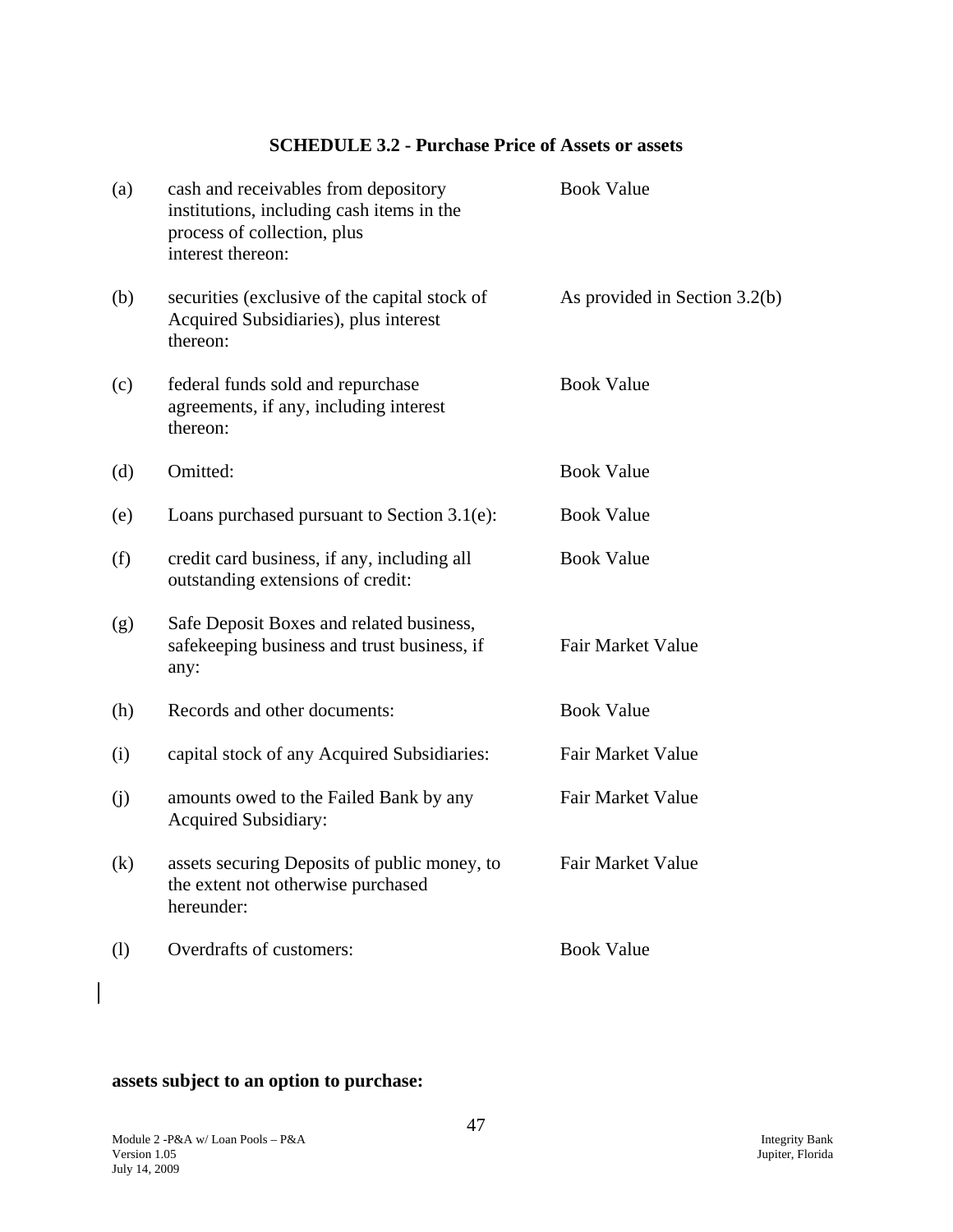| (a) | <b>Bank Premises:</b>    | <b>Fair Market Value</b> |
|-----|--------------------------|--------------------------|
| (b) | Furniture and Equipment: | Fair Market Value        |
| (c) | Fixtures:                | <b>Fair Market Value</b> |
| (d) | Other Equipment:         | Fair Market Value        |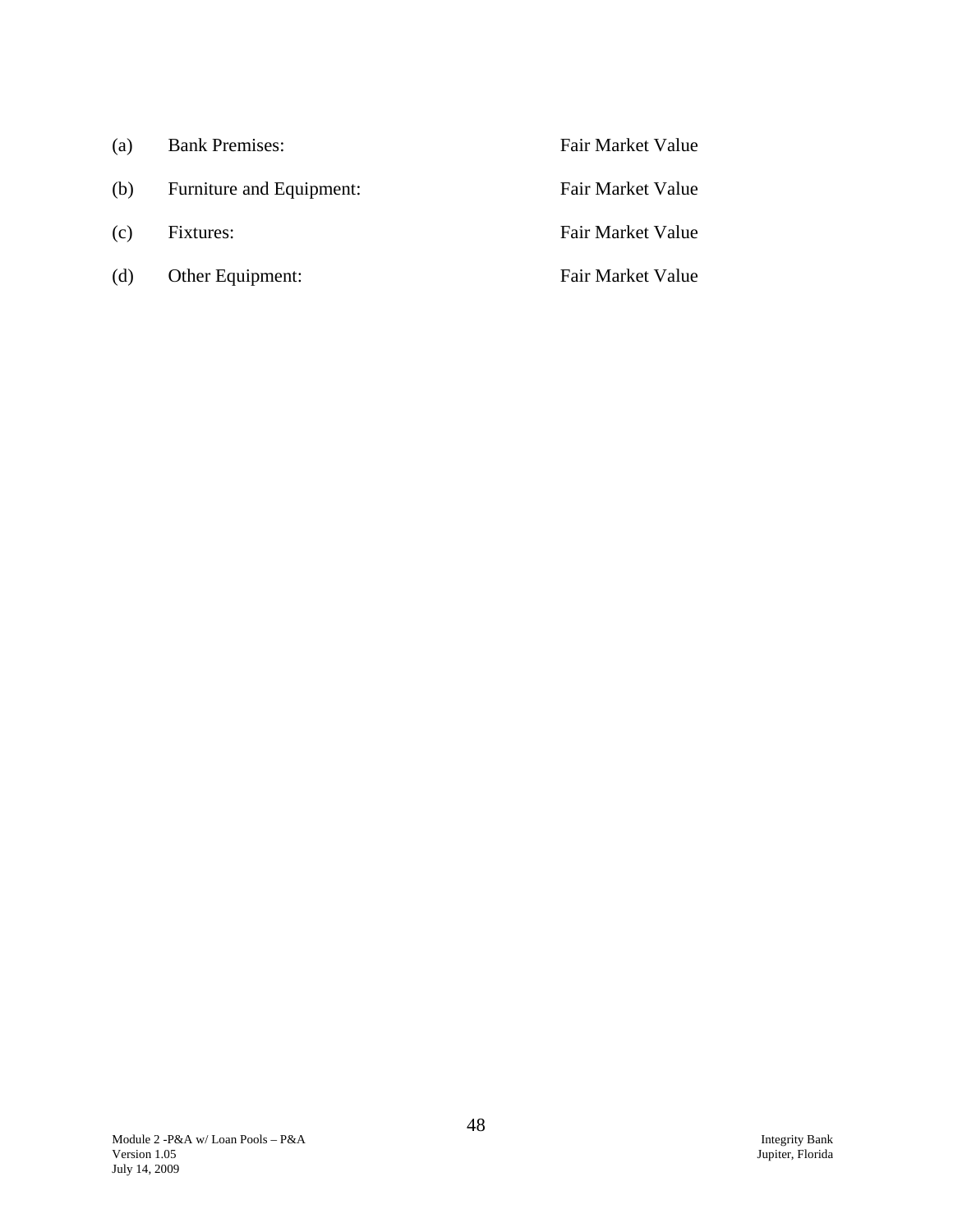## <span id="page-52-0"></span>**SCHEDULE 3.5(k) - Securities Not Purchased**

## **AS SPECIFIED IN SECTION 3.5**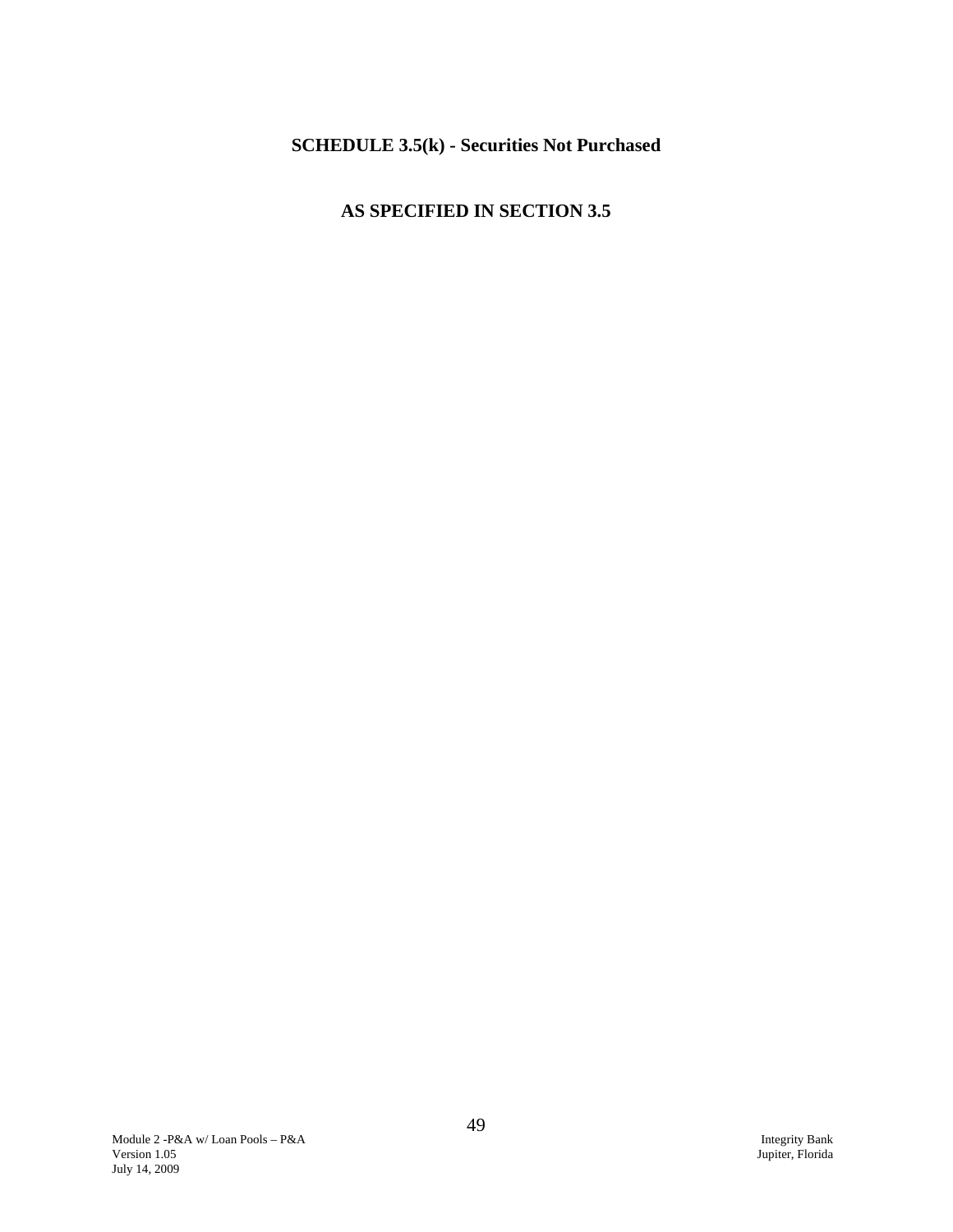## **SCHEDULE 7 -Accounts Excluded from Calculation of Deposit Franchise Bid Premium**

The accounts identified below will pass to the Assuming Bank (unless otherwise noted). When calculating the premium to be paid on Assumed Deposits in a P&A transaction, the FDIC will exclude the following categories of deposit accounts:

| <b>Category</b> | <b>Description</b>                                  | <b>Amount</b> |
|-----------------|-----------------------------------------------------|---------------|
|                 | <b>DO Brokered Deposits</b>                         | \$5,114,000   |
|                 | <b>CDARS</b>                                        |               |
| Ш               | <b>Market Place Deposits</b>                        | \$6,637,526   |
|                 | Total deposits excluded from Calculation of premium | 1.751.526     |
|                 |                                                     |               |

### **Category Description**

#### **I Brokered Deposits**

Brokered deposit accounts are accounts for which the "depositor of record" is an agent, nominee, or custodian who deposits funds for a principal or principals to whom "pass-through" deposit insurance coverage may be extended. The FDIC separates brokered deposit accounts into 2 categories: 1) Depository Organization (DO) Brokered Deposits and 2) Non-Depository Organization (Non-DO) Brokered Deposits. This distinction is made by the FDIC to facilitate our role as Receiver and Insurer. These terms will not appear on other "brokered deposit" reports generated by the institution.

Non-DO Brokered Deposits pass to the Assuming Bank, but are excluded from Assumed Deposits when the deposit premium is calculated. Please see the attached "Schedule 7 Non-DO Broker Deposit Detail Report" for a listing of these accounts. This list will be updated post closing with balances as of Bank Closing date.

DO Brokered Deposits (Cede & Co as Nominee for DTC), are typically excluded from Assumed Deposits in the P&A transaction. A list of these accounts is provided on "Schedule 2.1 DO Brokered Deposit Detail Report". If, however, the terms of a particular transaction are altered and the DO Brokered Deposits pass to the Assuming Bank, they will not be included in Assumed Deposits for purposes of calculating the deposit premium.

#### **II CDARS**

CDARS deposits pass to the Assuming Bank, but are excluded from Assumed Deposits when the deposit premium is calculated.

Integrity Bank did not participate in the CDARS program as of the date of the deposit download. If CDARS deposits are taken between the date of the deposit download and the Bank Closing Date, they will be identified post closing and made part of Schedule 7 to the P&A Agreement.

#### **III Market Place Deposits**

"Market Place Deposits" is a description given to deposits that may have been solicited via a money desk, internet subscription service (for example, Qwickrate), or similar programs.

Integrity Bank does have Qwickrate deposits as identified above. The Qwickrate deposits are reported as time deposits in the Call Report. Please see the attached Schedule 7 for the balance (P+I) of Qwickrate Deposit accounts as of June 5, 2009. This list will be updated post closing with balances as of Bank Closing date.

This schedule provides account categories and balances as of the date of the deposit download, or as indicated. The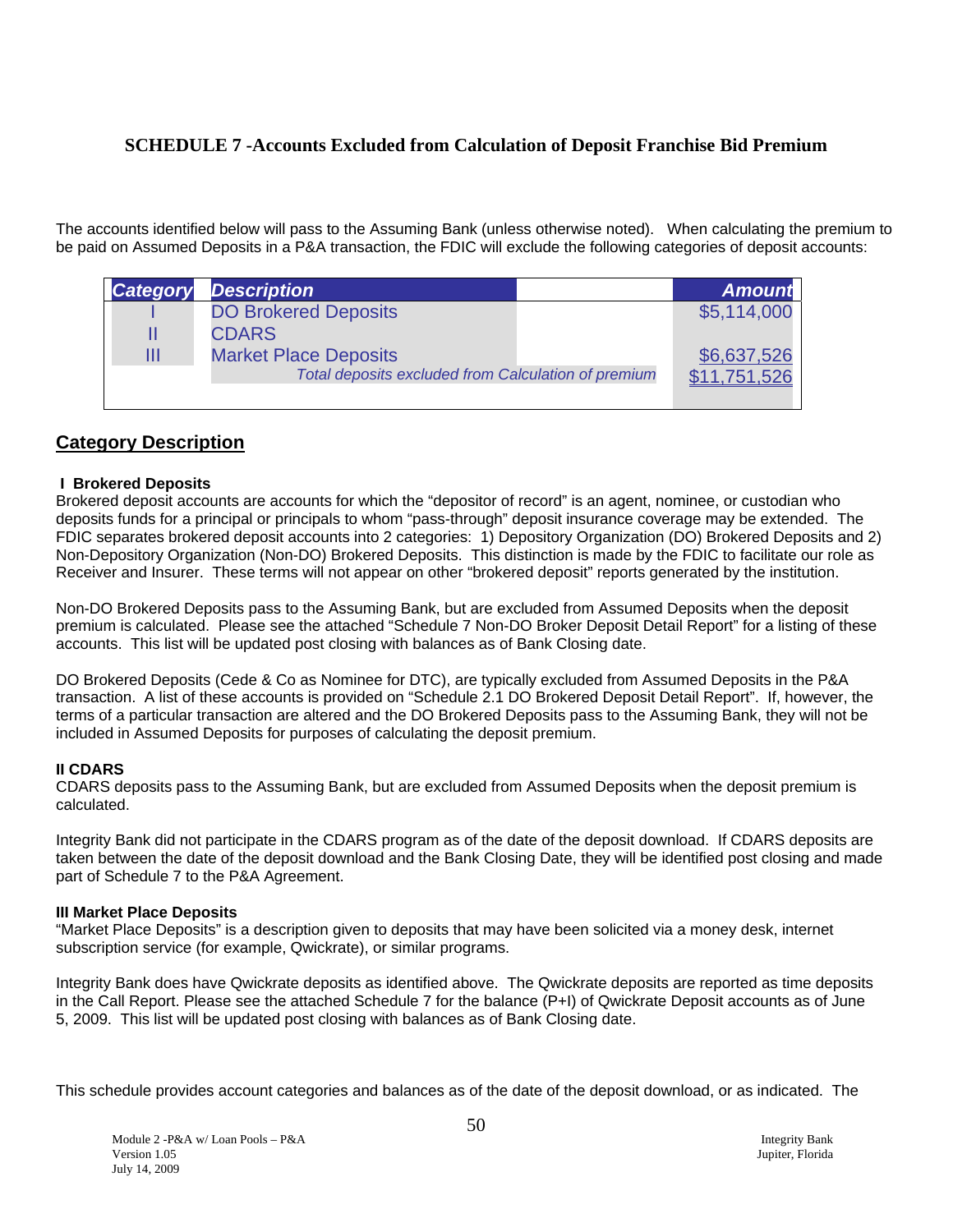deposit franchise bid premium will be calculated using account categories and balances as of Bank Closing Date that are reflected in the general ledger or subsystem as described above. The final numbers for Schedule 7 will be provided post closing.

CEDE & Co.: \$5,114,000 (P) as of June 5, 2009 Qwickrate Deposits: \$6,637,526 (P+I) as of June 5, 2009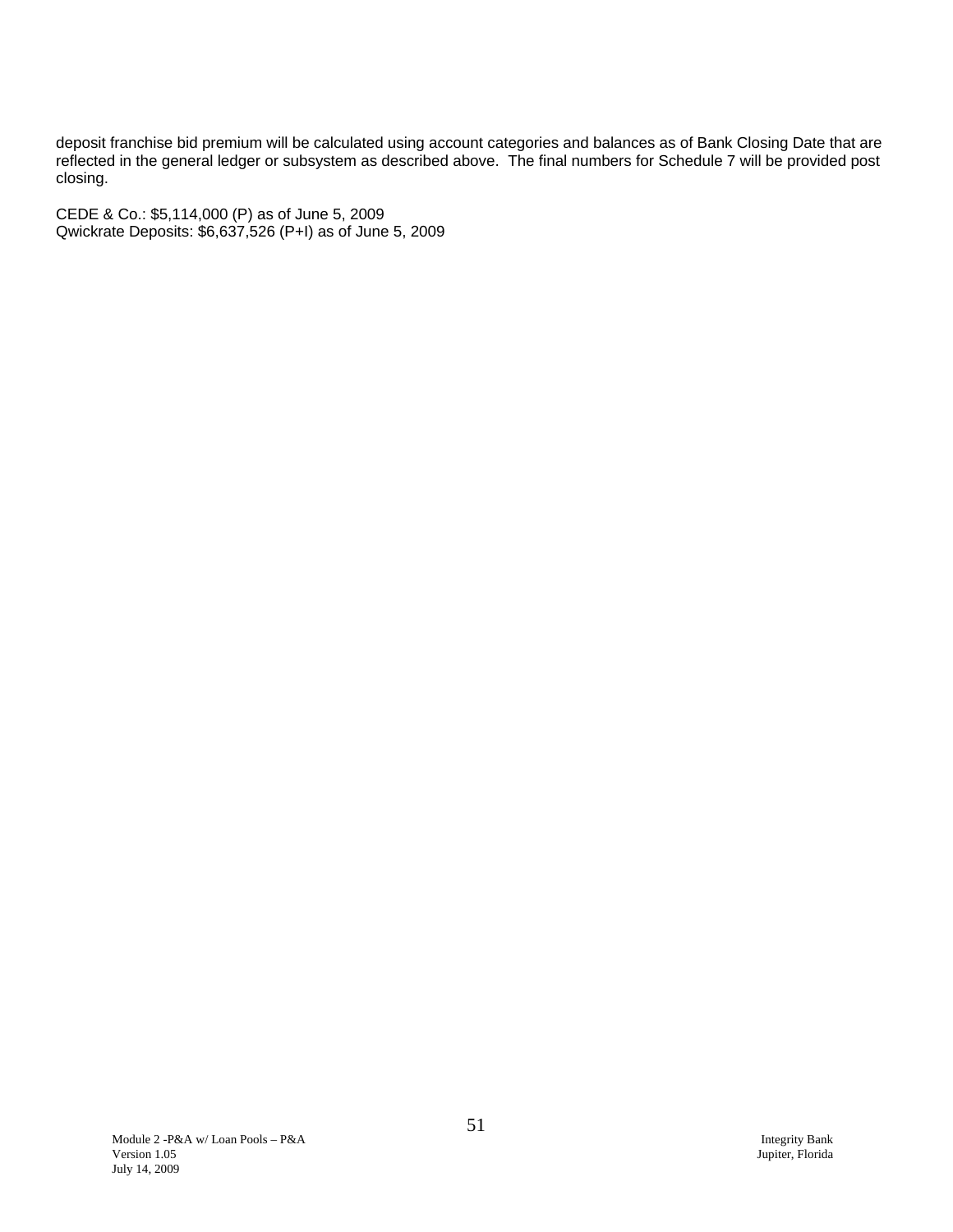### **EXHIBIT 4.13 INTERIM ASSET SERVICING ARRANGEMENT**

<span id="page-55-0"></span>(a) With respect to each asset (or liability) designated from time to time by the Receiver to be serviced by the Assuming Bank pursuant to this Arrangement (such being designated as "Pool Assets"), during the term of this Arrangement, the Assuming Bank shall:

(i) Promptly apply payments received with respect to any Pool Assets;

(ii) Reverse and return insufficient funds checks;

(iii) Pay (A) participation payments to participants in Loans, as and when received; and (B) tax and insurance bills on Pool Assets as they come due, out of escrow funds maintained for purposes;

(iv) Maintain accurate records reflecting (A) the payment history of Pool Assets, with updated information received concerning changes in the address or identity of the obligors and (B) usage of data processing equipment and employee services with respect to servicing duties;

(v) Send billing statements to obligors on Pool Assets to the extent that such statements were sent by the Failed Bank;

(vi) Send notices to obligors who are in default on Loans (in the same manner as the Failed Bank);

(vii) Send to the Receiver, Attn: Managing Liquidator, at the address provided in Section 13.7 of the Agreement, via overnight delivery: (A) on a weekly basis, weekly reports for the Pool Assets, including, without limitation, reports reflecting collections and the trial balances, transaction journals and loan histories for Pool Assets having activity, together with copies of (1) checks received, (2) insufficient funds checks returned, (3) checks for payment to participants or for taxes and insurance, (4) pay-off requests, (5) notices to defaulted obligors, and (6) data processing and employee logs and (B) any other reports, copies or information as may be periodically or from time to time requested;

(viii) Remit on a weekly basis to the Receiver, Attn: Division of Finance, Cashier Unit, Operations, at the address in (vii), via wire transfer to the account designated by the Receiver, all payments received on Pool Assets managed by the Assuming Bank or at such time and place and in such manner as may be directed by the Receiver;

(ix) prepare and timely file all information reports with appropriate tax authorities, and, if required by the Receiver, prepare and file tax returns and pay taxes due on or before the due date, relating to the Pool Assets; and

(x) provide and furnish such other services, operations or functions as may be